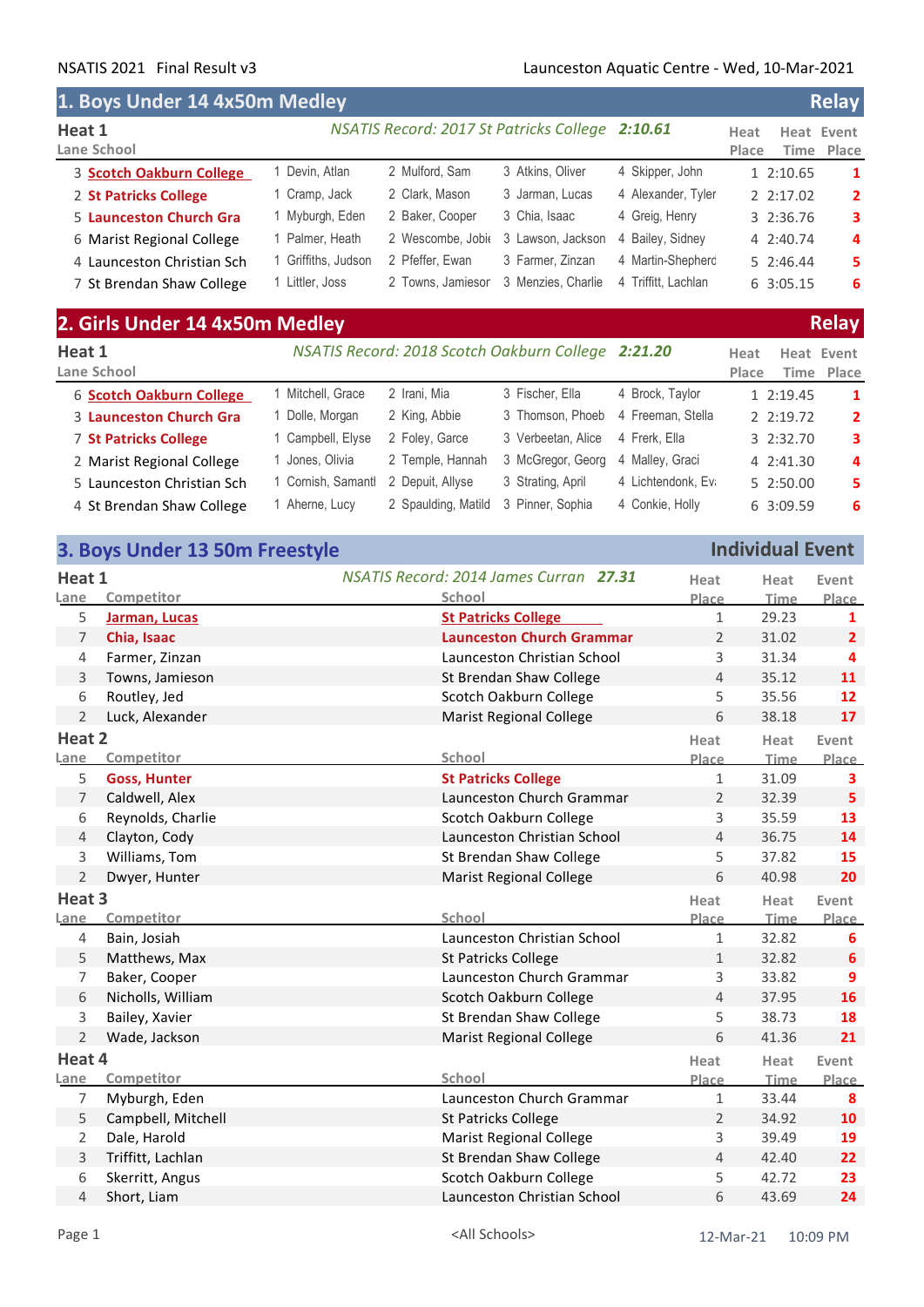|                | 4. Girls Under 13 50m Freestyle |                                      |                | <b>Individual Event</b> |                         |
|----------------|---------------------------------|--------------------------------------|----------------|-------------------------|-------------------------|
| Heat 1         |                                 | NSATIS Record: 2021 Abbie King 29.14 | Heat           | Heat                    | Event                   |
| Lane           | Competitor                      | School                               | Place          | Time                    | Place                   |
| $\overline{4}$ | <b>King, Abbie</b>              | <b>Launceston Church Grammar</b>     | $\mathbf{1}$   | 29.14                   | 1                       |
| 2              | <b>Atherton, Emily</b>          | <b>Scotch Oakburn College</b>        | $\overline{2}$ | 31.67                   | $\overline{2}$          |
| 7              | Malley, Graci                   | <b>Marist Regional College</b>       | 3              | 32.40                   | 4                       |
| 3              | Verbeetan, Alice                | <b>St Patricks College</b>           | 4              | 32.84                   | 6                       |
| 5              | Morgan, Catherine               | Launceston Christian School          | 5              | 37.66                   | 17                      |
| 6              | McConnon, Mia                   | St Brendan Shaw College              | 6              | 38.17                   | 19                      |
| Heat 2         |                                 |                                      | Heat           | Heat                    | Event                   |
| Lane           | Competitor                      | School                               | Place          | Time                    | Place                   |
| $\overline{4}$ | Freeman, Stella                 | <b>Launceston Church Grammar</b>     | $\mathbf{1}$   | 31.89                   | $\overline{\mathbf{3}}$ |
| 3              | Frerk, Ella                     | <b>St Patricks College</b>           | $\overline{2}$ | 32.63                   | 5                       |
| 2              | Shaw, Bella                     | Scotch Oakburn College               | 3              | 34.34                   | 9                       |
| $\overline{7}$ | King, Gemma                     | <b>Marist Regional College</b>       | 4              | 36.03                   | 12                      |
| 6              | Spaulding, Matilda              | St Brendan Shaw College              | 5              | 37.70                   | 18                      |
| 5              | Barker, Samantha                | Launceston Christian School          | 6              | 40.48                   | 22                      |
| Heat 3         |                                 |                                      | Heat           | Heat                    | Event                   |
| Lane           | Competitor                      | School                               | Place          | <b>Time</b>             | Place                   |
| $\overline{4}$ | Tole, Phoebe                    | Launceston Church Grammar            | $\mathbf{1}$   | 33.49                   | $\overline{ }$          |
| 2              | Van Der Aa, Lucy                | Scotch Oakburn College               | $\overline{2}$ | 34.09                   | 8                       |
| 3              | Axman-Friend, Chloe             | <b>St Patricks College</b>           | 3              | 36.47                   | 14                      |
| $\overline{7}$ | Scott, Alexandra                | <b>Marist Regional College</b>       | 4              | 36.49                   | 15                      |
| 6              | Badcock, Zara                   | St Brendan Shaw College              | 5              | 39.42                   | 20                      |
| 5              | Foster, Mackenzie               | Launceston Christian School          | 6              | 40.10                   | 21                      |
| Heat 4         |                                 |                                      | Heat           | Heat                    | Event                   |
| Lane           | Competitor                      | School                               | <b>Place</b>   | <b>Time</b>             | Place                   |
| $\overline{4}$ | Heazlewood, Olivia              | Launceston Church Grammar            | $\mathbf{1}$   | 34.59                   | 10                      |
| 3              | Zoe, Colgrave                   | <b>St Patricks College</b>           | $\overline{2}$ | 34.91                   | 11                      |
| 2              | Hassell, Maddie                 | Scotch Oakburn College               | 3              | 36.09                   | 13                      |
| $\overline{7}$ | Parsons, Abbie                  | <b>Marist Regional College</b>       | 4              | 36.60                   | 16                      |
| 5              | Ollerenshaw, Elsie              | Launceston Christian School          | 5              | 40.56                   | 23                      |
| 6              | Cooper, Isabelle                | St Brendan Shaw College              |                |                         |                         |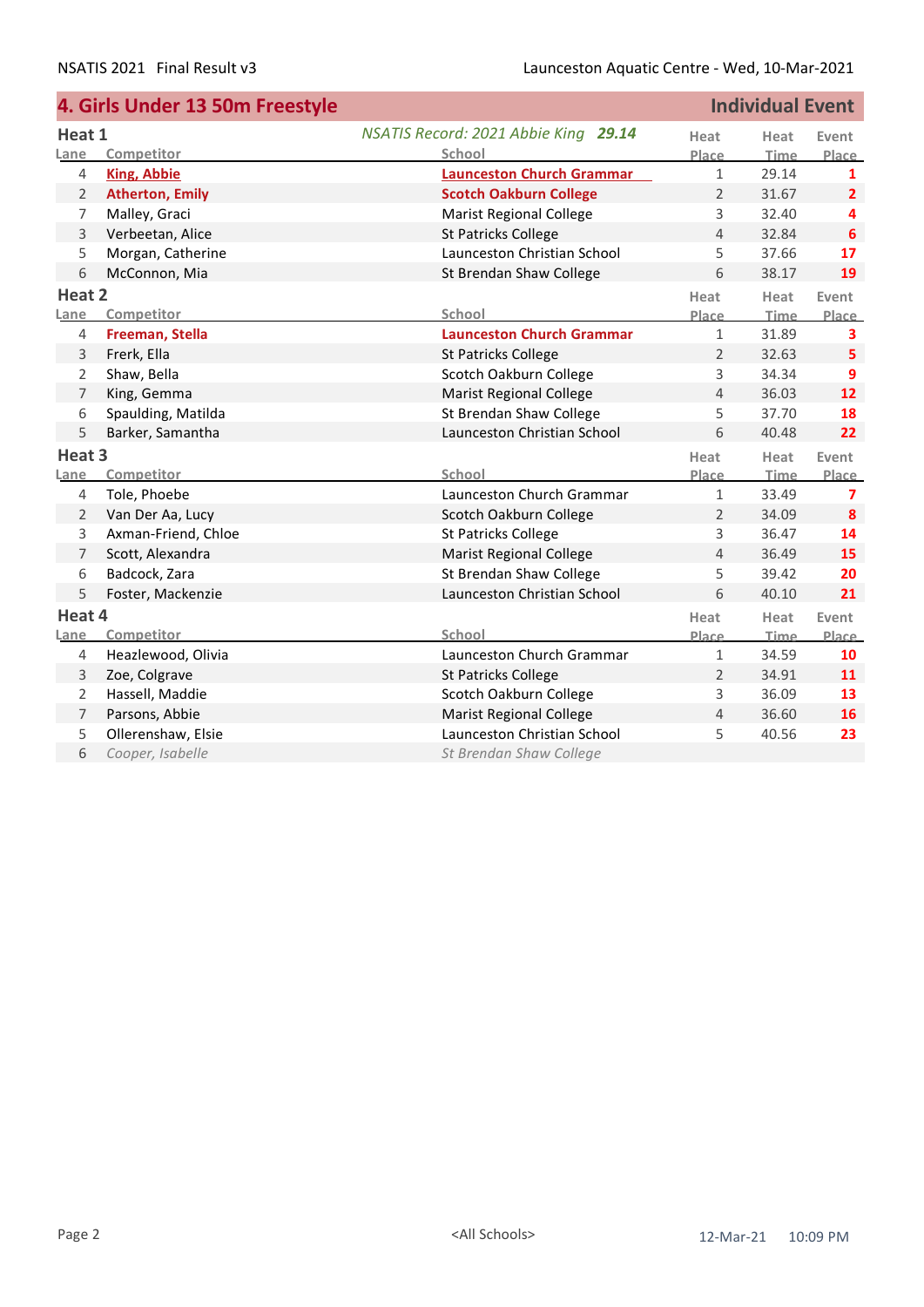|                   | 5. Boys Under 14 50m Freestyle |                                      |                | <b>Individual Event</b> |                 |
|-------------------|--------------------------------|--------------------------------------|----------------|-------------------------|-----------------|
| Heat 1            |                                | NSATIS Record: 2018 Hugh Dolle 26.86 | Heat           | Heat                    | Event           |
| Lane              | Competitor                     | School                               | Place          | Time                    | Place           |
| 7                 | <b>Mulford, Sam</b>            | <b>Scotch Oakburn College</b>        | $\mathbf{1}$   | 27.87                   | $\overline{2}$  |
| 6                 | Cramp, Jack                    | <b>St Patricks College</b>           | $\overline{2}$ | 30.93                   | 5               |
| $\overline{4}$    | Lawson, Jackson                | <b>Marist Regional College</b>       | 3              | 32.24                   | 8               |
| 2                 | Littler, Joss                  | St Brendan Shaw College              | 4              | 32.67                   | 9               |
| 5                 | Greig, Henry                   | Launceston Church Grammar            | 5              | 32.82                   | 10              |
| 3                 | Martin-Shepherd, Briely        | Launceston Christian School          | 6              | 34.78                   | 14              |
| Heat 2            |                                |                                      | Heat           | Heat                    | Event           |
| Lane              | Competitor                     | School                               | Place          | <b>Time</b>             | <b>Place</b>    |
| $\overline{7}$    | Atkins, Oliver                 | Scotch Oakburn College               | $\mathbf{1}$   | 28.63                   | 4               |
| 6                 | Alexander, Tyler               | <b>St Patricks College</b>           | $\overline{2}$ | 33.17                   | 11              |
| 5                 | Stafford-Hill, Lincoln         | Launceston Church Grammar            | 3              | 33.76                   | 12              |
| $\overline{4}$    | Palmer, Heath                  | <b>Marist Regional College</b>       | 4              | 34.84                   | 15              |
| 2                 | Menzies, Charlie               | St Brendan Shaw College              | 5              | 37.75                   | 20              |
| 3                 | Pfeffer, Ewan                  | Launceston Christian School          | 6              | 38.00                   | 21              |
| Heat <sub>3</sub> |                                |                                      | Heat           | Heat                    | Event           |
| <b>Lane</b>       | Competitor                     | School                               | Place          | Time                    | Place           |
| $\overline{7}$    | Devin, Atlan                   | <b>Scotch Oakburn College</b>        | $\mathbf{1}$   | 27.66                   | $\mathbf{1}$    |
| 6                 | Limbrick, Tom                  | St Patricks College                  | $\overline{2}$ | 31.05                   | 6               |
| 5                 | Nicholls, Oliver               | Launceston Church Grammar            | 3              | 33.87                   | 13              |
| $\overline{4}$    | Bailey, Sidney                 | <b>Marist Regional College</b>       | $\overline{4}$ | 36.61                   | 18              |
| 3                 | Griffiths, Judson              | Launceston Christian School          | 5              | 39.32                   | 22              |
| $\overline{2}$    | Taylor, Taj                    | St Brendan Shaw College              |                |                         |                 |
| Heat 4            |                                |                                      | Heat           | Heat                    | Event           |
| Lane              | Competitor                     | School                               | Place          | Time                    | <b>Place</b>    |
| 7                 | Skipper, John                  | <b>Scotch Oakburn College</b>        | $\mathbf{1}$   | 28.48                   | 3               |
| 6                 | Clark, Mason                   | <b>St Patricks College</b>           | $\overline{2}$ | 31.92                   | $\overline{7}$  |
| 4                 | Wells, Jakhan                  | <b>Marist Regional College</b>       | 3              | 35.72                   | 16              |
| 5                 | Mayes, Flynn                   | Launceston Church Grammar            | $\overline{4}$ | 35.73                   | 17 <sup>2</sup> |
| 3                 | Jordan-Gossage, Jay            | Launceston Christian School          | 5              | 37.63                   | 19              |
| $\overline{2}$    | Ianuali, Jesse                 | St Brendan Shaw College              |                |                         |                 |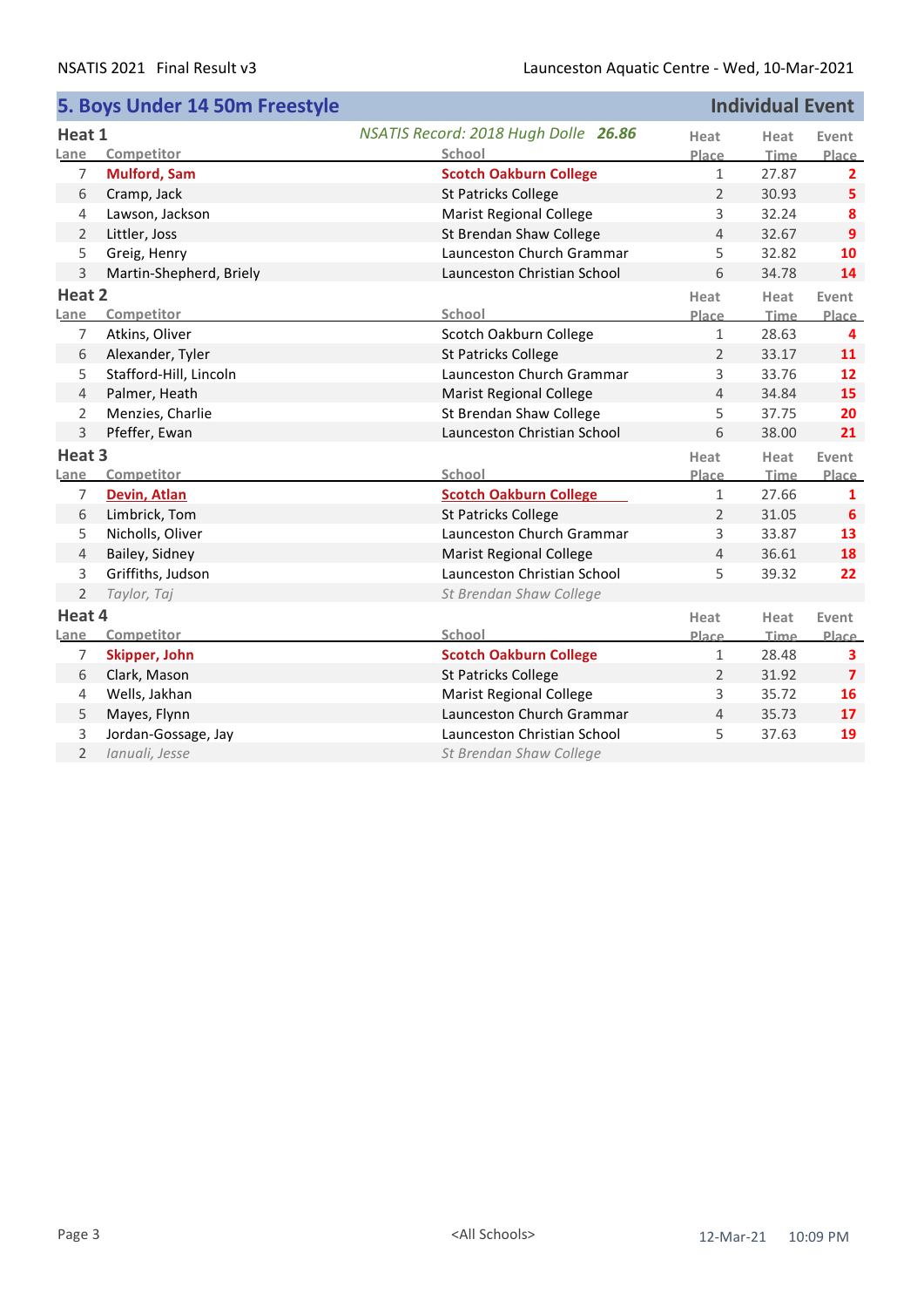|                | 6. Girls Under 14 50m Freestyle   |                                                 |                | <b>Individual Event</b> |                  |
|----------------|-----------------------------------|-------------------------------------------------|----------------|-------------------------|------------------|
| Heat 1         |                                   | <b>NSATIS Record: 2014 Ariarne Titmus 28.79</b> | Heat           | Heat                    | Event            |
| Lane           | Competitor                        | School                                          | Place          | <b>Time</b>             | Place            |
| 4              | <b>Brock, Taylor</b>              | <b>Scotch Oakburn College</b>                   | $\mathbf{1}$   | 28.82                   | 1                |
| 3              | <b>Dolle, Morgan</b>              | <b>Launceston Church Grammar</b>                | $\overline{2}$ | 30.63                   | $\overline{2}$   |
| 2              | Campbell, Elyse                   | St Patricks College                             | 3              | 32.31                   | 5                |
| 6              | Strating, April                   | Launceston Christian School                     | 4              | 33.00                   | 9                |
| 5              | Jones, Olivia                     | <b>Marist Regional College</b>                  | 5              | 33.07                   | 11               |
| $\overline{7}$ | Aherne, Lucy                      | St Brendan Shaw College                         | 6              | 35.22                   | 16               |
| Heat 2         |                                   |                                                 | Heat           | Heat                    | Event            |
| Lane           | Competitor                        | School                                          | Place          | <b>Time</b>             | <b>Place</b>     |
| 4              | Fischer, Ella                     | <b>Scotch Oakburn College</b>                   | $1\,$          | 30.93                   | 3                |
| 2              | Foley, Garce                      | <b>St Patricks College</b>                      | $\overline{2}$ | 32.36                   | 6                |
| 3              | Thomson, Phoebe-Jean              | Launceston Church Grammar                       | $\mathsf{3}$   | 32.99                   | 8                |
| 5              | Temple, Hannah                    | <b>Marist Regional College</b>                  | 4              | 33.00                   | 9                |
| 6              | Cornish, Samantha                 | Launceston Christian School                     | 5              | 36.03                   | 18               |
| 7              | Pinner, Sophia                    | St Brendan Shaw College                         | 6              | 37.81                   | 23               |
| Heat 3         |                                   |                                                 | Heat           | Heat                    | Event            |
| Lane           | Competitor                        | School                                          | Place          | <b>Time</b>             | Place            |
| 4              | Mitchell, Grace                   | Scotch Oakburn College                          | $\mathbf{1}$   | 32.03                   | 4                |
| 5              | Eustace, Oceancia                 | <b>Marist Regional College</b>                  | $\overline{2}$ | 34.14                   | 14               |
| 2              | Saunders, Charlotte               | <b>St Patricks College</b>                      | 3              | 35.53                   | 17               |
| 6              | Depuit, Allyse                    | Launceston Christian School                     | $\overline{4}$ | 37.03                   | 19               |
| 3              | Britton, Sophie                   | Launceston Church Grammar                       | 5              | 37.31                   | 20               |
| Heat 4         |                                   |                                                 | Heat           | Heat                    | Event            |
| Lane           | Competitor                        | School                                          | Place          | Time                    | Place            |
| 5              | Towns, Mackenzie                  | <b>Marist Regional College</b>                  | $\mathbf{1}$   | 32.50                   | 7                |
| 4              | Gray, Mollie                      | Scotch Oakburn College                          | $\overline{2}$ | 33.15                   | 12               |
| 2              | Edwards, Ella                     | <b>St Patricks College</b>                      | 3              | 34.08                   | 13               |
| 7              | Conkie, Lucah                     | St Brendan Shaw College                         | $\overline{4}$ | 34.99                   | 15               |
| 6              | Lichtendonk, Evanna               | Launceston Christian School                     | 5              | 37.64                   | 21               |
| 3              | Dunn, Evie                        | Launceston Church Grammar                       | 6              | 37.72                   | 22               |
|                | 8. Boys Under 13 50m Breaststroke |                                                 |                | <b>Individual Event</b> |                  |
| Heat 1         |                                   | NSATIS Record: 2007 J Pickett 37.05             | Heat           | Heat                    | Event            |
| <u>Lane</u>    | Competitor                        | School                                          | Place          | <b>Time</b>             | Place            |
| 4              | Jarman, Lucas                     | <b>St Patricks College</b>                      | $\mathbf{1}$   | 40.11                   | 1                |
| 3              | <b>Routley, Jed</b>               | <b>Scotch Oakburn College</b>                   | $\overline{2}$ | 40.37                   | $\overline{2}$   |
| $\overline{2}$ | Chia, Isaac                       | <b>Launceston Church Grammar</b>                | 3              | 44.91                   | 3                |
| 7              | Farmer, Zinzan                    | Launceston Christian School                     | $\overline{4}$ | 46.70                   | $\overline{7}$   |
| 5              | Towns, Jamieson                   | St Brendan Shaw College                         | 5              | 56.72                   | 9                |
| 6              | Cock, Ryan                        | <b>Marist Regional College</b>                  | 6              | 58.11                   | 10               |
| Heat 2         |                                   |                                                 | Heat           | Heat                    | Event            |
| Lane           | Competitor                        | School                                          | Place          | <b>Time</b>             | Place            |
| 3              | Reynolds, Charlie                 | Scotch Oakburn College                          | $\mathbf{1}$   | 45.81                   | 4                |
| $\overline{2}$ | Baker, Cooper                     | Launceston Church Grammar                       | $\overline{2}$ | 45.96                   | 5                |
| 4              | Goss, Hunter                      | <b>St Patricks College</b>                      | 3              | 46.39                   | 6                |
| 7              | Bain, Josiah                      | Launceston Christian School                     | $\overline{4}$ | 54.73                   | $\boldsymbol{8}$ |
| 6              | Wade, Jackson                     | <b>Marist Regional College</b>                  | 5              | 58.43                   | 11               |
| 5              | Williams, Tom                     | St Brendan Shaw College                         | 6              | 59.43                   | 12               |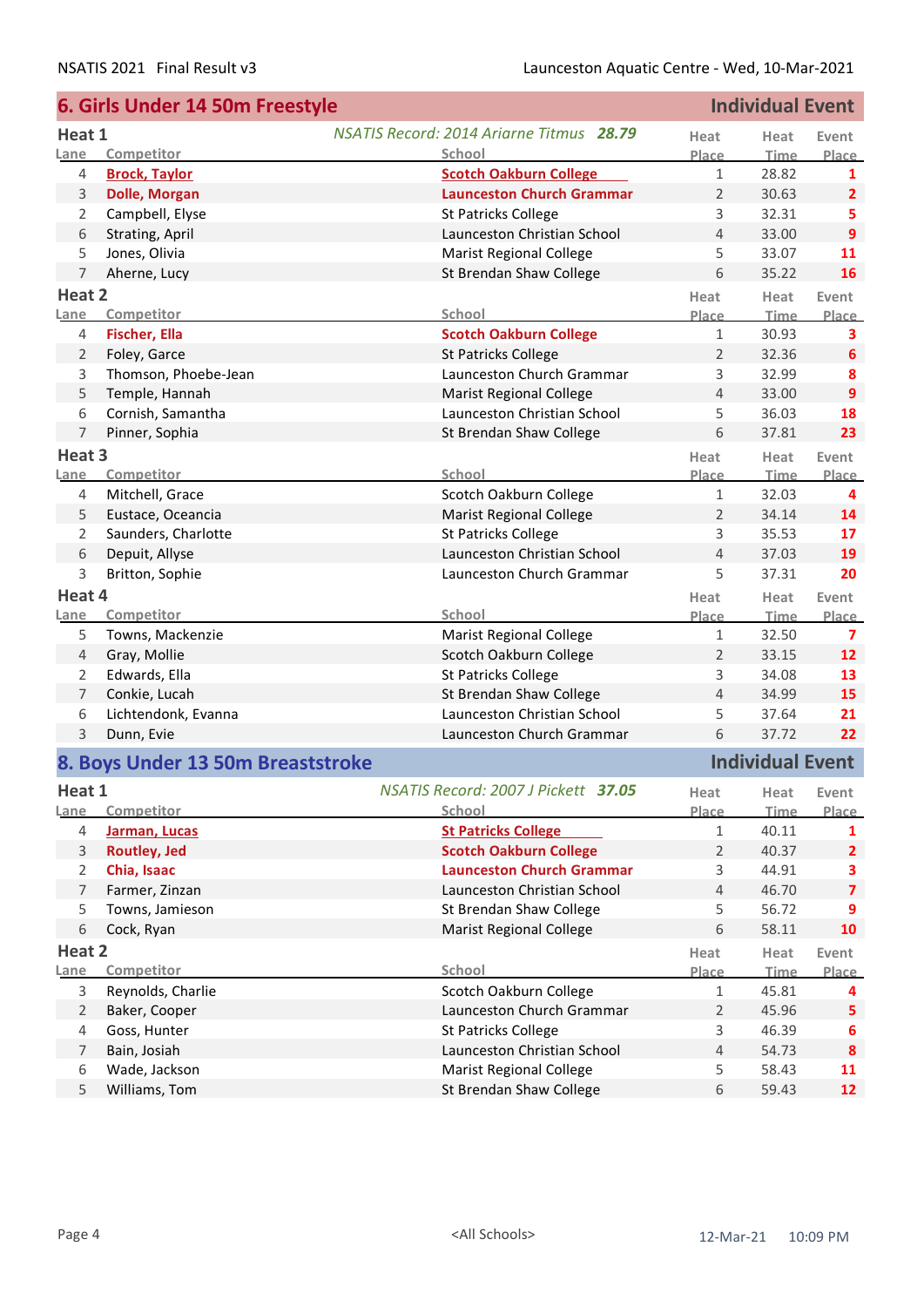|                | 9. Girls Under 13 50m Breaststroke  |                                               |                | <b>Individual Event</b> |                         |
|----------------|-------------------------------------|-----------------------------------------------|----------------|-------------------------|-------------------------|
| Heat 1         |                                     | NSATIS Record: 2001 P Sproal 36.62            | Heat           | Heat                    | Event                   |
| Lane           | Competitor                          | School                                        | Place          | <b>Time</b>             | Place                   |
| 7              | <b>King, Abbie</b>                  | <b>Launceston Church Grammar</b>              | $\mathbf{1}$   | 37.38                   | 1                       |
| 6              | <b>Atherton, Emily</b>              | <b>Scotch Oakburn College</b>                 | 2              | 43.01                   | $\overline{2}$          |
| 2              | Malley, Graci                       | <b>Marist Regional College</b>                | 3              | 46.65                   | 6                       |
| 5              | Verbeetan, Alice                    | <b>St Patricks College</b>                    | 4              | 46.90                   | $\overline{\mathbf{z}}$ |
| 4              | Ollerenshaw, Elsie                  | Launceston Christian School                   | 5              | 55.54                   | 8                       |
| 3              | Spaulding, Matilda                  | St Brendan Shaw College                       | 6              | 55.84                   | $\overline{9}$          |
| Heat 2         |                                     |                                               |                |                         |                         |
| <u>Lane</u>    | Competitor                          | School                                        | Heat<br>Place  | Heat<br><b>Time</b>     | Event<br>Place          |
| 7              | Freeman, Stella                     | <b>Launceston Church Grammar</b>              | $\mathbf{1}$   | 43.37                   | 3                       |
| 5              | Frerk, Ella                         | <b>St Patricks College</b>                    | $\overline{2}$ | 45.79                   | $\overline{4}$          |
| 6              | Van Der Aa, Lucy                    | Scotch Oakburn College                        | $\mathsf 3$    | 45.87                   | 5                       |
| $\overline{4}$ | Morgan, Catherine                   | Launceston Christian School                   | $\overline{4}$ | 57.65                   | 10                      |
|                | Parsons, Abbie                      | <b>Marist Regional College</b>                |                | 55.20                   |                         |
| 2              |                                     |                                               |                |                         |                         |
| 3              | McConnon, Mia                       | St Brendan Shaw College                       |                | 1:05.71                 |                         |
|                | 10. Boys Under 14 50m Breaststroke  |                                               |                | <b>Individual Event</b> |                         |
| Heat 1         |                                     | NSATIS Record: 2002 T Brucksch-Domanski 35.27 | Heat           | Heat                    | Event                   |
| Lane           | Competitor                          | School                                        | Place          | <b>Time</b>             | Place                   |
| 2              | <b>Mulford, Sam</b>                 | <b>Scotch Oakburn College</b>                 | $\mathbf{1}$   | 38.85                   | $\mathbf{2}$            |
| $\overline{4}$ | Cox, Matthew                        | Launceston Church Grammar                     | 2              | 45.17                   | 4                       |
| 3              | Cramp, Jack                         | St Patricks College                           | 3              | 45.70                   | 5                       |
| 6              | Littler, Joss                       | St Brendan Shaw College                       | 4              | 46.50                   | $\boldsymbol{8}$        |
| 7              | Wescombe, Jobie                     | <b>Marist Regional College</b>                | 5              | 48.70                   | 9                       |
| 5              | Martin-Shepherd, Briely             | Launceston Christian School                   | 6              | 49.20                   | 10                      |
| Heat 2         |                                     |                                               | Heat           | Heat                    | Event                   |
| Lane           | Competitor                          | School                                        | Place          | Time                    | Place                   |
| 3              | <b>Clark, Mason</b>                 | <b>St Patricks College</b>                    | $\mathbf{1}$   | 37.63                   | 1                       |
| $\overline{2}$ | <b>Atkins, Oliver</b>               | <b>Scotch Oakburn College</b>                 | 2              | 41.73                   | $\overline{\mathbf{3}}$ |
| 4              | Stafford-Hill, Lincoln              | Launceston Church Grammar                     | 3              | 45.89                   | 6                       |
| 7              | Lawson, Jackson                     | <b>Marist Regional College</b>                | $\overline{4}$ | 45.90                   | $\overline{\mathbf{z}}$ |
| 5              | Pfeffer, Ewan                       | Launceston Christian School                   | 5              | 50.25                   | 11                      |
| 6              | Menzies, Charlie                    | St Brendan Shaw College                       | 6              | 54.63                   | 12 <sup>2</sup>         |
|                |                                     |                                               |                |                         |                         |
|                | 11. Girls Under 14 50m Breaststroke |                                               |                | <b>Individual Event</b> |                         |
| Heat 1         |                                     | NSATIS Record: 2002 P Sproal 37.13            | Heat           | Heat                    | Event                   |
| Lane           | Competitor                          | School                                        | Place          | <b>Time</b>             | Place                   |
| 7              | <b>Brock, Taylor</b>                | <b>Scotch Oakburn College</b>                 | 1              | 40.21                   | 2                       |
| 5              | <b>Dolle, Morgan</b>                | <b>Launceston Church Grammar</b>              | 2              | 45.79                   | $\overline{\mathbf{3}}$ |
| 4              | Jones, Olivia                       | <b>Marist Regional College</b>                | 3              | 45.82                   | 4                       |
| 6              | Campbell, Elyse                     | <b>St Patricks College</b>                    | $\overline{4}$ | 47.49                   | $\overline{\mathbf{z}}$ |
| 3              | Strating, April                     | Launceston Christian School                   | 5              | 48.96                   | 8                       |
| $\overline{2}$ | Aherne, Lucy                        | St Brendan Shaw College                       | 6              | 52.20                   | 11                      |
| Heat 2         |                                     |                                               | Heat           | Heat                    | Event                   |
| Lane           | Competitor                          | School                                        | Place          | Time                    | Place                   |
| 7              | Irani, Mia                          | <b>Scotch Oakburn College</b>                 | 1              | 39.35                   | 1                       |
| $\,$ 6 $\,$    | Foley, Garce                        | <b>St Patricks College</b>                    | 2              | 46.08                   | 5                       |
| 5              | Thomson, Phoebe-Jean                | Launceston Church Grammar                     | 3              | 47.45                   | 6                       |
| $\overline{4}$ | McGregor, Georgie                   | <b>Marist Regional College</b>                | $\overline{4}$ | 49.69                   | 9                       |
| 3              | Cornish, Samantha                   | Launceston Christian School                   | 5              | 51.38                   | 10                      |
| $\overline{2}$ | Conkie, Holly                       | St Brendan Shaw College                       |                | 1:00.51                 |                         |
|                |                                     |                                               |                |                         |                         |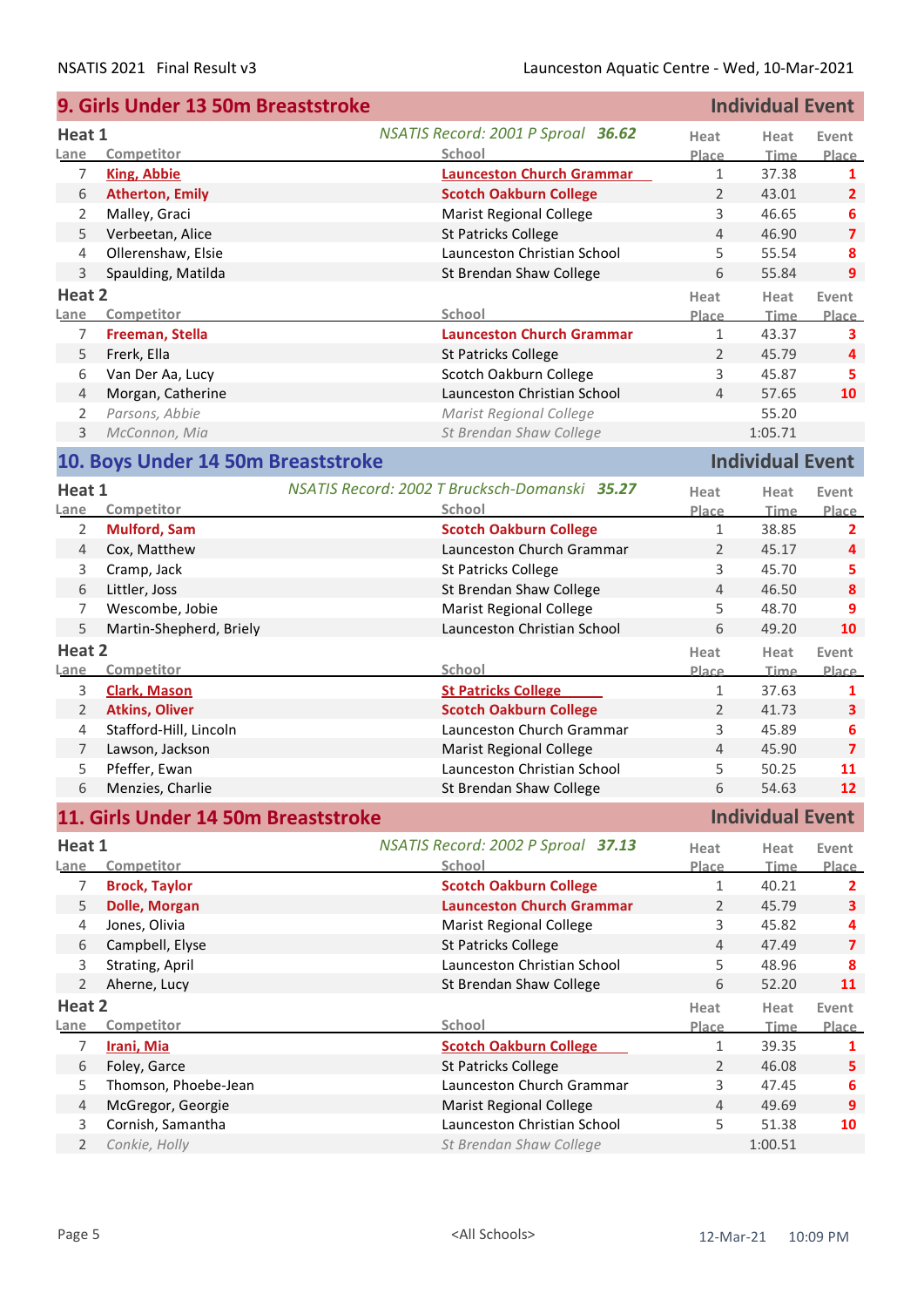| NSATIS Record: 1992 B Reid 29.38<br>Heat 1<br>Heat<br>Heat<br>Event<br>Competitor<br>School<br>Lane<br>Place<br><b>Time</b><br>Place<br><b>Skipper, John</b><br><b>Scotch Oakburn College</b><br>$\mathbf{1}$<br>31.19<br>4<br>$\mathbf{1}$<br><b>St Patricks College</b><br>2<br>Jarman, Lucas<br>$\overline{2}$<br>33.15<br>$\overline{2}$<br>Launceston Christian School<br>3<br>36.78<br>Farmer, Zinzan<br>5<br>6<br>$\overline{7}$<br>5<br>Lawson, Jackson<br><b>Marist Regional College</b><br>38.93<br>4<br>Littler, Joss<br>5<br>45.13<br>9<br>7<br>St Brendan Shaw College<br>Launceston Church Grammar<br>6<br>10<br>3<br>53.19<br>Greig, Henry<br>Heat 2<br>Heat<br>Heat<br>Event<br>School<br>Competitor<br>Place<br><b>Time</b><br>Lane<br><b>Atkins, Oliver</b><br><b>Scotch Oakburn College</b><br>34.32<br>4<br>$\mathbf{1}$<br>3<br>Launceston Church Grammar<br>36.28<br>3<br>Chia, Isaac<br>2<br>4<br><b>St Patricks College</b><br>3<br>38.71<br>Cramp, Jack<br>2<br>6<br>$\overline{4}$<br>8<br>5<br>Palmer, Heath<br><b>Marist Regional College</b><br>44.21<br>Clayton, Cody<br>Launceston Christian School<br>11<br>5<br>53.65<br>6<br>55.19<br>7<br>Towns, Jamieson<br>St Brendan Shaw College<br><b>Individual Event</b><br>13. Girls Under 14 50m Butterfly<br>NSATIS Record: 1986 S Gregg 31.64<br>Heat 1<br>Heat<br>Heat<br>Event<br>School<br>Competitor<br>Place<br><b>Time</b><br>Lane<br>Fischer, Ella<br><b>Scotch Oakburn College</b><br>5<br>$\mathbf{1}$<br>33.69<br>2<br><b>Dolle, Morgan</b><br><b>Launceston Church Grammar</b><br>33.88<br>6<br>2<br>3<br>Verbeetan, Alice<br>St Patricks College<br>3<br>36.62<br>7<br>4<br>$\overline{2}$<br>Strating, April<br>Launceston Christian School<br>$\overline{4}$<br>39.42<br>6<br>3<br>Jones, Olivia<br><b>Marist Regional College</b><br>4<br>39.42<br>6<br>6<br>10<br>$\overline{4}$<br>Aherne, Lucy<br>St Brendan Shaw College<br>47.80<br>Heat 2<br>Heat<br>Heat<br>Event<br>Competitor<br>School<br>Lane<br><b>Time</b><br>Place<br><b>Scotch Oakburn College</b><br>5<br><b>Brock, Taylor</b><br>32.60<br>$\mathbf{1}$<br>1<br>Frerk, Ella<br><b>St Patricks College</b><br>$\overline{7}$<br>$\overline{2}$<br>36.67<br>5<br>Temple, Hannah<br><b>Marist Regional College</b><br>3<br>8<br>3<br>41.80<br>Thomson, Phoebe-Jean<br>Launceston Church Grammar<br>9<br>6<br>$\overline{4}$<br>45.63<br>Barker, Samantha<br>Launceston Christian School<br>5<br>11<br>53.07<br>2<br>Spaulding, Matilda<br>6<br>53.58<br>12 <sup>2</sup><br>$\overline{4}$<br>St Brendan Shaw College<br><b>Individual Event</b><br>14. Boys Under 13 50m Backstroke<br>NSATIS Record: 2014 James Curran 31.99<br>Heat 1<br>Heat<br>Heat<br>Event<br>School<br>Lane<br>Competitor<br>Place<br><b>Time</b><br><b>Place</b><br><b>Launceston Church Grammar</b><br>2<br>Chia, Isaac<br>37.87<br>1<br>2<br>Jarman, Lucas<br><b>St Patricks College</b><br>$\overline{2}$<br>37.97<br>3<br>4<br>Launceston Christian School<br>Farmer, Zinzan<br>3<br>38.87<br>7<br>4<br>5<br>St Brendan Shaw College<br>$\overline{4}$<br>5<br>Towns, Jamieson<br>43.77<br>Scotch Oakburn College<br>5<br>46.69<br>3<br>Routley, Jed<br>9<br>6<br>6<br>Wade, Jackson<br><b>Marist Regional College</b><br>48.18<br>10<br>Heat 2<br>Heat<br>Heat<br>Event<br>Competitor<br>School<br>Lane<br>Place<br><b>Time</b><br><b>St Patricks College</b><br><b>Goss, Hunter</b><br>36.73<br>4<br>1<br>1<br>Myburgh, Eden<br>Launceston Church Grammar<br>$\overline{2}$<br>$\overline{2}$<br>44.01<br>$\boldsymbol{6}$<br>Reynolds, Charlie<br>Scotch Oakburn College<br>3<br>3<br>45.96<br>$\overline{\mathbf{z}}$<br>$\overline{4}$<br>$\overline{7}$<br>Clayton, Cody<br>Launceston Christian School<br>46.04<br>8<br>Triffitt, Lachlan<br>St Brendan Shaw College<br>5<br>5<br>48.94<br>11 |   | 12. Boys Under 14 50m Butterfly |                                |   | <b>Individual Event</b> |    |
|--------------------------------------------------------------------------------------------------------------------------------------------------------------------------------------------------------------------------------------------------------------------------------------------------------------------------------------------------------------------------------------------------------------------------------------------------------------------------------------------------------------------------------------------------------------------------------------------------------------------------------------------------------------------------------------------------------------------------------------------------------------------------------------------------------------------------------------------------------------------------------------------------------------------------------------------------------------------------------------------------------------------------------------------------------------------------------------------------------------------------------------------------------------------------------------------------------------------------------------------------------------------------------------------------------------------------------------------------------------------------------------------------------------------------------------------------------------------------------------------------------------------------------------------------------------------------------------------------------------------------------------------------------------------------------------------------------------------------------------------------------------------------------------------------------------------------------------------------------------------------------------------------------------------------------------------------------------------------------------------------------------------------------------------------------------------------------------------------------------------------------------------------------------------------------------------------------------------------------------------------------------------------------------------------------------------------------------------------------------------------------------------------------------------------------------------------------------------------------------------------------------------------------------------------------------------------------------------------------------------------------------------------------------------------------------------------------------------------------------------------------------------------------------------------------------------------------------------------------------------------------------------------------------------------------------------------------------------------------------------------------------------------------------------------------------------------------------------------------------------------------------------------------------------------------------------------------------------------------------------------------------------------------------------------------------------------------------------------------------------------------------------------------------------------------------------------------------------------------------------------------------------------------------------------------------------------------------------------------------------------------------------------------------------------------------------------------------------------------------------------------------------------------------------------------------------------------------------|---|---------------------------------|--------------------------------|---|-------------------------|----|
|                                                                                                                                                                                                                                                                                                                                                                                                                                                                                                                                                                                                                                                                                                                                                                                                                                                                                                                                                                                                                                                                                                                                                                                                                                                                                                                                                                                                                                                                                                                                                                                                                                                                                                                                                                                                                                                                                                                                                                                                                                                                                                                                                                                                                                                                                                                                                                                                                                                                                                                                                                                                                                                                                                                                                                                                                                                                                                                                                                                                                                                                                                                                                                                                                                                                                                                                                                                                                                                                                                                                                                                                                                                                                                                                                                                                                                            |   |                                 |                                |   |                         |    |
| Place<br>Place<br>Place<br>Place                                                                                                                                                                                                                                                                                                                                                                                                                                                                                                                                                                                                                                                                                                                                                                                                                                                                                                                                                                                                                                                                                                                                                                                                                                                                                                                                                                                                                                                                                                                                                                                                                                                                                                                                                                                                                                                                                                                                                                                                                                                                                                                                                                                                                                                                                                                                                                                                                                                                                                                                                                                                                                                                                                                                                                                                                                                                                                                                                                                                                                                                                                                                                                                                                                                                                                                                                                                                                                                                                                                                                                                                                                                                                                                                                                                                           |   |                                 |                                |   |                         |    |
|                                                                                                                                                                                                                                                                                                                                                                                                                                                                                                                                                                                                                                                                                                                                                                                                                                                                                                                                                                                                                                                                                                                                                                                                                                                                                                                                                                                                                                                                                                                                                                                                                                                                                                                                                                                                                                                                                                                                                                                                                                                                                                                                                                                                                                                                                                                                                                                                                                                                                                                                                                                                                                                                                                                                                                                                                                                                                                                                                                                                                                                                                                                                                                                                                                                                                                                                                                                                                                                                                                                                                                                                                                                                                                                                                                                                                                            |   |                                 |                                |   |                         |    |
|                                                                                                                                                                                                                                                                                                                                                                                                                                                                                                                                                                                                                                                                                                                                                                                                                                                                                                                                                                                                                                                                                                                                                                                                                                                                                                                                                                                                                                                                                                                                                                                                                                                                                                                                                                                                                                                                                                                                                                                                                                                                                                                                                                                                                                                                                                                                                                                                                                                                                                                                                                                                                                                                                                                                                                                                                                                                                                                                                                                                                                                                                                                                                                                                                                                                                                                                                                                                                                                                                                                                                                                                                                                                                                                                                                                                                                            |   |                                 |                                |   |                         |    |
|                                                                                                                                                                                                                                                                                                                                                                                                                                                                                                                                                                                                                                                                                                                                                                                                                                                                                                                                                                                                                                                                                                                                                                                                                                                                                                                                                                                                                                                                                                                                                                                                                                                                                                                                                                                                                                                                                                                                                                                                                                                                                                                                                                                                                                                                                                                                                                                                                                                                                                                                                                                                                                                                                                                                                                                                                                                                                                                                                                                                                                                                                                                                                                                                                                                                                                                                                                                                                                                                                                                                                                                                                                                                                                                                                                                                                                            |   |                                 |                                |   |                         |    |
|                                                                                                                                                                                                                                                                                                                                                                                                                                                                                                                                                                                                                                                                                                                                                                                                                                                                                                                                                                                                                                                                                                                                                                                                                                                                                                                                                                                                                                                                                                                                                                                                                                                                                                                                                                                                                                                                                                                                                                                                                                                                                                                                                                                                                                                                                                                                                                                                                                                                                                                                                                                                                                                                                                                                                                                                                                                                                                                                                                                                                                                                                                                                                                                                                                                                                                                                                                                                                                                                                                                                                                                                                                                                                                                                                                                                                                            |   |                                 |                                |   |                         |    |
|                                                                                                                                                                                                                                                                                                                                                                                                                                                                                                                                                                                                                                                                                                                                                                                                                                                                                                                                                                                                                                                                                                                                                                                                                                                                                                                                                                                                                                                                                                                                                                                                                                                                                                                                                                                                                                                                                                                                                                                                                                                                                                                                                                                                                                                                                                                                                                                                                                                                                                                                                                                                                                                                                                                                                                                                                                                                                                                                                                                                                                                                                                                                                                                                                                                                                                                                                                                                                                                                                                                                                                                                                                                                                                                                                                                                                                            |   |                                 |                                |   |                         |    |
|                                                                                                                                                                                                                                                                                                                                                                                                                                                                                                                                                                                                                                                                                                                                                                                                                                                                                                                                                                                                                                                                                                                                                                                                                                                                                                                                                                                                                                                                                                                                                                                                                                                                                                                                                                                                                                                                                                                                                                                                                                                                                                                                                                                                                                                                                                                                                                                                                                                                                                                                                                                                                                                                                                                                                                                                                                                                                                                                                                                                                                                                                                                                                                                                                                                                                                                                                                                                                                                                                                                                                                                                                                                                                                                                                                                                                                            |   |                                 |                                |   |                         |    |
|                                                                                                                                                                                                                                                                                                                                                                                                                                                                                                                                                                                                                                                                                                                                                                                                                                                                                                                                                                                                                                                                                                                                                                                                                                                                                                                                                                                                                                                                                                                                                                                                                                                                                                                                                                                                                                                                                                                                                                                                                                                                                                                                                                                                                                                                                                                                                                                                                                                                                                                                                                                                                                                                                                                                                                                                                                                                                                                                                                                                                                                                                                                                                                                                                                                                                                                                                                                                                                                                                                                                                                                                                                                                                                                                                                                                                                            |   |                                 |                                |   |                         |    |
|                                                                                                                                                                                                                                                                                                                                                                                                                                                                                                                                                                                                                                                                                                                                                                                                                                                                                                                                                                                                                                                                                                                                                                                                                                                                                                                                                                                                                                                                                                                                                                                                                                                                                                                                                                                                                                                                                                                                                                                                                                                                                                                                                                                                                                                                                                                                                                                                                                                                                                                                                                                                                                                                                                                                                                                                                                                                                                                                                                                                                                                                                                                                                                                                                                                                                                                                                                                                                                                                                                                                                                                                                                                                                                                                                                                                                                            |   |                                 |                                |   |                         |    |
|                                                                                                                                                                                                                                                                                                                                                                                                                                                                                                                                                                                                                                                                                                                                                                                                                                                                                                                                                                                                                                                                                                                                                                                                                                                                                                                                                                                                                                                                                                                                                                                                                                                                                                                                                                                                                                                                                                                                                                                                                                                                                                                                                                                                                                                                                                                                                                                                                                                                                                                                                                                                                                                                                                                                                                                                                                                                                                                                                                                                                                                                                                                                                                                                                                                                                                                                                                                                                                                                                                                                                                                                                                                                                                                                                                                                                                            |   |                                 |                                |   |                         |    |
|                                                                                                                                                                                                                                                                                                                                                                                                                                                                                                                                                                                                                                                                                                                                                                                                                                                                                                                                                                                                                                                                                                                                                                                                                                                                                                                                                                                                                                                                                                                                                                                                                                                                                                                                                                                                                                                                                                                                                                                                                                                                                                                                                                                                                                                                                                                                                                                                                                                                                                                                                                                                                                                                                                                                                                                                                                                                                                                                                                                                                                                                                                                                                                                                                                                                                                                                                                                                                                                                                                                                                                                                                                                                                                                                                                                                                                            |   |                                 |                                |   |                         |    |
|                                                                                                                                                                                                                                                                                                                                                                                                                                                                                                                                                                                                                                                                                                                                                                                                                                                                                                                                                                                                                                                                                                                                                                                                                                                                                                                                                                                                                                                                                                                                                                                                                                                                                                                                                                                                                                                                                                                                                                                                                                                                                                                                                                                                                                                                                                                                                                                                                                                                                                                                                                                                                                                                                                                                                                                                                                                                                                                                                                                                                                                                                                                                                                                                                                                                                                                                                                                                                                                                                                                                                                                                                                                                                                                                                                                                                                            |   |                                 |                                |   |                         |    |
|                                                                                                                                                                                                                                                                                                                                                                                                                                                                                                                                                                                                                                                                                                                                                                                                                                                                                                                                                                                                                                                                                                                                                                                                                                                                                                                                                                                                                                                                                                                                                                                                                                                                                                                                                                                                                                                                                                                                                                                                                                                                                                                                                                                                                                                                                                                                                                                                                                                                                                                                                                                                                                                                                                                                                                                                                                                                                                                                                                                                                                                                                                                                                                                                                                                                                                                                                                                                                                                                                                                                                                                                                                                                                                                                                                                                                                            |   |                                 |                                |   |                         |    |
|                                                                                                                                                                                                                                                                                                                                                                                                                                                                                                                                                                                                                                                                                                                                                                                                                                                                                                                                                                                                                                                                                                                                                                                                                                                                                                                                                                                                                                                                                                                                                                                                                                                                                                                                                                                                                                                                                                                                                                                                                                                                                                                                                                                                                                                                                                                                                                                                                                                                                                                                                                                                                                                                                                                                                                                                                                                                                                                                                                                                                                                                                                                                                                                                                                                                                                                                                                                                                                                                                                                                                                                                                                                                                                                                                                                                                                            |   |                                 |                                |   |                         |    |
|                                                                                                                                                                                                                                                                                                                                                                                                                                                                                                                                                                                                                                                                                                                                                                                                                                                                                                                                                                                                                                                                                                                                                                                                                                                                                                                                                                                                                                                                                                                                                                                                                                                                                                                                                                                                                                                                                                                                                                                                                                                                                                                                                                                                                                                                                                                                                                                                                                                                                                                                                                                                                                                                                                                                                                                                                                                                                                                                                                                                                                                                                                                                                                                                                                                                                                                                                                                                                                                                                                                                                                                                                                                                                                                                                                                                                                            |   |                                 |                                |   |                         |    |
|                                                                                                                                                                                                                                                                                                                                                                                                                                                                                                                                                                                                                                                                                                                                                                                                                                                                                                                                                                                                                                                                                                                                                                                                                                                                                                                                                                                                                                                                                                                                                                                                                                                                                                                                                                                                                                                                                                                                                                                                                                                                                                                                                                                                                                                                                                                                                                                                                                                                                                                                                                                                                                                                                                                                                                                                                                                                                                                                                                                                                                                                                                                                                                                                                                                                                                                                                                                                                                                                                                                                                                                                                                                                                                                                                                                                                                            |   |                                 |                                |   |                         |    |
|                                                                                                                                                                                                                                                                                                                                                                                                                                                                                                                                                                                                                                                                                                                                                                                                                                                                                                                                                                                                                                                                                                                                                                                                                                                                                                                                                                                                                                                                                                                                                                                                                                                                                                                                                                                                                                                                                                                                                                                                                                                                                                                                                                                                                                                                                                                                                                                                                                                                                                                                                                                                                                                                                                                                                                                                                                                                                                                                                                                                                                                                                                                                                                                                                                                                                                                                                                                                                                                                                                                                                                                                                                                                                                                                                                                                                                            |   |                                 |                                |   |                         |    |
|                                                                                                                                                                                                                                                                                                                                                                                                                                                                                                                                                                                                                                                                                                                                                                                                                                                                                                                                                                                                                                                                                                                                                                                                                                                                                                                                                                                                                                                                                                                                                                                                                                                                                                                                                                                                                                                                                                                                                                                                                                                                                                                                                                                                                                                                                                                                                                                                                                                                                                                                                                                                                                                                                                                                                                                                                                                                                                                                                                                                                                                                                                                                                                                                                                                                                                                                                                                                                                                                                                                                                                                                                                                                                                                                                                                                                                            |   |                                 |                                |   |                         |    |
|                                                                                                                                                                                                                                                                                                                                                                                                                                                                                                                                                                                                                                                                                                                                                                                                                                                                                                                                                                                                                                                                                                                                                                                                                                                                                                                                                                                                                                                                                                                                                                                                                                                                                                                                                                                                                                                                                                                                                                                                                                                                                                                                                                                                                                                                                                                                                                                                                                                                                                                                                                                                                                                                                                                                                                                                                                                                                                                                                                                                                                                                                                                                                                                                                                                                                                                                                                                                                                                                                                                                                                                                                                                                                                                                                                                                                                            |   |                                 |                                |   |                         |    |
|                                                                                                                                                                                                                                                                                                                                                                                                                                                                                                                                                                                                                                                                                                                                                                                                                                                                                                                                                                                                                                                                                                                                                                                                                                                                                                                                                                                                                                                                                                                                                                                                                                                                                                                                                                                                                                                                                                                                                                                                                                                                                                                                                                                                                                                                                                                                                                                                                                                                                                                                                                                                                                                                                                                                                                                                                                                                                                                                                                                                                                                                                                                                                                                                                                                                                                                                                                                                                                                                                                                                                                                                                                                                                                                                                                                                                                            |   |                                 |                                |   |                         |    |
|                                                                                                                                                                                                                                                                                                                                                                                                                                                                                                                                                                                                                                                                                                                                                                                                                                                                                                                                                                                                                                                                                                                                                                                                                                                                                                                                                                                                                                                                                                                                                                                                                                                                                                                                                                                                                                                                                                                                                                                                                                                                                                                                                                                                                                                                                                                                                                                                                                                                                                                                                                                                                                                                                                                                                                                                                                                                                                                                                                                                                                                                                                                                                                                                                                                                                                                                                                                                                                                                                                                                                                                                                                                                                                                                                                                                                                            |   |                                 |                                |   |                         |    |
|                                                                                                                                                                                                                                                                                                                                                                                                                                                                                                                                                                                                                                                                                                                                                                                                                                                                                                                                                                                                                                                                                                                                                                                                                                                                                                                                                                                                                                                                                                                                                                                                                                                                                                                                                                                                                                                                                                                                                                                                                                                                                                                                                                                                                                                                                                                                                                                                                                                                                                                                                                                                                                                                                                                                                                                                                                                                                                                                                                                                                                                                                                                                                                                                                                                                                                                                                                                                                                                                                                                                                                                                                                                                                                                                                                                                                                            |   |                                 |                                |   |                         |    |
|                                                                                                                                                                                                                                                                                                                                                                                                                                                                                                                                                                                                                                                                                                                                                                                                                                                                                                                                                                                                                                                                                                                                                                                                                                                                                                                                                                                                                                                                                                                                                                                                                                                                                                                                                                                                                                                                                                                                                                                                                                                                                                                                                                                                                                                                                                                                                                                                                                                                                                                                                                                                                                                                                                                                                                                                                                                                                                                                                                                                                                                                                                                                                                                                                                                                                                                                                                                                                                                                                                                                                                                                                                                                                                                                                                                                                                            |   |                                 |                                |   |                         |    |
|                                                                                                                                                                                                                                                                                                                                                                                                                                                                                                                                                                                                                                                                                                                                                                                                                                                                                                                                                                                                                                                                                                                                                                                                                                                                                                                                                                                                                                                                                                                                                                                                                                                                                                                                                                                                                                                                                                                                                                                                                                                                                                                                                                                                                                                                                                                                                                                                                                                                                                                                                                                                                                                                                                                                                                                                                                                                                                                                                                                                                                                                                                                                                                                                                                                                                                                                                                                                                                                                                                                                                                                                                                                                                                                                                                                                                                            |   |                                 |                                |   |                         |    |
|                                                                                                                                                                                                                                                                                                                                                                                                                                                                                                                                                                                                                                                                                                                                                                                                                                                                                                                                                                                                                                                                                                                                                                                                                                                                                                                                                                                                                                                                                                                                                                                                                                                                                                                                                                                                                                                                                                                                                                                                                                                                                                                                                                                                                                                                                                                                                                                                                                                                                                                                                                                                                                                                                                                                                                                                                                                                                                                                                                                                                                                                                                                                                                                                                                                                                                                                                                                                                                                                                                                                                                                                                                                                                                                                                                                                                                            |   |                                 |                                |   |                         |    |
|                                                                                                                                                                                                                                                                                                                                                                                                                                                                                                                                                                                                                                                                                                                                                                                                                                                                                                                                                                                                                                                                                                                                                                                                                                                                                                                                                                                                                                                                                                                                                                                                                                                                                                                                                                                                                                                                                                                                                                                                                                                                                                                                                                                                                                                                                                                                                                                                                                                                                                                                                                                                                                                                                                                                                                                                                                                                                                                                                                                                                                                                                                                                                                                                                                                                                                                                                                                                                                                                                                                                                                                                                                                                                                                                                                                                                                            |   |                                 |                                |   |                         |    |
|                                                                                                                                                                                                                                                                                                                                                                                                                                                                                                                                                                                                                                                                                                                                                                                                                                                                                                                                                                                                                                                                                                                                                                                                                                                                                                                                                                                                                                                                                                                                                                                                                                                                                                                                                                                                                                                                                                                                                                                                                                                                                                                                                                                                                                                                                                                                                                                                                                                                                                                                                                                                                                                                                                                                                                                                                                                                                                                                                                                                                                                                                                                                                                                                                                                                                                                                                                                                                                                                                                                                                                                                                                                                                                                                                                                                                                            |   |                                 |                                |   |                         |    |
|                                                                                                                                                                                                                                                                                                                                                                                                                                                                                                                                                                                                                                                                                                                                                                                                                                                                                                                                                                                                                                                                                                                                                                                                                                                                                                                                                                                                                                                                                                                                                                                                                                                                                                                                                                                                                                                                                                                                                                                                                                                                                                                                                                                                                                                                                                                                                                                                                                                                                                                                                                                                                                                                                                                                                                                                                                                                                                                                                                                                                                                                                                                                                                                                                                                                                                                                                                                                                                                                                                                                                                                                                                                                                                                                                                                                                                            |   |                                 |                                |   |                         |    |
|                                                                                                                                                                                                                                                                                                                                                                                                                                                                                                                                                                                                                                                                                                                                                                                                                                                                                                                                                                                                                                                                                                                                                                                                                                                                                                                                                                                                                                                                                                                                                                                                                                                                                                                                                                                                                                                                                                                                                                                                                                                                                                                                                                                                                                                                                                                                                                                                                                                                                                                                                                                                                                                                                                                                                                                                                                                                                                                                                                                                                                                                                                                                                                                                                                                                                                                                                                                                                                                                                                                                                                                                                                                                                                                                                                                                                                            |   |                                 |                                |   |                         |    |
|                                                                                                                                                                                                                                                                                                                                                                                                                                                                                                                                                                                                                                                                                                                                                                                                                                                                                                                                                                                                                                                                                                                                                                                                                                                                                                                                                                                                                                                                                                                                                                                                                                                                                                                                                                                                                                                                                                                                                                                                                                                                                                                                                                                                                                                                                                                                                                                                                                                                                                                                                                                                                                                                                                                                                                                                                                                                                                                                                                                                                                                                                                                                                                                                                                                                                                                                                                                                                                                                                                                                                                                                                                                                                                                                                                                                                                            |   |                                 |                                |   |                         |    |
|                                                                                                                                                                                                                                                                                                                                                                                                                                                                                                                                                                                                                                                                                                                                                                                                                                                                                                                                                                                                                                                                                                                                                                                                                                                                                                                                                                                                                                                                                                                                                                                                                                                                                                                                                                                                                                                                                                                                                                                                                                                                                                                                                                                                                                                                                                                                                                                                                                                                                                                                                                                                                                                                                                                                                                                                                                                                                                                                                                                                                                                                                                                                                                                                                                                                                                                                                                                                                                                                                                                                                                                                                                                                                                                                                                                                                                            |   |                                 |                                |   |                         |    |
|                                                                                                                                                                                                                                                                                                                                                                                                                                                                                                                                                                                                                                                                                                                                                                                                                                                                                                                                                                                                                                                                                                                                                                                                                                                                                                                                                                                                                                                                                                                                                                                                                                                                                                                                                                                                                                                                                                                                                                                                                                                                                                                                                                                                                                                                                                                                                                                                                                                                                                                                                                                                                                                                                                                                                                                                                                                                                                                                                                                                                                                                                                                                                                                                                                                                                                                                                                                                                                                                                                                                                                                                                                                                                                                                                                                                                                            |   |                                 |                                |   |                         |    |
|                                                                                                                                                                                                                                                                                                                                                                                                                                                                                                                                                                                                                                                                                                                                                                                                                                                                                                                                                                                                                                                                                                                                                                                                                                                                                                                                                                                                                                                                                                                                                                                                                                                                                                                                                                                                                                                                                                                                                                                                                                                                                                                                                                                                                                                                                                                                                                                                                                                                                                                                                                                                                                                                                                                                                                                                                                                                                                                                                                                                                                                                                                                                                                                                                                                                                                                                                                                                                                                                                                                                                                                                                                                                                                                                                                                                                                            |   |                                 |                                |   |                         |    |
|                                                                                                                                                                                                                                                                                                                                                                                                                                                                                                                                                                                                                                                                                                                                                                                                                                                                                                                                                                                                                                                                                                                                                                                                                                                                                                                                                                                                                                                                                                                                                                                                                                                                                                                                                                                                                                                                                                                                                                                                                                                                                                                                                                                                                                                                                                                                                                                                                                                                                                                                                                                                                                                                                                                                                                                                                                                                                                                                                                                                                                                                                                                                                                                                                                                                                                                                                                                                                                                                                                                                                                                                                                                                                                                                                                                                                                            |   |                                 |                                |   |                         |    |
|                                                                                                                                                                                                                                                                                                                                                                                                                                                                                                                                                                                                                                                                                                                                                                                                                                                                                                                                                                                                                                                                                                                                                                                                                                                                                                                                                                                                                                                                                                                                                                                                                                                                                                                                                                                                                                                                                                                                                                                                                                                                                                                                                                                                                                                                                                                                                                                                                                                                                                                                                                                                                                                                                                                                                                                                                                                                                                                                                                                                                                                                                                                                                                                                                                                                                                                                                                                                                                                                                                                                                                                                                                                                                                                                                                                                                                            |   |                                 |                                |   |                         |    |
|                                                                                                                                                                                                                                                                                                                                                                                                                                                                                                                                                                                                                                                                                                                                                                                                                                                                                                                                                                                                                                                                                                                                                                                                                                                                                                                                                                                                                                                                                                                                                                                                                                                                                                                                                                                                                                                                                                                                                                                                                                                                                                                                                                                                                                                                                                                                                                                                                                                                                                                                                                                                                                                                                                                                                                                                                                                                                                                                                                                                                                                                                                                                                                                                                                                                                                                                                                                                                                                                                                                                                                                                                                                                                                                                                                                                                                            |   |                                 |                                |   |                         |    |
|                                                                                                                                                                                                                                                                                                                                                                                                                                                                                                                                                                                                                                                                                                                                                                                                                                                                                                                                                                                                                                                                                                                                                                                                                                                                                                                                                                                                                                                                                                                                                                                                                                                                                                                                                                                                                                                                                                                                                                                                                                                                                                                                                                                                                                                                                                                                                                                                                                                                                                                                                                                                                                                                                                                                                                                                                                                                                                                                                                                                                                                                                                                                                                                                                                                                                                                                                                                                                                                                                                                                                                                                                                                                                                                                                                                                                                            |   |                                 |                                |   |                         |    |
|                                                                                                                                                                                                                                                                                                                                                                                                                                                                                                                                                                                                                                                                                                                                                                                                                                                                                                                                                                                                                                                                                                                                                                                                                                                                                                                                                                                                                                                                                                                                                                                                                                                                                                                                                                                                                                                                                                                                                                                                                                                                                                                                                                                                                                                                                                                                                                                                                                                                                                                                                                                                                                                                                                                                                                                                                                                                                                                                                                                                                                                                                                                                                                                                                                                                                                                                                                                                                                                                                                                                                                                                                                                                                                                                                                                                                                            |   |                                 |                                |   |                         |    |
|                                                                                                                                                                                                                                                                                                                                                                                                                                                                                                                                                                                                                                                                                                                                                                                                                                                                                                                                                                                                                                                                                                                                                                                                                                                                                                                                                                                                                                                                                                                                                                                                                                                                                                                                                                                                                                                                                                                                                                                                                                                                                                                                                                                                                                                                                                                                                                                                                                                                                                                                                                                                                                                                                                                                                                                                                                                                                                                                                                                                                                                                                                                                                                                                                                                                                                                                                                                                                                                                                                                                                                                                                                                                                                                                                                                                                                            |   |                                 |                                |   |                         |    |
|                                                                                                                                                                                                                                                                                                                                                                                                                                                                                                                                                                                                                                                                                                                                                                                                                                                                                                                                                                                                                                                                                                                                                                                                                                                                                                                                                                                                                                                                                                                                                                                                                                                                                                                                                                                                                                                                                                                                                                                                                                                                                                                                                                                                                                                                                                                                                                                                                                                                                                                                                                                                                                                                                                                                                                                                                                                                                                                                                                                                                                                                                                                                                                                                                                                                                                                                                                                                                                                                                                                                                                                                                                                                                                                                                                                                                                            |   |                                 |                                |   |                         |    |
|                                                                                                                                                                                                                                                                                                                                                                                                                                                                                                                                                                                                                                                                                                                                                                                                                                                                                                                                                                                                                                                                                                                                                                                                                                                                                                                                                                                                                                                                                                                                                                                                                                                                                                                                                                                                                                                                                                                                                                                                                                                                                                                                                                                                                                                                                                                                                                                                                                                                                                                                                                                                                                                                                                                                                                                                                                                                                                                                                                                                                                                                                                                                                                                                                                                                                                                                                                                                                                                                                                                                                                                                                                                                                                                                                                                                                                            |   |                                 |                                |   |                         |    |
|                                                                                                                                                                                                                                                                                                                                                                                                                                                                                                                                                                                                                                                                                                                                                                                                                                                                                                                                                                                                                                                                                                                                                                                                                                                                                                                                                                                                                                                                                                                                                                                                                                                                                                                                                                                                                                                                                                                                                                                                                                                                                                                                                                                                                                                                                                                                                                                                                                                                                                                                                                                                                                                                                                                                                                                                                                                                                                                                                                                                                                                                                                                                                                                                                                                                                                                                                                                                                                                                                                                                                                                                                                                                                                                                                                                                                                            |   |                                 |                                |   |                         |    |
|                                                                                                                                                                                                                                                                                                                                                                                                                                                                                                                                                                                                                                                                                                                                                                                                                                                                                                                                                                                                                                                                                                                                                                                                                                                                                                                                                                                                                                                                                                                                                                                                                                                                                                                                                                                                                                                                                                                                                                                                                                                                                                                                                                                                                                                                                                                                                                                                                                                                                                                                                                                                                                                                                                                                                                                                                                                                                                                                                                                                                                                                                                                                                                                                                                                                                                                                                                                                                                                                                                                                                                                                                                                                                                                                                                                                                                            |   |                                 |                                |   |                         |    |
|                                                                                                                                                                                                                                                                                                                                                                                                                                                                                                                                                                                                                                                                                                                                                                                                                                                                                                                                                                                                                                                                                                                                                                                                                                                                                                                                                                                                                                                                                                                                                                                                                                                                                                                                                                                                                                                                                                                                                                                                                                                                                                                                                                                                                                                                                                                                                                                                                                                                                                                                                                                                                                                                                                                                                                                                                                                                                                                                                                                                                                                                                                                                                                                                                                                                                                                                                                                                                                                                                                                                                                                                                                                                                                                                                                                                                                            |   |                                 |                                |   |                         |    |
|                                                                                                                                                                                                                                                                                                                                                                                                                                                                                                                                                                                                                                                                                                                                                                                                                                                                                                                                                                                                                                                                                                                                                                                                                                                                                                                                                                                                                                                                                                                                                                                                                                                                                                                                                                                                                                                                                                                                                                                                                                                                                                                                                                                                                                                                                                                                                                                                                                                                                                                                                                                                                                                                                                                                                                                                                                                                                                                                                                                                                                                                                                                                                                                                                                                                                                                                                                                                                                                                                                                                                                                                                                                                                                                                                                                                                                            |   |                                 |                                |   |                         |    |
|                                                                                                                                                                                                                                                                                                                                                                                                                                                                                                                                                                                                                                                                                                                                                                                                                                                                                                                                                                                                                                                                                                                                                                                                                                                                                                                                                                                                                                                                                                                                                                                                                                                                                                                                                                                                                                                                                                                                                                                                                                                                                                                                                                                                                                                                                                                                                                                                                                                                                                                                                                                                                                                                                                                                                                                                                                                                                                                                                                                                                                                                                                                                                                                                                                                                                                                                                                                                                                                                                                                                                                                                                                                                                                                                                                                                                                            |   |                                 |                                |   |                         |    |
|                                                                                                                                                                                                                                                                                                                                                                                                                                                                                                                                                                                                                                                                                                                                                                                                                                                                                                                                                                                                                                                                                                                                                                                                                                                                                                                                                                                                                                                                                                                                                                                                                                                                                                                                                                                                                                                                                                                                                                                                                                                                                                                                                                                                                                                                                                                                                                                                                                                                                                                                                                                                                                                                                                                                                                                                                                                                                                                                                                                                                                                                                                                                                                                                                                                                                                                                                                                                                                                                                                                                                                                                                                                                                                                                                                                                                                            |   |                                 |                                |   |                         |    |
|                                                                                                                                                                                                                                                                                                                                                                                                                                                                                                                                                                                                                                                                                                                                                                                                                                                                                                                                                                                                                                                                                                                                                                                                                                                                                                                                                                                                                                                                                                                                                                                                                                                                                                                                                                                                                                                                                                                                                                                                                                                                                                                                                                                                                                                                                                                                                                                                                                                                                                                                                                                                                                                                                                                                                                                                                                                                                                                                                                                                                                                                                                                                                                                                                                                                                                                                                                                                                                                                                                                                                                                                                                                                                                                                                                                                                                            |   |                                 |                                |   |                         |    |
|                                                                                                                                                                                                                                                                                                                                                                                                                                                                                                                                                                                                                                                                                                                                                                                                                                                                                                                                                                                                                                                                                                                                                                                                                                                                                                                                                                                                                                                                                                                                                                                                                                                                                                                                                                                                                                                                                                                                                                                                                                                                                                                                                                                                                                                                                                                                                                                                                                                                                                                                                                                                                                                                                                                                                                                                                                                                                                                                                                                                                                                                                                                                                                                                                                                                                                                                                                                                                                                                                                                                                                                                                                                                                                                                                                                                                                            |   |                                 |                                |   |                         |    |
|                                                                                                                                                                                                                                                                                                                                                                                                                                                                                                                                                                                                                                                                                                                                                                                                                                                                                                                                                                                                                                                                                                                                                                                                                                                                                                                                                                                                                                                                                                                                                                                                                                                                                                                                                                                                                                                                                                                                                                                                                                                                                                                                                                                                                                                                                                                                                                                                                                                                                                                                                                                                                                                                                                                                                                                                                                                                                                                                                                                                                                                                                                                                                                                                                                                                                                                                                                                                                                                                                                                                                                                                                                                                                                                                                                                                                                            | 6 | Dale, Harold                    | <b>Marist Regional College</b> | 6 | 57.17                   | 12 |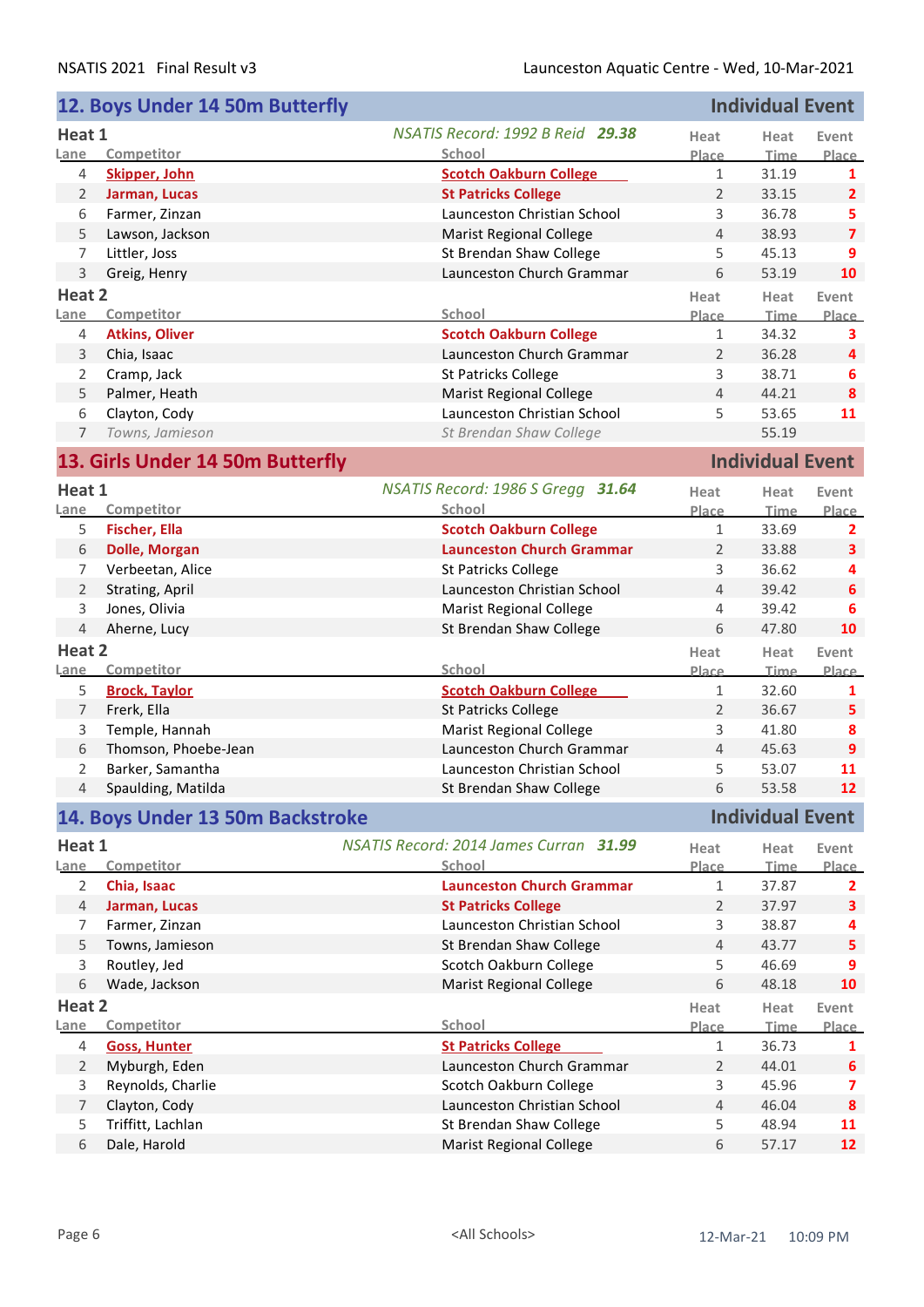|                | 15. Girls Under 13 50m Backstroke |                                        |                | <b>Individual Event</b> |                         |
|----------------|-----------------------------------|----------------------------------------|----------------|-------------------------|-------------------------|
| Heat 1         |                                   | NSATIS Record: 2021 Abbie King 34.03   | Heat           | Heat                    | Event                   |
| Lane           | Competitor                        | School                                 | Place          | <b>Time</b>             | Place                   |
| 7              | <b>King, Abbie</b>                | <b>Launceston Church Grammar</b>       | $\mathbf{1}$   | 34.03                   | 1                       |
| 6              | <b>Atherton, Emily</b>            | <b>Scotch Oakburn College</b>          | $\overline{2}$ | 37.10                   | $\overline{2}$          |
| 5              | Frerk, Ella                       | <b>St Patricks College</b>             | 3              | 40.36                   | 5                       |
| 3              | Spaulding, Matilda                | St Brendan Shaw College                | 4              | 48.73                   | $\overline{7}$          |
| 4              | Morgan, Catherine                 | Launceston Christian School            | 5              | 51.14                   | 9                       |
| $\overline{2}$ | Malley, Graci                     | <b>Marist Regional College</b>         | 6              | 51.90                   | 10                      |
| Heat 2         |                                   |                                        | Heat           | Heat                    | Event                   |
| <u>Lane</u>    | Competitor                        | School                                 | Place          | <b>Time</b>             | Place                   |
| 6              | Shaw, Bella                       | <b>Scotch Oakburn College</b>          | $\mathbf{1}$   | 37.41                   | 3                       |
| $\overline{7}$ | Heazlewood, Olivia                | Launceston Church Grammar              | 2              | 39.31                   | 4                       |
| 5              | Verbeetan, Alice                  | <b>St Patricks College</b>             | 3              | 41.95                   | 6                       |
| 3              | Badcock, Zara                     | St Brendan Shaw College                | $\overline{4}$ | 50.11                   | 8                       |
| 4              | Barker, Samantha                  | Launceston Christian School            | 5              | 52.40                   | 11                      |
| $\overline{2}$ | King, Gemma                       | <b>Marist Regional College</b>         |                | 43.49                   |                         |
|                |                                   |                                        |                |                         |                         |
|                | 16. Boys Under 14 50m Backstroke  |                                        |                | <b>Individual Event</b> |                         |
| Heat 1         |                                   | NSATIS Record: 2015 James Curran 30.67 | Heat           | Heat                    | Event                   |
| Lane           | Competitor                        | School                                 | Place          | <b>Time</b>             | Place                   |
| 2              | Devin, Atlan                      | <b>Scotch Oakburn College</b>          | $\mathbf{1}$   | 34.31                   | 1                       |
| 3              | Cramp, Jack                       | <b>St Patricks College</b>             | 2              | 35.01                   | $\overline{2}$          |
| 5              | Martin-Shepherd, Briely           | Launceston Christian School            | 3              | 40.87                   | 5                       |
| $\overline{7}$ | Palmer, Heath                     | <b>Marist Regional College</b>         | $\overline{4}$ | 40.97                   | $\overline{\mathbf{z}}$ |
| $\overline{4}$ | Stafford-Hill, Lincoln            | Launceston Church Grammar              | 5              | 44.35                   | 9                       |
| 6              | Littler, Joss                     | St Brendan Shaw College                | 6              | 46.56                   | 10                      |
| Heat 2         |                                   |                                        | Heat           | Heat                    | Event                   |
| Lane           | Competitor                        | School                                 | Place          | <b>Time</b>             | Place                   |
| 2              | <b>Mulford, Sam</b>               | <b>Scotch Oakburn College</b>          | $\mathbf{1}$   | 37.30                   | 3                       |
| 3              | Limbrick, Tom                     | St Patricks College                    | $\overline{2}$ | 37.45                   | 4                       |
| 7              | Lawson, Jackson                   | <b>Marist Regional College</b>         | 3              | 40.87                   | 5                       |
| $\overline{4}$ | Verbraeken, Archie                | Launceston Church Grammar              | $\overline{4}$ | 43.95                   | $\boldsymbol{8}$        |
| 5              | Griffiths, Judson                 | Launceston Christian School            | 5              | 47.54                   | 11                      |
| 6              | Menzies, Charlie                  | St Brendan Shaw College                | 6              | 49.64                   | 12 <sup>2</sup>         |
|                | 17. Girls Under 14 50m Backstroke |                                        |                | <b>Individual Event</b> |                         |
| Heat 1         |                                   | NSATIS Record: 2012 A Spillane 33.80   | Heat           | Heat                    | Event                   |
| Lane           | Competitor                        | School                                 | <b>Place</b>   | <b>Time</b>             | <b>Place</b>            |
| 5              | <b>Dolle, Morgan</b>              | <b>Launceston Church Grammar</b>       | 1              | 35.60                   | 2                       |
| 6              | <b>Campbell, Elyse</b>            | <b>St Patricks College</b>             | $\overline{2}$ | 37.75                   | 3                       |
| 7              | Fischer, Ella                     | Scotch Oakburn College                 | 3              | 38.41                   | 4                       |
| $\overline{4}$ | Jones, Olivia                     | <b>Marist Regional College</b>         | $\overline{4}$ | 39.48                   | 5                       |
| $\overline{2}$ | Aherne, Lucy                      | St Brendan Shaw College                | 5              | 44.74                   | 10                      |
| 3              | Cornish, Samantha                 | Launceston Christian School            | 6              | 45.67                   | 11                      |
| Heat 2         |                                   |                                        | Heat           | Heat                    | Event                   |
| Lane           | Competitor                        | School                                 | Place          | <b>Time</b>             | Place                   |
| 7              | <b>Brock, Taylor</b>              | <b>Scotch Oakburn College</b>          | $\mathbf{1}$   | 34.71                   | 1                       |
| 5              | Thomson, Phoebe-Jean              | Launceston Church Grammar              | 2              | 41.33                   | $\boldsymbol{6}$        |
| 4              | Temple, Hannah                    | <b>Marist Regional College</b>         | 3              | 42.10                   | 7                       |
| $\mathsf 3$    | Strating, April                   | Launceston Christian School            | $\overline{4}$ | 42.57                   | ${\bf 8}$               |
| 6              | Foley, Garce                      | <b>St Patricks College</b>             | 5              | 42.60                   | 9                       |
| $\overline{2}$ | Pinner, Sophia                    | St Brendan Shaw College                | 6              | 45.92                   | 12                      |
|                |                                   |                                        |                |                         |                         |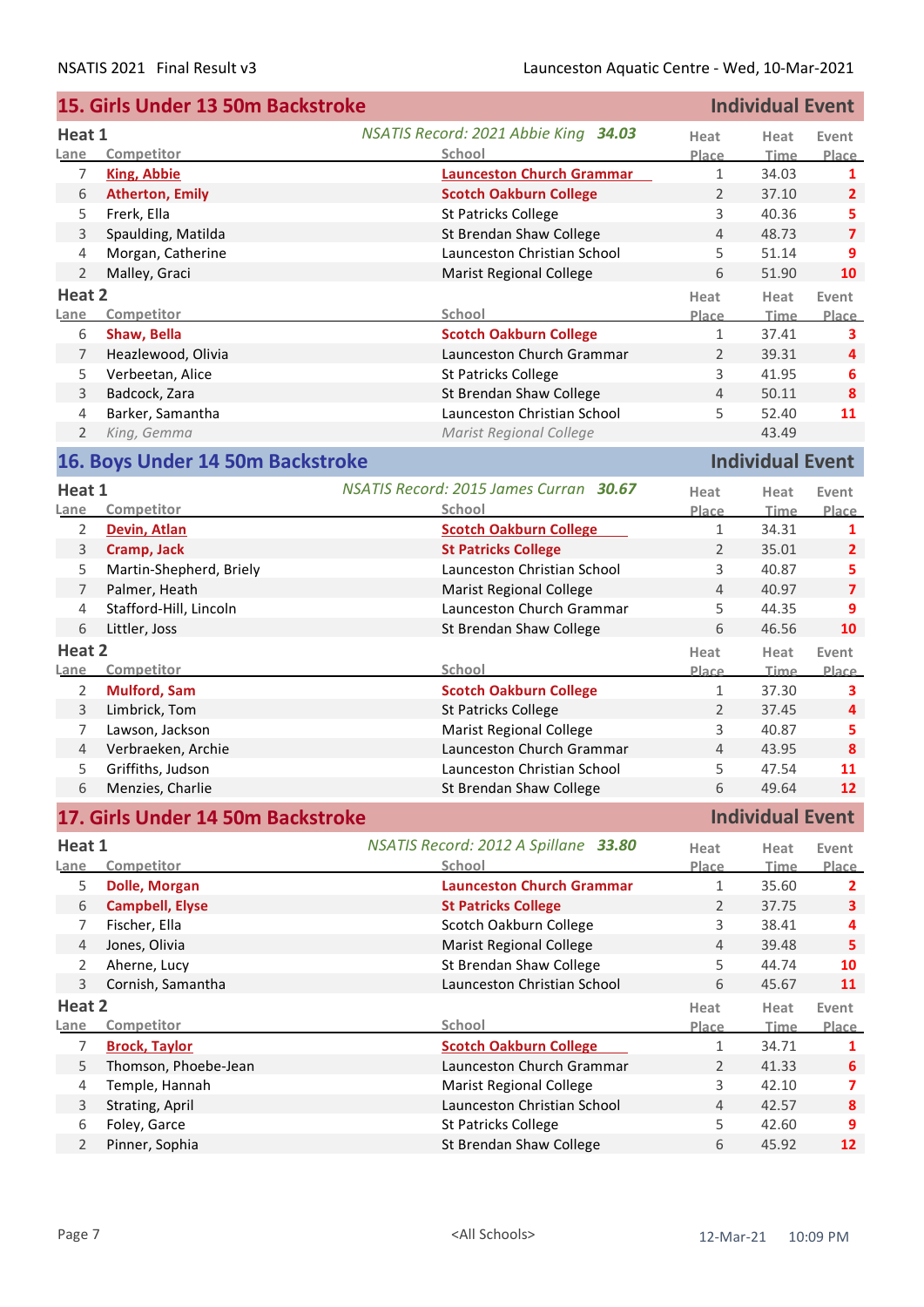r.

### NSATIS 2021 Final Result v3 Launceston Aquatic Centre - Wed, 10-Mar-2021

| 18. Boys Under 13 4x50m Freestyle                  |                 |                     |                                                  |                     |               | <b>Relay</b>                |
|----------------------------------------------------|-----------------|---------------------|--------------------------------------------------|---------------------|---------------|-----------------------------|
| Heat 1<br>Lane School                              |                 |                     | NSATIS Record: 2016 St Patrick's College 2:02.13 |                     | Heat<br>Place | Heat Event<br>Place<br>Time |
| 4 St Patricks College                              | Jarman, Lucas   | 2 Goss, Hunter      | 3 Matthews, Max                                  | 4 Campbell, Mitch   | 1 2:09.92     | 1                           |
| 6 Launceston Church Gra                            | Chia, Isaac     | 2 Caldwell, Alex    | 3 Baker, Cooper                                  | 4 Myburgh, Edend    | 2.2:13.15     | 2                           |
| 3 Launceston Christian Sch                         | Farmer, Zinzan  | 2 Clayton, Cody     | 3 Bain, Josiah                                   | 4 Short. Liam       | 3 2:32.80     | 3                           |
| 2 Scotch Oakburn College                           | Routley, Jed    | 2 Reynolds, Charlie | 3 Nicholls, William                              | 4 Skerritt, Angus   | 4 2:35.58     | 4                           |
| 5 St Brendan Shaw College                          | Towns, Jamiesor | 2 Williams, Tom     | 3 Bailey, Xavier                                 | 4 Triffitt, Lachlan | 5 2:39.86     | 5                           |
| 7 Marist Regional College                          | Luck. Alexander | 2 Dwyer, Hunter     | 3 Wade, Jackson                                  | 4 Dale, Harold      | 6 2:45.18     | 6                           |
| 19. Girls Under 13 4x50m Freestyle<br><b>Relay</b> |                 |                     |                                                  |                     |               |                             |

| Heat 1<br>Lane School        | NSATIS Record: 2021 L'ton Church Grammar School 2:09.82 |                     |                                                  |                    | Heat<br>Place | Heat Event  | Time Place              |
|------------------------------|---------------------------------------------------------|---------------------|--------------------------------------------------|--------------------|---------------|-------------|-------------------------|
| 2 Launceston Church Gra      | 1 King, Abbie                                           | 2 Freeman, Stella   | 3 Tole, Phoebe                                   | 4 Heazlewood, Oli  |               | 1 2:09.82   | 1                       |
| 7 Scotch Oakburn College     | 1 Atherton, Emily                                       | 2 Shaw, Bella       | 3 Van Der Aa, Luc <sub>)</sub> 4 Hassell, Maddie |                    |               | 2 2:17.82   | $\overline{\mathbf{2}}$ |
| <b>5 St Patricks College</b> | 1 Verbeetan, Alice                                      | 2 Frerk, Ella       | 3 Axman-Friend, C 4 Zoe, Colgrave                |                    |               | 3 2:19.30   | 3                       |
| 4 Marist Regional College    | 1 Malley, Graci                                         | 2 King, Gemma       | 3 Fehlberg, Ashley                               | 4 Parsons, Abbie   |               | 4 2:27.78   | $\overline{a}$          |
| 3 St Brendan Shaw College    | 1 McConnon, Mia                                         | 2 Spaulding, Matild | 3 Badcock, Zara                                  | 4 Cooper, Isabelle |               | $5$ 2:44.54 | 5                       |
| 6 Launceston Christian Sch   | 1 Morgan, Catherin                                      |                     | 2 Barker, Samanth 3 Foster, Mackenzi             | 4 Ollerenshaw, Els |               | 2:55.88     |                         |

|                                  | 20. Boys Under 14 4x50m Freestyle |                       |                                                    |                  |                       | Relay                   |  |  |
|----------------------------------|-----------------------------------|-----------------------|----------------------------------------------------|------------------|-----------------------|-------------------------|--|--|
| Heat 1<br>Lane School            |                                   |                       | NSATIS Record: 2021 Scotch Oakburn College 1:52.38 |                  | Heat<br>Place<br>Time | Heat Event<br>Place     |  |  |
| 4 Scotch Oakburn College         | 1 Mulford, Sam                    | 2 Atkins, Oliver      | 3 Devin, Atlan                                     | 4 Skipper, John  | 1 1:52.38             | -1                      |  |  |
| 3 St Patricks College            | 1 Cramp, Jack                     | 2 Alexander, Tyler    | 3 Limbrick, Tom                                    | 4 Clark, Mason   | $2 \cdot 2:12.46$     | $\overline{2}$          |  |  |
| <b>5 Marist Regional College</b> | 1 Lawson, Jackson                 | 2 Palmer, Heath       | 3 Bailey, Sidney                                   | 4 Wells, Jakhan  | 32:20.22              | 3                       |  |  |
| 7 Launceston Church Gram         | 1 Greig, Henry                    | 2 Stafford-Hill, Linc | 3 Bicholls, Oliver                                 | 4 Mayes, Flynn   | 4 2:22.92             | $\overline{\mathbf{4}}$ |  |  |
| 2 Launceston Christian Sch       | 1 Martin-Shepherd,                | 2 Pfeffer, Ewan       | 3 Griffiths, Judson                                | 4 Jordan-Gossage | 52:35.18              | 5.                      |  |  |
| 6 St Brendan Shaw College        | 1 Littler, Joss                   | 2 Menzies, Charlie    | 3 Taylor, Taj                                      | 4 Dell, Ben      | 6 2:35.42             | 6                       |  |  |

|                                  | 21. Girls Under 14 4x50m Freestyle |                                                    |                    |                    |               | <b>Relay</b>             |
|----------------------------------|------------------------------------|----------------------------------------------------|--------------------|--------------------|---------------|--------------------------|
| Heat 1<br>Lane School            |                                    | NSATIS Record: 2021 Scotch Oakburn College 2:04.86 |                    |                    | Heat<br>Place | Heat Event<br>Time Place |
| 5 Scotch Oakburn College         | Brock, Taylor                      | 2 Fischer, Ella                                    | 3 Mitchell, Grace  | 4 Gray, Mollie     | 1 2:04.86     | $\mathbf{1}$             |
| <b>6 St Patricks College</b>     | 1 Campbell, Elyse                  | 2 Foley, Garce                                     | 3 Saunders, Charlo | 4 Edwards, Ella    | 2.2:15.76     | $\overline{2}$           |
| <b>3 Marist Regional College</b> | 1 Jones, Olivia                    | 2 Temple, Hannah                                   | 3 Eustace, Oceanc  | 4 Towns, Macken;   | 32:15.78      | 3                        |
| 7 Launceston Christian Sch       | 1 Strating, April                  | 2 Cornish, Samantl                                 | 3 Depuit, Allyse   | 4 Lichtendonk, Ev. | 4 2:27.52     | 4                        |
| 2 St Brendan Shaw College        | Aherne, Lucy                       | 2 Pinner, Sophia                                   | 3 Conkie, Holly    | 4 Conkie, Lucah    | 5 2:32.38     | 5                        |
| 4 Launceston Church Gram         | 1 Dolle, Morgan                    | 2 Thomson, Phoeb                                   | 3 Britton, Sophie  | 4 Dunn, Evie       | 2:19.06       |                          |

| 22. Boys Under 16 4x50m Medley |                  |                                                     |                   |                   |               | <b>Relay</b>             |
|--------------------------------|------------------|-----------------------------------------------------|-------------------|-------------------|---------------|--------------------------|
| Heat 1<br>Lane School          |                  | NSATIS Record: 2009 St Brendan Shaw College 2:02.15 |                   |                   | Heat<br>Place | Heat Event<br>Time Place |
| 3 Scotch Oakburn College       | Robins, Lachie   | 2 Atkins, Benjamin                                  | 3 Nesbitt, Xavier | 4 Viney, Flynn    | 1 2:07.81     | -1                       |
| 2 St Patricks College          | Stretton, Blake  | 2 Wojcik, Alex                                      | 3 Baldock, Oliver | 4 French, Jasper  | 2 2:08.23     | $\overline{2}$           |
| 5 Launceston Church Gra        | King, Billy      | 2 Broadhurst, Andr                                  | 3 Heazlewood, Ton | 4 Quinn, Sam      | 3 2:12.99     | 3                        |
| 4 Launceston Christian Sch     | Peverell, Hunter | 2 Poole, Caleb                                      | 3 Palmer, Edward  | 4 Reitsema, Flynn | 4 2:29.90     | 4                        |
| 6 Marist Regional College      | Latham, Jack     | 2 Biggar, Corey                                     | 3 Cahill, Ryan    | 4 Cooper, Hunter  | 5 2:31.99     | 5.                       |
| 7 St Brendan Shaw College      | 1 Cross, Hunter  | 2 Wise, Archie                                      | 3 Arnold, Riley   | 4 Nield, Mitchell | 6 2:38.57     | 6                        |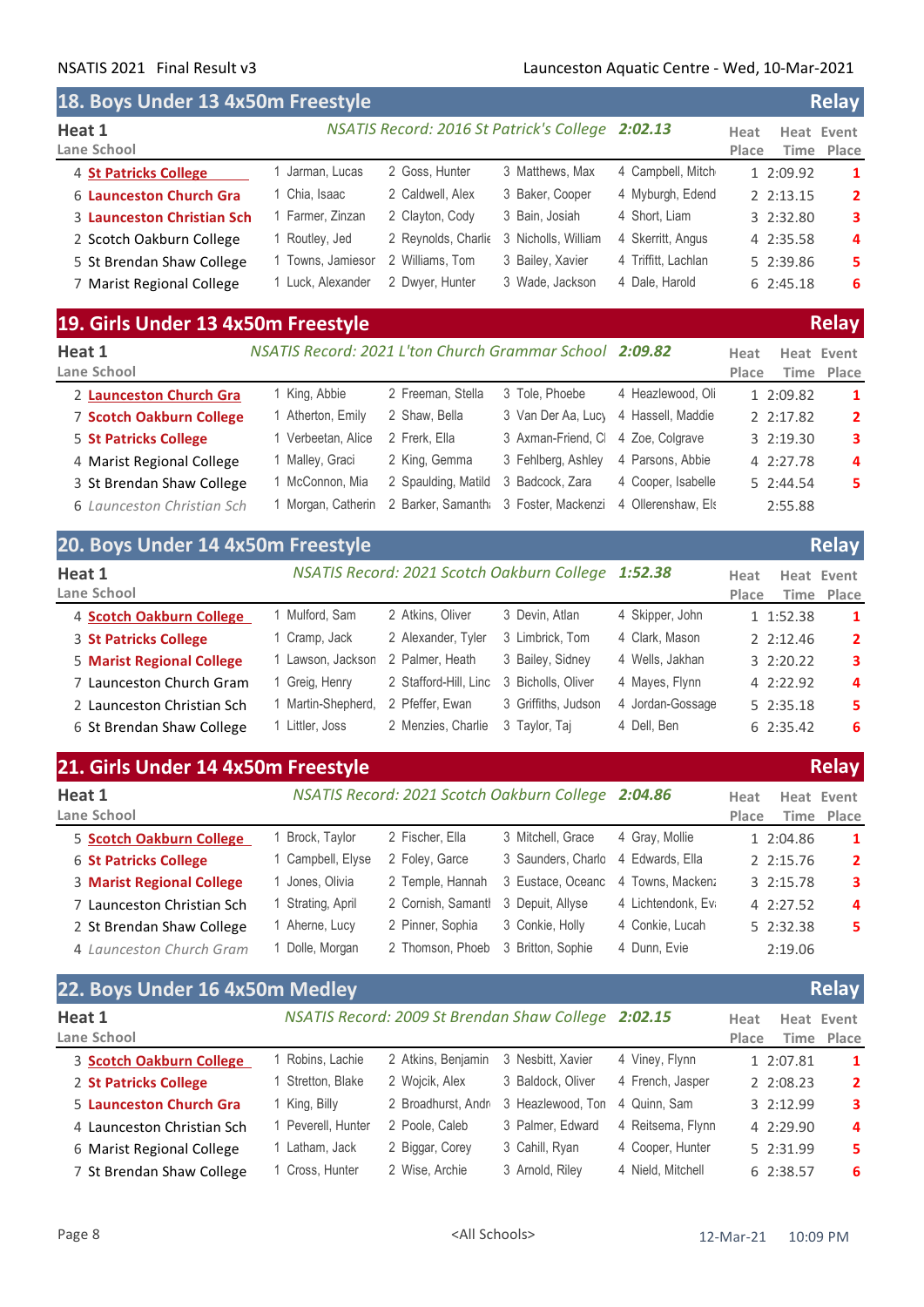#### **23. Girls Under 16 4x50m Medley Relay Heat 1 Lane School Heat Event Time Place Heat Place** *NSATIS Record: 2021 Scotch Oakburn College 2:13.29* 6 **Scotch Oakburn College** 1 Mitchell, Emily 2 Irani, Jasmine 3 Muldoon, Bella 4 Pilsbury-Milne, C 1 2:13.29 1 7 **St Patricks College** 1 Axman-Friend, Jang 2 McCullagh, Natal 3 Campbell, Grace 4 Steven, Isobel 2 2:26.99 2 3 Launceston Church Gra 1 Reid, Alice 2 Rainbow, Ebony 3 Goodsall, Roisin 4 Thomson Chia, 1 3 2:30.17 3 5 Launceston Christian Sch 1 Farmer, Molly 2 Sturdy, Kiara 3 Clayton, Erin 4 Strating, Sophie 4 2:33.25 **4** 2 Marist Regional College 1 Drane, Zoe 2 McGregor, Millie 3 Collins, Lilly 4 Anders, Emily 5 2:41.59 **5** 4 St Brendan Shaw College 1 Tattersall, Hollie 2 Burbury, Amelia 3 Doonan, Lucy 4 Phyland, Milly 6 2:52.75 6 **24. Boys Open 4x50m Medley Relay**

| Z4. DUYS UPEN 4XJUN IVIEUIEV |                  |                   |                                                 |                   |               |            | <b>Neidy</b>   |
|------------------------------|------------------|-------------------|-------------------------------------------------|-------------------|---------------|------------|----------------|
| Heat 1<br>Lane School        |                  |                   | NSATIS Record: 2020 St Patricks College 1:59.34 |                   | Heat<br>Place | Heat Event | Time Place     |
| 4 St Patricks College        | Robertson, Angus | 2 Adams, Jonte    | 3 Rae, Conor                                    | 4 Hinds, William  |               | 1 2:03.33  | $\mathbf{1}$   |
| 2 Scotch Oakburn College     | Wood, Sandy      | 2 Gray, William   | 3 Howell, Wylie                                 | 4 Wallis, Malachi |               | 2 2:09.31  | $\overline{2}$ |
| 7 Marist Regional College    | Askew, Dylan     | 2 Malley, Isaac   | 3 Dobbie, Callum                                | 4 Cahill, Declan  |               | 3 2:12.99  | 3              |
| 6 Launceston Church Gram     | Arnold, Hayden   | 2 Booth, Harry    | 3 Gillies, Jaidyn                               | 4 Reid, Harry     |               | 4 2:15.34  | 4              |
| 5 St Brendan Shaw College    | Littler, Je Joon | 2 Nield, Harrison | 3 Triffitt, Lleyton                             | 4 Fraser, Josh    |               | 52:19.66   | 5.             |
| 3 Launceston Christian Sch   | Brain, David     | 2 Chugg, Khai     | 3 Hadley, Jamiesor                              | 4 Rowlands, Josia |               | 62:27.84   | 6              |
|                              |                  |                   |                                                 |                   |               |            |                |

| 25. Girls Open 4x50m Medley  |                                                         |                    |                      |                   |               |           | <b>Relay</b>             |
|------------------------------|---------------------------------------------------------|--------------------|----------------------|-------------------|---------------|-----------|--------------------------|
| Heat 1<br>Lane School        | NSATIS Record: 2010 L'ton Church Grammar School 2:15.10 |                    |                      |                   | Heat<br>Place |           | Heat Event<br>Time Place |
| <b>6 St Patricks College</b> | Nichols, Jade                                           | 2 McCullagh, Steph | 3 Baldock, Mia       | 4 Giles, Erin     |               | 1 2:19.35 | 1                        |
| 5 Scotch Oakburn College     | 1 Muller, Ellie                                         | 2 Edwards, Maisie  | 3 Muldoon, Amy       | 4 Hughes, Amelie  |               | 2 2:25.98 | $\overline{2}$           |
| 4 Launceston Church Gra      | Billing, Ashton                                         | 2 Hall, Billie     | 3 Curran, Georgia    | 4 MacKirdy, Alayn |               | 3 2:30.55 | 3                        |
| 3 Marist Regional College    | Biggar, Morgan                                          | 2 Askew, Georgia   | 3 Scott, Brooke      | 4 Harland, Ella   |               | 4 2:33.24 | 4                        |
| 2 St Brendan Shaw College    | Spaulding, Ella                                         | 2 Grave, Sophie    | 3 Greenhill, Catheri | 4 Luvton, Anisha  |               | 5 2:51.58 | 5                        |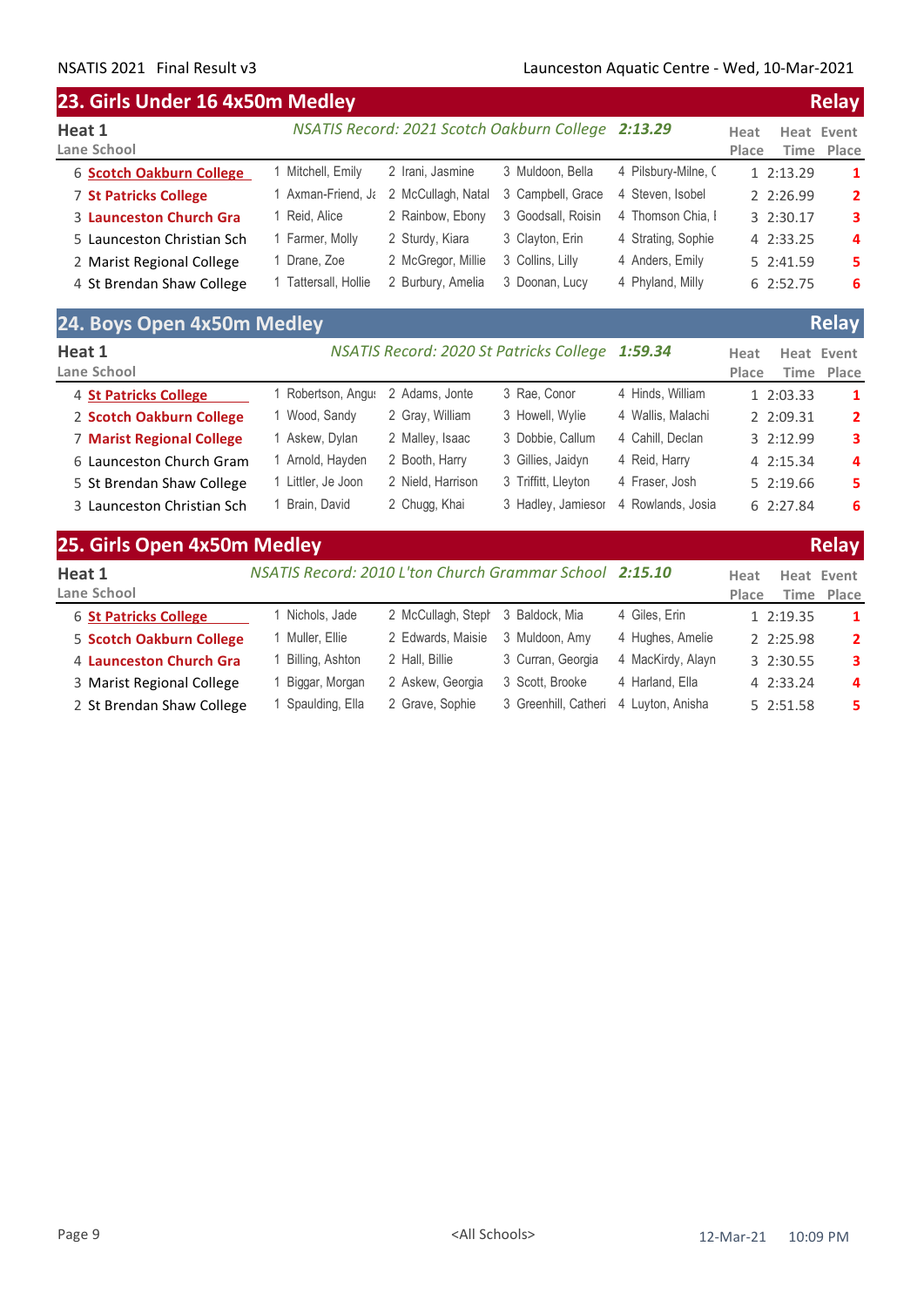|                   | 44. Boys Under 15 50m Freestyle |                                      |                | <b>Individual Event</b> |                   |
|-------------------|---------------------------------|--------------------------------------|----------------|-------------------------|-------------------|
| Heat 1            |                                 | NSATIS Record: 2019 Hugh Dolle 25.68 | Heat           | Heat                    | Event             |
| Lane              | Competitor                      | <b>School</b>                        | Place          | Time                    | Place             |
| 5                 | Latham, Jack                    | <b>Marist Regional College</b>       | $\mathbf{1}$   | 29.04                   | $\overline{2}$    |
| 2                 | Wojcik, Alex                    | <b>St Patricks College</b>           | $\overline{2}$ | 29.41                   | 4                 |
| 3                 | Heazlewood, Tom                 | Launceston Church Grammar            | 3              | 29.57                   | 5                 |
| $\overline{4}$    | Viney, Flynn                    | Scotch Oakburn College               | 4              | 30.23                   | 8                 |
| 6                 | Palmer, Edward                  | Launceston Christian School          | 5              | 30.26                   | 9                 |
| 7                 | Tu, Baxter                      | St Brendan Shaw College              |                |                         |                   |
| Heat 2            |                                 |                                      | Heat           | Heat                    | Event             |
| Lane              | Competitor                      | School                               | Place          | Time                    | Place             |
| 4                 | <b>Nesbitt, Xavier</b>          | <b>Scotch Oakburn College</b>        | $\mathbf{1}$   | 28.16                   | 1                 |
| 3                 | <b>Wilcox, Mac</b>              | <b>Launceston Church Grammar</b>     | $\overline{2}$ | 29.30                   | 3                 |
| $\overline{2}$    | Baldock, Oliver                 | <b>St Patricks College</b>           | 3              | 29.63                   | 6                 |
| 5                 | Cahill, Ryan                    | <b>Marist Regional College</b>       | 4              | 30.41                   | 10                |
| 6                 | Sebastian, Michel               | Launceston Christian School          | 5              | 35.92                   | 19                |
| 7                 | Sims, Ollie                     | St Brendan Shaw College              |                |                         |                   |
| Heat <sub>3</sub> |                                 |                                      | Heat           | Heat                    | Event             |
| Lane              | Competitor                      | School                               | Place          | Time                    | Place             |
| 3                 | Fassett, Ethan                  | Launceston Church Grammar            | $\mathbf{1}$   | 30.01                   | $\overline{7}$    |
| 5                 | Teinaki, Sam                    | <b>Marist Regional College</b>       | $\overline{2}$ | 31.79                   | 13                |
| 2                 | Best, Seth                      | <b>St Patricks College</b>           | 3              | 32.41                   | 15                |
| $\overline{4}$    | Cox, Freddie                    | Scotch Oakburn College               | 4              | 33.20                   | 16                |
| 6                 | Blok, Liam                      | Launceston Christian School          | 5              | 34.97                   | 18                |
| 7                 | O'Rourke, Jack                  | St Brendan Shaw College              |                |                         |                   |
| Heat 4            |                                 |                                      | Heat           | Heat                    | Event             |
| Lane              | Competitor                      | <b>School</b>                        | Place          | Time                    | Place             |
| 3                 | Broadhurst, Andrew              | Launceston Church Grammar            | $\mathbf{1}$   | 30.88                   | 11                |
| 2                 | Sullivan, Lucas                 | <b>St Patricks College</b>           | $\overline{2}$ | 31.74                   | $12 \overline{ }$ |
| 5                 | Ryan, Lachlan                   | <b>Marist Regional College</b>       | 3              | 32.16                   | 14                |
| $\overline{4}$    | Watters, Tom                    | Scotch Oakburn College               | 4              | 33.68                   | 17                |
| 6                 | Phelps, Josh                    | Launceston Christian School          | 5              | 37.91                   | 20                |
| 7                 | Hayes, Jackson                  | St Brendan Shaw College              |                |                         |                   |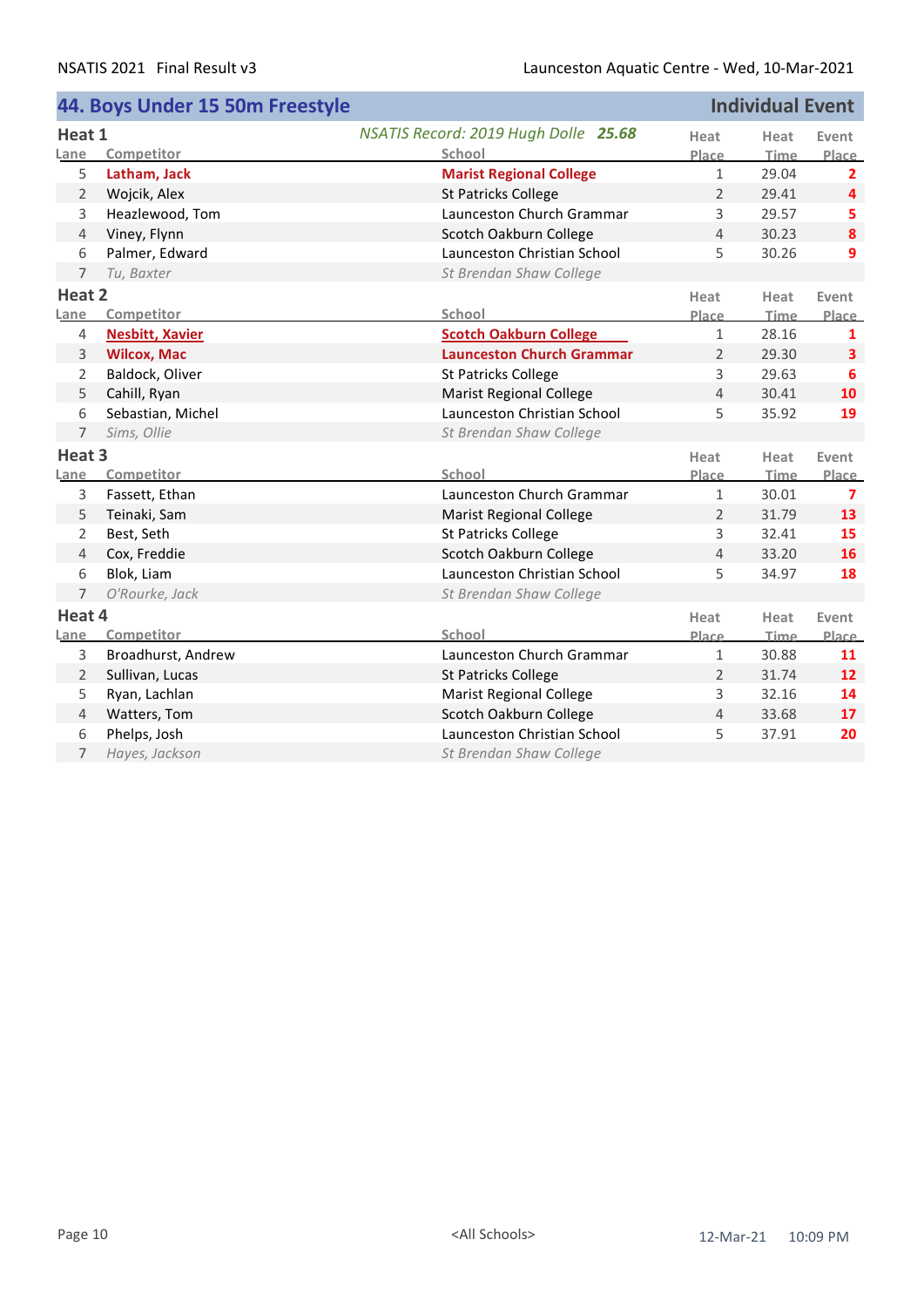|                   | 45. Girls Under 15 50m Freestyle |                                          |                | <b>Individual Event</b> |                |
|-------------------|----------------------------------|------------------------------------------|----------------|-------------------------|----------------|
| Heat 1            |                                  | NSATIS Record: 2015 Ariarne Titmus 28.22 | Heat           | Heat                    | Event          |
| Lane              | Competitor                       | School                                   | Place          | Time                    | <b>Place</b>   |
| 5                 | Muldoon, Bella                   | <b>Scotch Oakburn College</b>            | $\mathbf{1}$   | 29.85                   | 1              |
| 6                 | <b>Goodsall, Roisin</b>          | <b>Launceston Church Grammar</b>         | $\overline{2}$ | 29.96                   | $\overline{2}$ |
| 7                 | McCullagh, Natalie               | <b>St Patricks College</b>               | 3              | 32.37                   | 5              |
| 3                 | Anders, Emily                    | <b>Marist Regional College</b>           | 4              | 33.67                   | 9              |
| $\overline{2}$    | Farmer, Molly                    | Launceston Christian School              | 5              | 33.89                   | 10             |
| $\overline{4}$    | Tattersall, Hollie               | St Brendan Shaw College                  | 6              | 35.89                   | 15             |
| Heat 2            |                                  |                                          | Heat           | Heat                    | Event          |
| Lane              | Competitor                       | School                                   | Place          | Time                    | Place          |
| 3                 | <b>Thompson, Lucy</b>            | <b>Marist Regional College</b>           | $\mathbf{1}$   | 32.18                   | 3              |
| 5                 | Dennis, Lucy                     | Scotch Oakburn College                   | $\overline{2}$ | 32.24                   | $\overline{4}$ |
| 7                 | Axman-Friend, Jasmine            | <b>St Patricks College</b>               | 3              | 32.91                   | 6              |
| $\overline{2}$    | Chugg, Drew                      | Launceston Christian School              | $\overline{4}$ | 36.80                   | 18             |
| 4                 | Martin, Claire                   | St Brendan Shaw College                  | 5              | 40.32                   | 22             |
| 6                 | Garwood, Maya                    | Launceston Church Grammar                | 6              | 47.56                   | 24             |
| Heat <sub>3</sub> |                                  |                                          | Heat           | Heat                    | Event          |
| Lane              | Competitor                       | School                                   | Place          | <b>Time</b>             | <b>Place</b>   |
| 7                 | Alexander, Summer                | St Patricks College                      | $\mathbf{1}$   | 33.15                   | 8              |
| 5                 | Berlese, Abbey                   | Scotch Oakburn College                   | $\overline{2}$ | 34.86                   | 12             |
| 3                 | King, Marley                     | <b>Marist Regional College</b>           | 3              | 36.47                   | 16             |
| 6                 | Reid, Alice                      | Launceston Church Grammar                | 4              | 36.62                   | 17             |
| $\overline{2}$    | Dingemanse, Esther               | Launceston Christian School              | 5              | 38.37                   | 20             |
| $\overline{4}$    | Phyland, Milly                   | St Brendan Shaw College                  | 6              | 41.52                   | 23             |
| Heat 4            |                                  |                                          | Heat           | Heat                    | Event          |
| Lane              | Competitor                       | School                                   | Place          | <b>Time</b>             | <b>Place</b>   |
| 6                 | Jackson, Rosie                   | Launceston Church Grammar                | $\mathbf{1}$   | 33.14                   | 7              |
| 5                 | Culhane, Grace                   | Scotch Oakburn College                   | $\overline{2}$ | 34.47                   | 11             |
| 7                 | Hills, Sophie                    | St Patricks College                      | 3              | 34.97                   | 13             |
| $\overline{4}$    | Ryan, Ellie                      | St Brendan Shaw College                  | $\overline{4}$ | 35.64                   | 14             |
| 2                 | Huett, Abbie                     | Launceston Christian School              | 5              | 38.06                   | 19             |
| 3                 | Coad, Amber                      | <b>Marist Regional College</b>           | 6              | 39.67                   | 21             |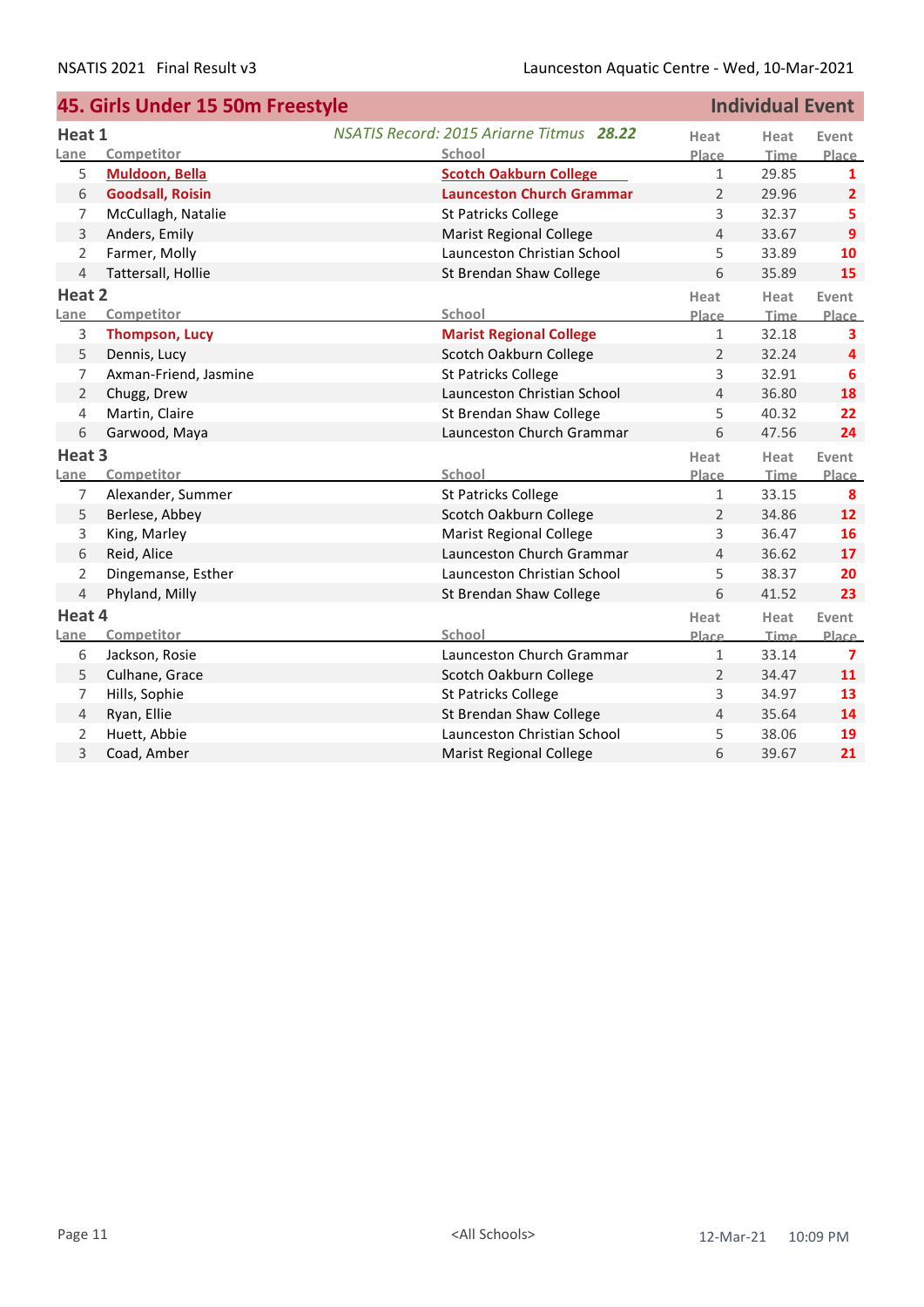|                   | 46. Boys Under 16 50m Freestyle |                                      |                | <b>Individual Event</b> |                         |
|-------------------|---------------------------------|--------------------------------------|----------------|-------------------------|-------------------------|
| Heat 1            |                                 | NSATIS Record: 2020 Hugh Dolle 25.18 | Heat           | Heat                    | Event                   |
| Lane              | Competitor                      | School                               | Place          | Time                    | Place                   |
| 4                 | <b>Stretton, Blake</b>          | <b>St Patricks College</b>           | $\mathbf{1}$   | 26.03                   | 1                       |
| 3                 | <b>Robins, Lachie</b>           | <b>Scotch Oakburn College</b>        | 2              | 27.47                   | $\overline{\mathbf{3}}$ |
| 2                 | Quinn, Sam                      | Launceston Church Grammar            | 3              | 28.77                   | 5                       |
| 5                 | Wise, Archie                    | St Brendan Shaw College              | $\overline{4}$ | 30.92                   | 8                       |
| 6                 | Cooper, Hunter                  | <b>Marist Regional College</b>       | 5              | 31.94                   | 11                      |
| 7                 | Peverell, Hunter                | Launceston Christian School          | 6              | 33.55                   | 16                      |
| Heat 2            |                                 |                                      | Heat           | Heat                    | Event                   |
| Lane              | Competitor                      | School                               | <b>Place</b>   | <b>Time</b>             | <b>Place</b>            |
| 4                 | French, Jasper                  | <b>St Patricks College</b>           | $\mathbf{1}$   | 27.39                   | $\overline{2}$          |
| 3                 | Atkins, Benjamin                | Scotch Oakburn College               | 2              | 28.63                   | 4                       |
| 2                 | Beaumont, Thomas                | Launceston Church Grammar            | 3              | 29.79                   | 6                       |
| 5                 | Cross, Hunter                   | St Brendan Shaw College              | $\overline{4}$ | 31.14                   | 10                      |
| 7                 | Reitsema, Flynn                 | Launceston Christian School          | 5              | 33.88                   | 17                      |
| 6                 | Smith, Samuel                   | <b>Marist Regional College</b>       | 6              | 34.17                   | 20                      |
| Heat <sub>3</sub> |                                 |                                      | Heat           | Heat                    | Event                   |
| Lane              | Competitor                      | School                               | Place          | <b>Time</b>             | Place                   |
| $\overline{2}$    | King, Billy                     | Launceston Church Grammar            | $1\,$          | 30.22                   | $\overline{\mathbf{z}}$ |
| 3                 | Cameron, Luka                   | Scotch Oakburn College               | $\overline{2}$ | 31.99                   | 12                      |
| 4                 | Harper, Jack                    | St Patricks College                  | 3              | 32.05                   | 13                      |
| 6                 | Bird, William                   | <b>Marist Regional College</b>       | $\overline{4}$ | 32.49                   | 15                      |
| 7                 | Gill, Harrison                  | Launceston Christian School          | 5              | 34.86                   | 21                      |
| 5                 | Arnold, Riley                   | St Brendan Shaw College              |                |                         |                         |
| Heat 4            |                                 |                                      | Heat           | Heat                    | Event                   |
| Lane              | Competitor                      | School                               | Place          | Time                    | <b>Place</b>            |
| 3                 | Sellars, Harrison               | Scotch Oakburn College               | $1\,$          | 31.01                   | 9                       |
| 2                 | Collette, Gabriel               | Launceston Church Grammar            | 2              | 32.26                   | 14                      |
| 4                 | Rae, Declan                     | St Patricks College                  | 3              | 33.95                   | 18                      |
| 7                 | Poole, Caleb                    | Launceston Christian School          | $\overline{4}$ | 34.09                   | 19                      |
| 5                 | Nield, Mitchell                 | St Brendan Shaw College              | 5              | 34.89                   | 22                      |
| 6                 | VanDer Ploeg, Hayden            | <b>Marist Regional College</b>       |                |                         |                         |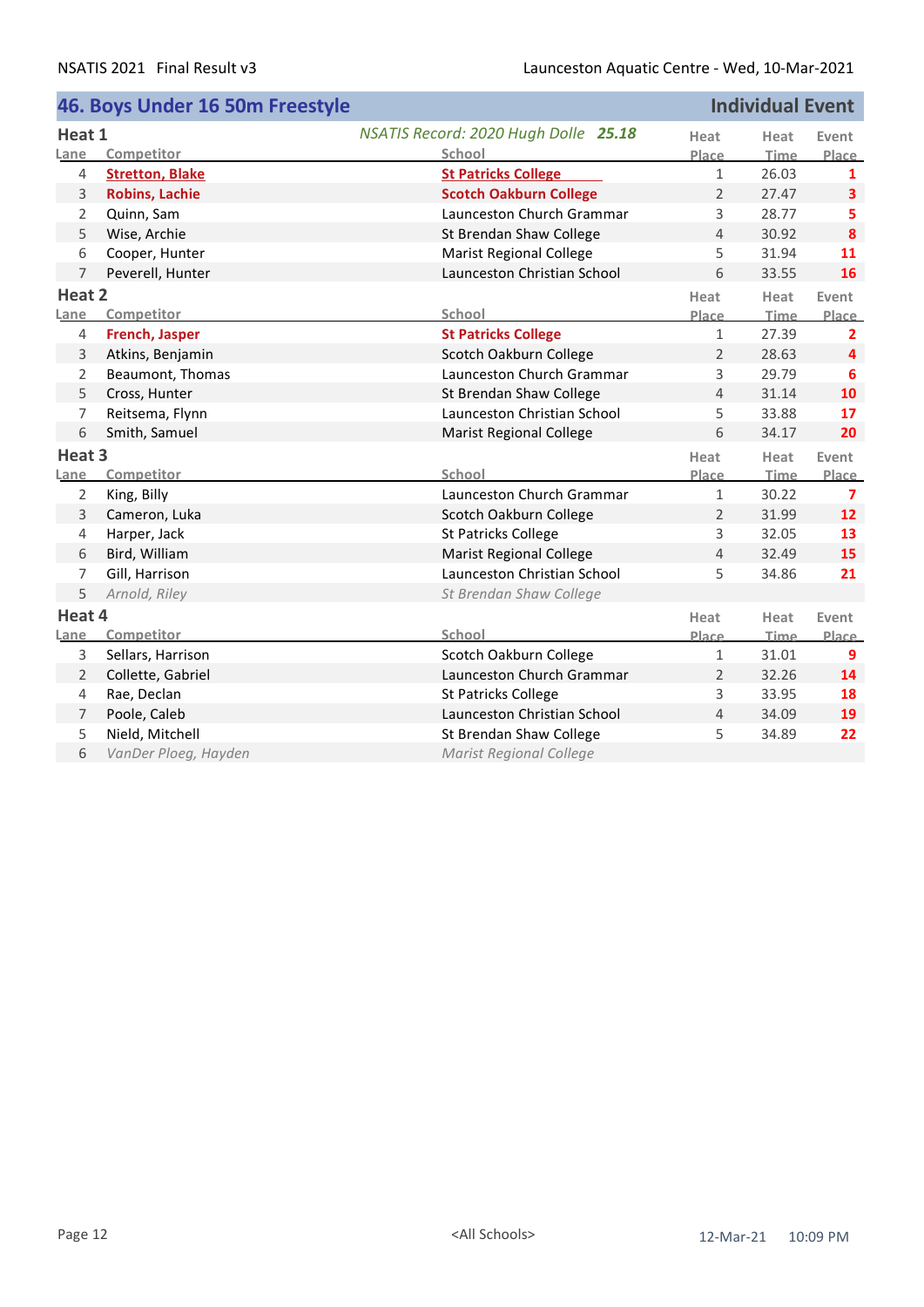|                | 47. Girls Under 16 50m Freestyle             |                                       |                | <b>Individual Event</b> |                         |
|----------------|----------------------------------------------|---------------------------------------|----------------|-------------------------|-------------------------|
| Heat 1         |                                              | NSATIS Record: 2010 N Heathcote 28.74 | Heat           | Heat                    | Event                   |
| Lane           | Competitor                                   | School                                | Place          | <b>Time</b>             | Place                   |
| 6              | <b>Pilsbury-Milne, Charlotte</b>             | <b>Scotch Oakburn College</b>         | $\mathbf{1}$   | 29.00                   | $\mathbf{1}$            |
| 5              | <b>Campbell, Grace</b>                       | <b>St Patricks College</b>            | $\overline{2}$ | 31.00                   | $\overline{\mathbf{3}}$ |
| $\overline{7}$ | Thomson Chia, Emily                          | Launceston Church Grammar             | 3              | 32.18                   | 5                       |
| $\overline{2}$ | Drane, Zoe                                   | <b>Marist Regional College</b>        | $\overline{4}$ | 32.33                   | $6\phantom{1}6$         |
| 3              | Burbury, Amelia                              | St Brendan Shaw College               | 5              | 33.08                   | 10                      |
| $\overline{4}$ | Strating, Sophie                             | Launceston Christian School           | 6              | 33.97                   | 13                      |
| Heat 2         |                                              |                                       | Heat           | Heat                    | Event                   |
| Lane           | Competitor                                   | School                                | Place          | <b>Time</b>             | Place                   |
| 6              | <b>Mitchell, Emily</b>                       | <b>Scotch Oakburn College</b>         | $\mathbf{1}$   | 29.38                   | $\mathbf{2}$            |
| 7              | Rainbow, Ebony                               | Launceston Church Grammar             | $\overline{2}$ | 32.45                   | $\overline{7}$          |
| 5              | Steven, Isobel                               | St Patricks College                   | 3              | 32.61                   | 8                       |
| 4              | Clayton, Erin                                | Launceston Christian School           | $\overline{4}$ | 32.83                   | $\overline{9}$          |
| 3              | Doonan, Lucy                                 | St Brendan Shaw College               | 5              | 34.63                   | 16                      |
| $\overline{2}$ | McGregor, Millie                             | <b>Marist Regional College</b>        | 6              | 35.44                   | 18                      |
| Heat 3         |                                              |                                       | Heat           | Heat                    | Event                   |
| Lane           | Competitor                                   | School                                | Place          | Time                    | Place                   |
| 6              | Irani, Jasmine                               | Scotch Oakburn College                | $\mathbf{1}$   | 31.16                   | 4                       |
| 7              | Humphreys, Lily                              | Launceston Church Grammar             | $\overline{2}$ | 33.13                   | 11                      |
| 5              | Nichols, Shae                                | St Patricks College                   | 3              | 34.42                   | 14                      |
| 4              | Sturdy, Kiara                                | Launceston Christian School           | $\overline{4}$ | 35.52                   | 19                      |
| $\overline{2}$ | Wiseman, Elki                                | <b>Marist Regional College</b>        | 5              | 38.01                   | 20                      |
| 3              | Yeates, Olivia                               | St Brendan Shaw College               |                |                         |                         |
| Heat 4         |                                              |                                       | Heat           | Heat                    | Event                   |
| Lane           | Competitor                                   | School                                | Place          | <b>Time</b>             | Place                   |
| 6              | Atherton, Kate                               | Scotch Oakburn College                | $\mathbf{1}$   | 33.33                   | 12                      |
| 5              | Petterwood, Demi                             | <b>St Patricks College</b>            | $\overline{2}$ | 34.48                   | 15                      |
| $\overline{7}$ | Pohan, Asha                                  | Launceston Church Grammar             | 3              | 34.69                   | 17                      |
| $\overline{2}$ | Delaney, Tayla                               | <b>Marist Regional College</b>        | $\overline{4}$ | 40.21                   | 21                      |
| 3              | Gray, Rubi                                   | St Brendan Shaw College               |                |                         |                         |
| $\overline{4}$ | Morgan, Madeleine                            | Launceston Christian School           |                |                         |                         |
|                | 48. Mixed Open Freestyle (Div 1) Multi-Class |                                       |                | <b>Individual Event</b> |                         |
| Heat 1         |                                              |                                       | Heat           | Heat                    | Event                   |
| Lane           | Competitor                                   | School                                | <b>Place</b>   | <b>Time</b>             | Place                   |

8 **Hogan, Aydan Marist Regional College** 1 31.46 **1**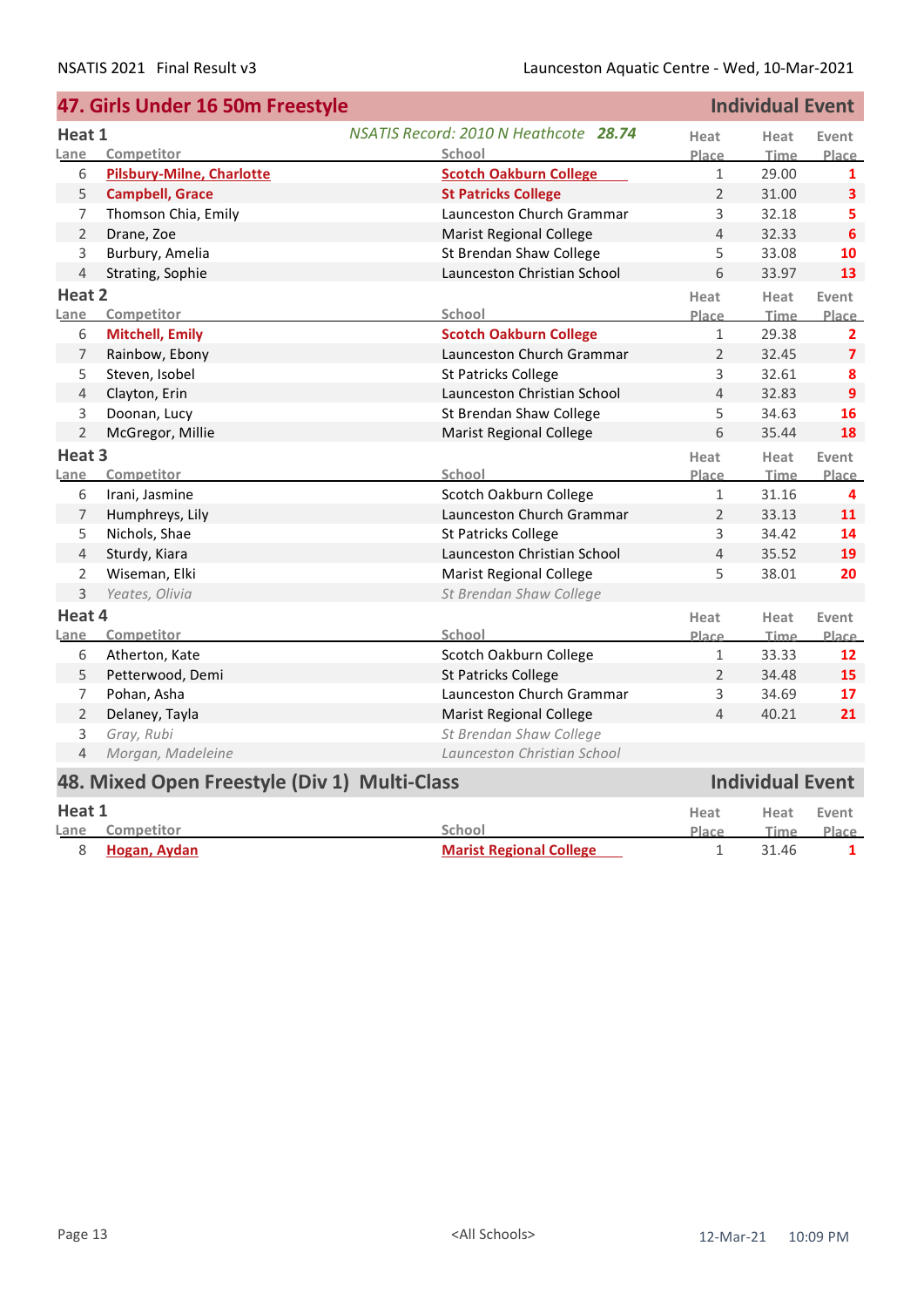|                | 49. Boys Open 50m Freestyle |                                       |                | <b>Individual Event</b> |                         |
|----------------|-----------------------------|---------------------------------------|----------------|-------------------------|-------------------------|
| Heat 1         |                             | NSATIS Record: 2015 Kit DeJonge 24.91 | Heat           | Heat                    | Event                   |
| Lane           | Competitor                  | School                                | Place          | Time                    | Place                   |
| 6              | <b>Adams, Jonte</b>         | <b>St Patricks College</b>            | $\mathbf{1}$   | 25.27                   | $\mathbf{1}$            |
| 7              | <b>Gray, William</b>        | <b>Scotch Oakburn College</b>         | $\overline{2}$ | 25.95                   | $\overline{2}$          |
| 4              | Malley, Isaac               | <b>Marist Regional College</b>        | 3              | 26.75                   | 5                       |
| 5              | Gillies, Jaidyn             | Launceston Church Grammar             | 4              | 27.46                   | 6                       |
| $\overline{2}$ | Littler, Je Joon            | St Brendan Shaw College               | 5              | 29.22                   | 13                      |
| 3              | Hadley, Jamieson            | Launceston Christian School           | 6              | 29.52                   | 15                      |
| Heat 2         |                             |                                       | Heat           | Heat                    | Event                   |
| Lane           | Competitor                  | School                                | Place          | Time                    | Place                   |
| 7              | <b>Howell, Wylie</b>        | <b>Scotch Oakburn College</b>         | $\mathbf{1}$   | 26.43                   | 3                       |
| 6              | Robertson, Angus            | <b>St Patricks College</b>            | $\overline{2}$ | 26.70                   | 4                       |
| 5              | Reid, Harry                 | Launceston Church Grammar             | 3              | 27.61                   | $\overline{\mathbf{z}}$ |
| 4              | Cahill, Declan              | <b>Marist Regional College</b>        | 4              | 27.97                   | 10                      |
| $\overline{2}$ | Nield, Harrison             | St Brendan Shaw College               | 5              | 30.53                   | 18                      |
| 3              | Chugg, Khai                 | Launceston Christian School           | 6              | 31.99                   | 20                      |
| Heat 3         |                             |                                       | Heat           | Heat                    | Event                   |
| Lane           | Competitor                  | School                                | Place          | Time                    | Place                   |
| 6              | Rae, Conor                  | St Patricks College                   | 1              | 27.72                   | 8                       |
| 5              | Arnold, Hayden              | Launceston Church Grammar             | $\overline{2}$ | 27.91                   | $\overline{9}$          |
| 7              | Wallis, Malachi             | Scotch Oakburn College                | 3              | 29.00                   | 12                      |
| 4              | Fahey, Eden                 | <b>Marist Regional College</b>        | 4              | 29.59                   | 16                      |
| 3              | Rowlands, Josiah            | Launceston Christian School           | 5              | 32.87                   | 21                      |
| $\overline{2}$ | Fraser, Josh                | St Brendan Shaw College               |                |                         |                         |
| Heat 4         |                             |                                       | Heat           | Heat                    | Event                   |
| Lane           | Competitor                  | School                                | Place          | Time                    | Place                   |
| 5              | Booth, Harry                | Launceston Church Grammar             | $\mathbf{1}$   | 28.13                   | 11                      |
| 6              | Hinds, William              | <b>St Patricks College</b>            | $\overline{2}$ | 29.22                   | 13                      |
| 2              | Triffett, Lleyton           | St Brendan Shaw College               | 3              | 29.88                   | 17                      |
| 4              | Askew, Dylan                | <b>Marist Regional College</b>        | 4              | 30.80                   | 19                      |
| 3              | Brain, David                | Launceston Christian School           | 5              | 35.35                   | 22                      |
| $\overline{7}$ | Simpson, Sam                | Scotch Oakburn College                |                |                         |                         |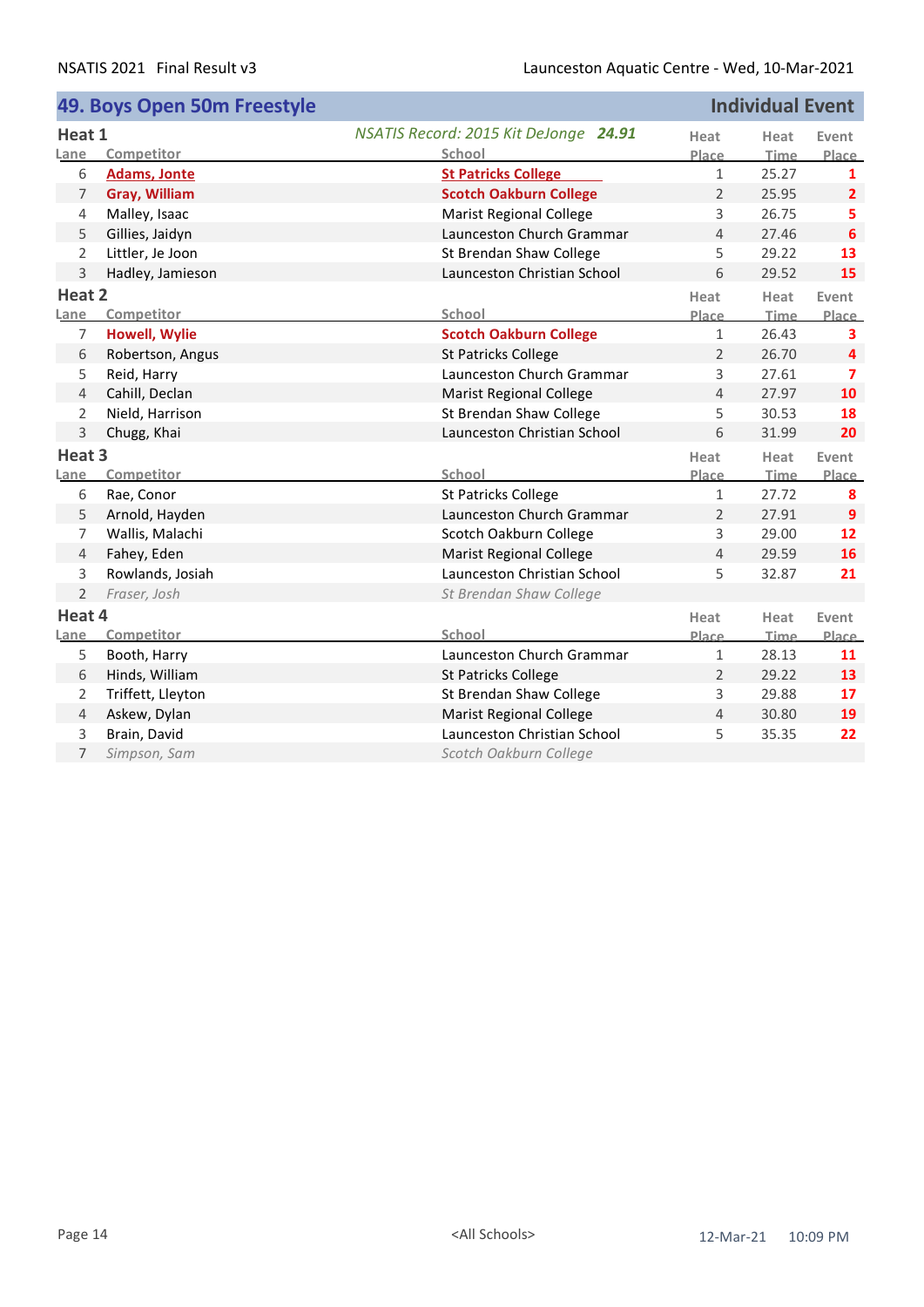|                     | 50. Girls Open 50m Freestyle       |                                                               |                     | <b>Individual Event</b> |                         |
|---------------------|------------------------------------|---------------------------------------------------------------|---------------------|-------------------------|-------------------------|
| Heat 1              |                                    | NSATIS Record: 2011 N Heathcote 27.00                         | Heat                | Heat                    | Event                   |
| Lane                | Competitor                         | School                                                        | Place               | <b>Time</b>             | Place                   |
| $\overline{4}$      | <b>Muldoon, Amy</b>                | <b>Scotch Oakburn College</b>                                 | $\mathbf{1}$        | 30.40                   | $\overline{2}$          |
| 3                   | Curran, Georgia                    | <b>Launceston Church Grammar</b>                              | $\overline{2}$      | 30.96                   | $\overline{\mathbf{3}}$ |
| 2                   | Nichols, Jade                      | St Patricks College                                           | 3                   | 31.23                   | 4                       |
| 5                   | Scott, Brooke                      | <b>Marist Regional College</b>                                | 4                   | 31.44                   | 5                       |
| 7                   | Spaulding, Ella                    | St Brendan Shaw College                                       | 5                   | 32.32                   | 8                       |
| 6                   | Hill, Brieanna                     | Launceston Christian School                                   | 6                   | 35.20                   | 20                      |
| Heat 2              |                                    |                                                               | Heat                | Heat                    | Event                   |
| Lane                | Competitor                         | School                                                        | Place               | <b>Time</b>             | Place                   |
| 2                   | <b>Baldock, Mia</b>                | <b>St Patricks College</b>                                    | $\,1\,$             | 29.92                   | 1                       |
| 5                   | Askew, Georgia                     | <b>Marist Regional College</b>                                | $\overline{2}$      | 32.22                   | $\overline{\mathbf{z}}$ |
| 3                   | MacKirdy, Alayna                   | Launceston Church Grammar                                     | 3                   | 33.41                   | 14                      |
| 4                   | Edwards, Maisie                    | Scotch Oakburn College                                        | 4                   | 33.98                   | 16                      |
| 7                   | Greenhill, Catherine               | St Brendan Shaw College                                       | 5                   | 35.02                   | 19                      |
| 6                   | Bissett, Ellie                     | Launceston Christian School                                   | 6                   | 38.62                   | 22                      |
| Heat 3              |                                    |                                                               | Heat                | Heat                    | Event                   |
| Lane                | Competitor                         | School                                                        | Place               | Time                    | Place                   |
| 2                   | Giles, Erin                        | <b>St Patricks College</b>                                    | $\mathbf 1$         | 31.57                   | 6                       |
| 4                   | Hughes, Amelie                     | Scotch Oakburn College                                        | 2                   | 32.91                   | 11                      |
| 3                   | Billing, Ashton                    | Launceston Church Grammar                                     | 3                   | 33.05                   | 12                      |
| 5                   | Harland, Ella                      | <b>Marist Regional College</b>                                | 4                   | 33.98                   | 16                      |
| 7                   | Luyton, Anisha                     | St Brendan Shaw College                                       | 5                   | 34.44                   | 18                      |
| 6                   | Smith, Mahalia                     | Launceston Christian School                                   | 6                   | 39.06                   | 23                      |
| Heat 4              |                                    |                                                               | Heat                | Heat                    | Event                   |
| <u>Lane</u>         | Competitor                         | School                                                        | <u>Place</u>        | <b>Time</b>             | Place                   |
| 4                   | Muller, Ellie                      | Scotch Oakburn College                                        | $\mathbf{1}$        | 32.52                   | 9                       |
| $\overline{2}$      | Broad, Amie                        | <b>St Patricks College</b>                                    | $\overline{2}$      | 32.70                   | 10                      |
| 5                   | Biggar, Morgan                     | <b>Marist Regional College</b>                                | 3                   | 33.08                   | 13                      |
| 3                   | Partridge, Lauren                  | Launceston Church Grammar                                     | $\overline{4}$      | 33.86                   | 15                      |
| 7                   | Jones, Elise                       | St Brendan Shaw College                                       | 5                   | 38.24                   | 21                      |
| 6                   | Bain, Kianah                       | Launceston Christian School                                   | 6                   | 42.19                   | 24                      |
|                     | 51. Boys Under 15 50m Breaststroke |                                                               |                     | <b>Individual Event</b> |                         |
| Heat 1              |                                    | NSATIS Record: 1993 B Reid 34.16                              | Heat                | Heat                    | Event                   |
| Lane                | Competitor                         | School                                                        | Place               | <b>Time</b>             | <u>Place</u>            |
| 5                   | <b>Nesbitt, Xavier</b>             | <b>Scotch Oakburn College</b>                                 | $\mathbf{1}$        | 34.63                   | 1                       |
|                     |                                    |                                                               |                     |                         | $\overline{2}$          |
|                     |                                    |                                                               |                     |                         |                         |
| 6                   | <b>Heazlewood, Tom</b>             | <b>Launceston Church Grammar</b>                              | $\overline{2}$      | 37.81                   |                         |
| 7                   | <b>Wojcik, Alex</b>                | <b>St Patricks College</b>                                    | 3                   | 37.87                   | 3                       |
| 3                   | Biggar, Corey                      | <b>Marist Regional College</b>                                | $\overline{4}$      | 43.80                   | $\overline{\mathbf{z}}$ |
| $\overline{2}$      | Palmer, Edward                     | Launceston Christian School                                   | 5                   | 47.53                   | 9                       |
| $\overline{4}$      | Tu, Baxter                         | St Brendan Shaw College                                       |                     |                         |                         |
| Heat 2              |                                    |                                                               | Heat                | Heat                    | Event                   |
| Lane                | Competitor                         | School                                                        | Place               | <b>Time</b>             |                         |
| $\overline{7}$      | Baldock, Oliver                    | <b>St Patricks College</b>                                    | $\mathbf{1}$        | 39.25                   | 4                       |
| 6                   | Broadhurst, Andrew                 | Launceston Church Grammar                                     | $\overline{2}$      | 39.63                   | 5                       |
| 5                   | Viney, Flynn                       | Scotch Oakburn College                                        | 3<br>$\overline{4}$ | 42.20                   | 6<br>8                  |
| 3<br>$\overline{2}$ | Ryan, Lachlan<br>Blok, Liam        | <b>Marist Regional College</b><br>Launceston Christian School | 5                   | 45.45<br>50.31          | <b>Place</b><br>10      |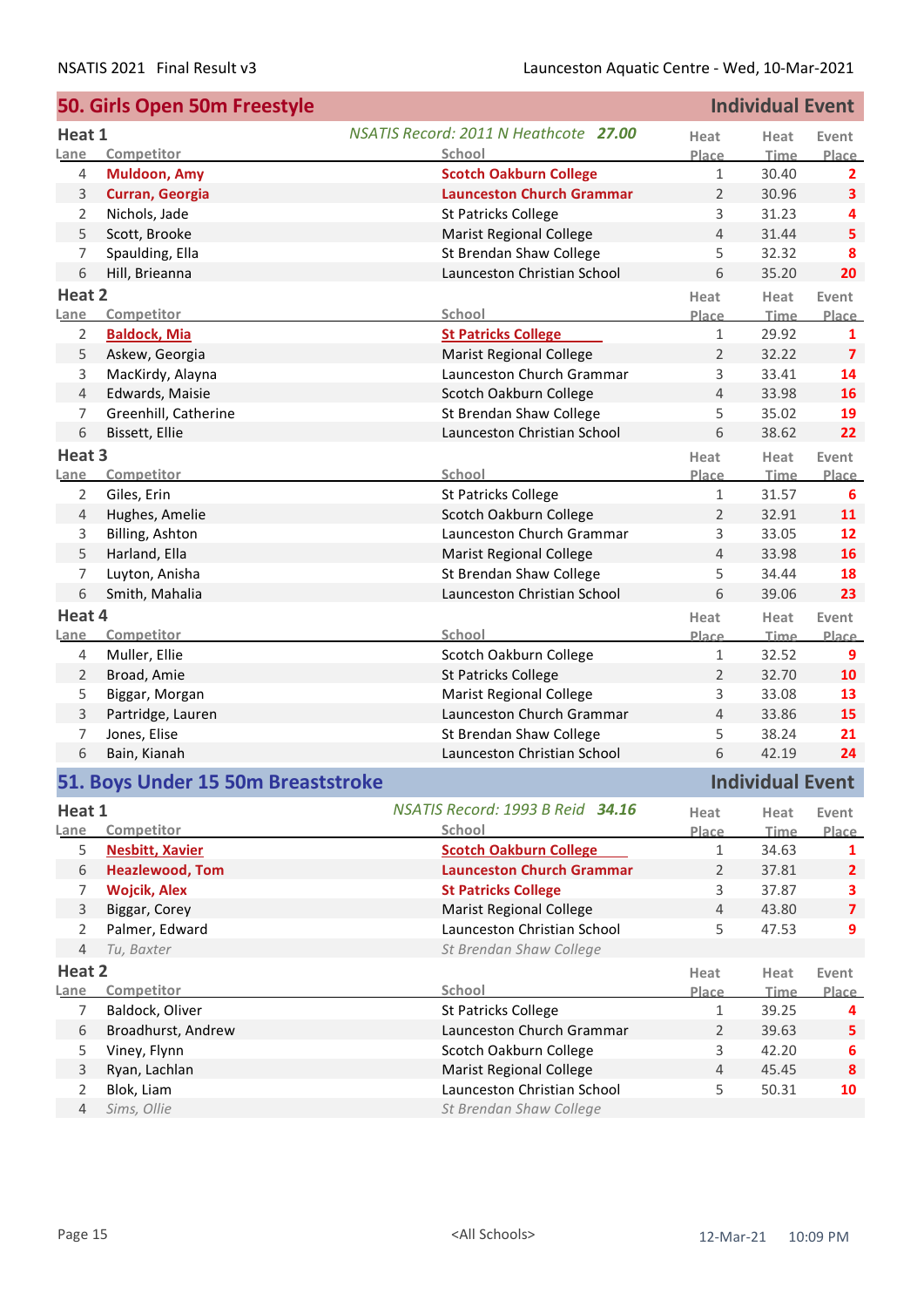|                | 52. Girls Under 15 50m Breaststroke |                                    |                | <b>Individual Event</b> |                         |
|----------------|-------------------------------------|------------------------------------|----------------|-------------------------|-------------------------|
| Heat 1         |                                     | NSATIS Record: 2003 P Sproal 35.58 | Heat           | Heat                    | Event                   |
| Lane           | Competitor                          | School                             | Place          | <b>Time</b>             | Place                   |
| 4              | <b>McCullagh, Natalie</b>           | <b>St Patricks College</b>         | $\mathbf{1}$   | 42.84                   | 1                       |
| 5              | <b>Tattersall, Hollie</b>           | <b>St Brendan Shaw College</b>     | $\overline{2}$ | 43.60                   | $\overline{2}$          |
| 7              | <b>Farmer, Molly</b>                | <b>Launceston Christian School</b> | 3              | 43.65                   | 3                       |
| 3              | Muldoon, Bella                      | Scotch Oakburn College             | $\overline{4}$ | 46.24                   | $\overline{\mathbf{5}}$ |
| 6              | King, Marley                        | <b>Marist Regional College</b>     | 5              | 49.41                   | 9                       |
| $\overline{2}$ | Jackson, Rosie                      | Launceston Church Grammar          |                | 49.44                   |                         |
| Heat 2         |                                     |                                    | Heat           | Heat                    | Event                   |
| Lane           | Competitor                          | School                             | Place          | <b>Time</b>             | <b>Place</b>            |
| $\overline{2}$ | Goodsall, Roisin                    | Launceston Church Grammar          | $\mathbf{1}$   | 46.23                   | 4                       |
| 3              | Dennis, Lucy                        | Scotch Oakburn College             | $\overline{2}$ | 46.62                   | 6                       |
| 6              | Thompson, Lucy                      | <b>Marist Regional College</b>     | 3              | 48.16                   | $\overline{ }$          |
| 4              | Alexander, Summer                   | <b>St Patricks College</b>         | $\overline{4}$ | 48.43                   | 8                       |
| 5              | Ryan, Ellie                         | St Brendan Shaw College            | 5              | 1:04.62                 | 10                      |
| $\overline{7}$ | Chugg, Drew                         | Launceston Christian School        |                | 47.97                   |                         |
|                |                                     |                                    |                |                         |                         |
|                | 53. Boys Under 16 50m Breaststroke  |                                    |                | <b>Individual Event</b> |                         |
| Heat 1         |                                     | NSATIS Record: 2017 J Cooper 32.26 | Heat           | Heat                    | Event                   |
| Lane           | Competitor                          | School                             | Place          | Time                    | Place                   |
| 5              | <b>Stretton, Blake</b>              | <b>St Patricks College</b>         | $\mathbf{1}$   | 37.91                   | 1                       |
| 6              | <b>Robins, Lachie</b>               | <b>Scotch Oakburn College</b>      | 2              | 38.59                   | $\overline{2}$          |
| 7              | <b>Beaumont, Thomas</b>             | <b>Launceston Church Grammar</b>   | 3              | 40.35                   | 3                       |
| $\mathsf{3}$   | Wise, Archie                        | St Brendan Shaw College            | 4              | 45.32                   | 6                       |
| 4              | Reitsema, Flynn                     | Launceston Christian School        | 5              | 47.11                   | 9                       |
| $\overline{2}$ | Cooper, Hunter                      | Marist Regional College            | 6              | 47.96                   | 10                      |
| Heat 2         |                                     |                                    | Heat           | Heat                    | Event                   |
| Lane           | Competitor                          | School                             | Place          | <b>Time</b>             | Place                   |
| 6              | Atkins, Benjamin                    | Scotch Oakburn College             | $\mathbf{1}$   | 41.49                   | 4                       |
| $\overline{7}$ | Gerrard, Harrison                   | Launceston Church Grammar          | $\overline{2}$ | 42.88                   | 5                       |
| 5              | French, Jasper                      | <b>St Patricks College</b>         | 3              | 45.97                   | $\overline{\mathbf{z}}$ |
| $\overline{4}$ | Poole, Caleb                        | Launceston Christian School        | 4              | 46.92                   | 8                       |
| 2              | Smith, Samuel                       | <b>Marist Regional College</b>     | 5              | 53.87                   | 11                      |
| $\overline{3}$ | Arnold, Riley                       | St Brendan Shaw College            |                |                         |                         |
|                |                                     |                                    |                |                         |                         |
|                | 54. Girls Under 16 50m Breaststroke |                                    |                | <b>Individual Event</b> |                         |
| Heat 1         |                                     | NSATIS Record: 2004 P Sproal 36.64 | Heat           | Heat                    | Event                   |
| Lane           | Competitor                          | School                             | Place          | <b>Time</b>             | Place                   |
| 5              | <b>Sturdy, Kiara</b>                | <b>Launceston Christian School</b> | $\mathbf{1}$   | 40.79                   | 1                       |
| $\overline{4}$ | <b>Thomson Chia, Emily</b>          | <b>Launceston Church Grammar</b>   | 2              | 41.24                   | $\overline{2}$          |
| 7              | <b>McGregor, Millie</b>             | <b>Marist Regional College</b>     | 3              | 41.48                   | 3                       |
| $\overline{2}$ | Irani, Jasmine                      | Scotch Oakburn College             | 4              | 42.60                   | 5.                      |
| 3              | Campbell, Grace                     | <b>St Patricks College</b>         | 5              | 44.30                   | 6                       |
| 6              | Burbury, Amelia                     | St Brendan Shaw College            | 6              | 49.39                   | 10                      |
| Heat 2         |                                     |                                    | Heat           | Heat                    | Event                   |
| Lane           | Competitor                          | School                             | Place          | <b>Time</b>             | Place                   |
| $\overline{2}$ | Mitchell, Emily                     | Scotch Oakburn College             | $\mathbf{1}$   | 42.24                   | 4                       |
| 5              | Strating, Sophie                    | Launceston Christian School        | $\overline{2}$ | 46.25                   | $\overline{7}$          |
| 3              | Steven, Isobel                      | St Patricks College                | 3              | 46.99                   | 8                       |
| $\overline{4}$ | Rainbow, Ebony                      | Launceston Church Grammar          | $\overline{4}$ | 47.33                   | $\overline{9}$          |
| 7              | Wiseman, Elki                       | <b>Marist Regional College</b>     | 5              | 51.12                   | 11                      |
| 6              | Doonan, Lucy                        | St Brendan Shaw College            | 6              | 51.54                   | 12                      |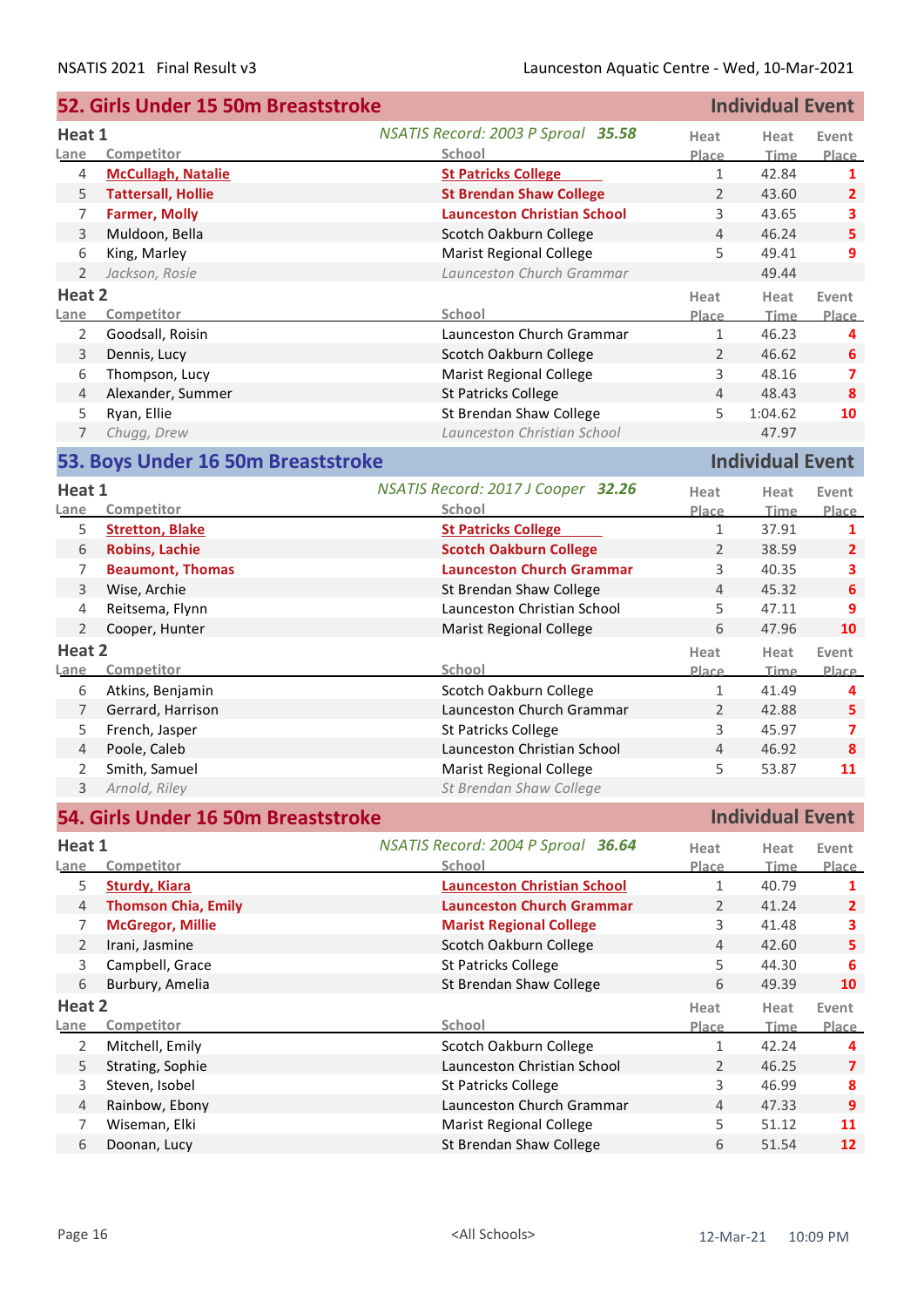|                | 55. Boys Open 50m Breaststroke   |                                                           |                      | <b>Individual Event</b> |                         |
|----------------|----------------------------------|-----------------------------------------------------------|----------------------|-------------------------|-------------------------|
| Heat 1         |                                  | NSATIS Record: 2012 J Pickett 32.01                       | Heat                 | Heat                    | Event                   |
| Lane           | Competitor                       | School                                                    | Place                | <b>Time</b>             | Place                   |
| 4              | <b>Malley, Isaac</b>             | <b>Marist Regional College</b>                            | 1                    | 33.58                   | 1                       |
| 6              | <b>Adams, Jonte</b>              | <b>St Patricks College</b>                                | $\overline{2}$       | 33.83                   | $\overline{2}$          |
| 7              | Howell, Wylie                    | Scotch Oakburn College                                    | 3                    | 36.20                   | 5                       |
| 5              | Gillies, Jaidyn                  | Launceston Church Grammar                                 | 4                    | 39.17                   | 6                       |
| 3              | Hadley, Jamieson                 | Launceston Christian School                               | 5                    | 40.71                   | 8                       |
| $\overline{2}$ | Nield, Harrison                  | St Brendan Shaw College                                   | 6                    | 42.70                   | 9                       |
| Heat 2         |                                  |                                                           | Heat                 | Heat                    | Event                   |
| Lane           | Competitor                       | School                                                    | Place                | <b>Time</b>             | Place                   |
| 7              | Gray, William                    | <b>Scotch Oakburn College</b>                             | 1                    | 34.89                   | 3                       |
| 6              | Rae, Conor                       | <b>St Patricks College</b>                                | $\overline{2}$       | 35.97                   | 4                       |
| 3              | Chugg, Khai                      | Launceston Christian School                               | 3                    | 40.01                   | $\overline{ }$          |
| 5              | Reid, Harry                      | Launceston Church Grammar                                 | $\overline{4}$       | 42.70                   | 9                       |
| 2              | Triffitt, Lleyton                | St Brendan Shaw College                                   | 5                    | 43.47                   | 11                      |
| 4              | Askew, Dylan                     | <b>Marist Regional College</b>                            | 6                    | 43.87                   | 12                      |
|                | 56. Girls Open 50m Breaststroke  |                                                           |                      | <b>Individual Event</b> |                         |
| Heat 1         |                                  | NSATIS Record: 2015 Morgen Hawkins 36.17                  | Heat                 | Heat                    | Event                   |
| Lane           | Competitor                       | School                                                    | Place                | <b>Time</b>             | Place                   |
| 2              | Nichols, Jade                    | <b>St Patricks College</b>                                | $\mathbf{1}$         | 40.60                   | 1                       |
| $\overline{4}$ | <b>Muldoon, Amy</b>              | <b>Scotch Oakburn College</b>                             | 2                    | 42.86                   | 3                       |
| 3              | Curran, Georgia                  | Launceston Church Grammar                                 | 3                    | 43.15                   | 4                       |
| $\overline{7}$ | Greenhill, Catherine             | St Brendan Shaw College                                   | $\overline{4}$       | 47.65                   | $\boldsymbol{8}$        |
| 5              | Scott, Brooke                    | <b>Marist Regional College</b>                            | 5                    | 47.67                   | 9                       |
| 6              | Bain, Kianah                     | Launceston Christian School                               | 6                    | 53.51                   | 11                      |
| Heat 2         |                                  |                                                           | Heat                 | Heat                    | Event                   |
| <u>Lane</u>    | Competitor                       | School                                                    | Place                | <b>Time</b>             | Place                   |
| $\overline{2}$ | <b>Baldock, Mia</b>              | <b>St Patricks College</b>                                | 1                    | 41.43                   | $\mathbf{2}$            |
| 5              | Askew, Georgia                   | <b>Marist Regional College</b>                            | 2                    | 45.96                   | 5                       |
| 4              | Edwards, Maisie                  | Scotch Oakburn College                                    | 3                    | 46.38                   | 6                       |
| 3              | Hall, Billie                     | Launceston Church Grammar                                 | $\overline{4}$       | 46.89                   | $\overline{\mathbf{z}}$ |
| 7              | Jones, Elise                     | St Brendan Shaw College                                   | 5                    | 51.25                   | 10                      |
| 6              | Bissett, Ellie                   | Launceston Christian School                               | 6                    | 58.16                   | 12                      |
|                | 57. Boys Under 15 100m Freestyle |                                                           |                      | <b>Individual Event</b> |                         |
|                |                                  |                                                           |                      |                         |                         |
| Heat 1<br>Lane | Competitor                       | <b>NSATIS Record: 2020 Blake Stretton 57.27</b><br>School | Heat<br><b>Place</b> | Heat<br><b>Time</b>     | Event<br><b>Place</b>   |
| 5              | Devin, Atlan                     | <b>Scotch Oakburn College</b>                             | $\mathbf{1}$         | 59.01                   | 1                       |
| 3              | Latham, Jack                     | <b>Marist Regional College</b>                            | $\overline{2}$       | 1:04.69                 | $\overline{\mathbf{3}}$ |
| 6              | Heazlewood, Tom                  | Launceston Church Grammar                                 | 3                    | 1:06.97                 | 4                       |
| $\overline{7}$ | Wojcik, Alex                     | <b>St Patricks College</b>                                | $\overline{4}$       | 1:08.82                 | 8                       |
| $\overline{2}$ | Palmer, Edward                   | Launceston Christian School                               |                      |                         |                         |
| $\overline{4}$ | Tu, Baxter                       | St Brendan Shaw College                                   |                      |                         |                         |
| Heat 2         |                                  |                                                           |                      |                         |                         |
| Lane           | Competitor                       | School                                                    | Heat<br>Place        | Heat<br><b>Time</b>     | Event<br>Place          |
| 5              | <b>Nesbitt, Xavier</b>           | <b>Scotch Oakburn College</b>                             | 1                    | 1:00.59                 | $\mathbf{2}$            |
| 6              | Fassett, Ethan                   | Launceston Church Grammar                                 | 2                    | 1:07.11                 | 5                       |
| 7              | Baldock, Oliver                  | St Patricks College                                       | 3                    | 1:08.31                 | 6                       |
| $\mathbf{3}$   | Cahill, Ryan                     | <b>Marist Regional College</b>                            | $\overline{4}$       | 1:08.51                 | $\overline{\mathbf{z}}$ |
| 2              | Sebastian, Michel                | Launceston Christian School                               | 5                    | 1:29.57                 | 9                       |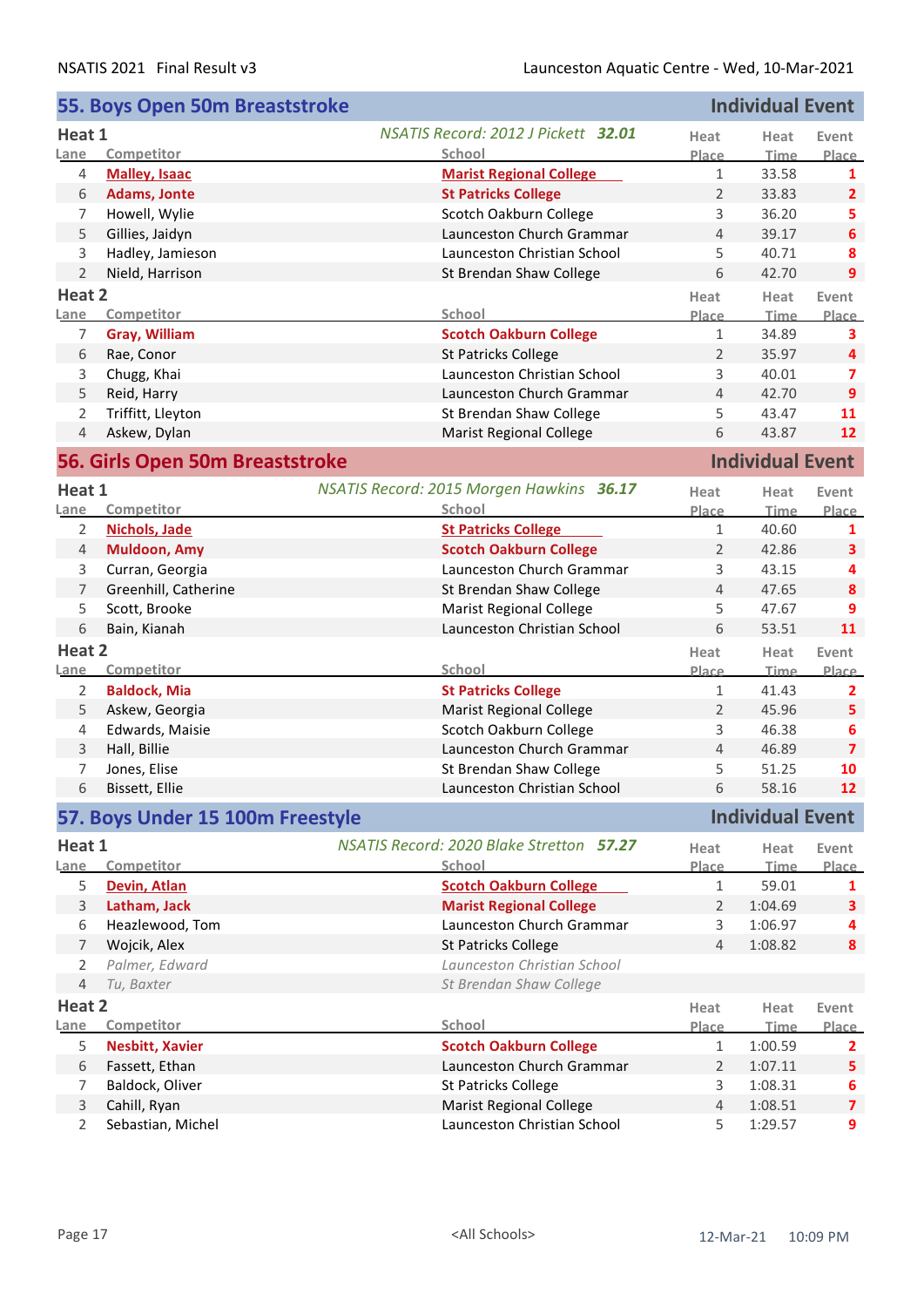|                | 58. Girls Under 15 100m Freestyle  | <b>Individual Event</b>                    |                              |                         |                         |
|----------------|------------------------------------|--------------------------------------------|------------------------------|-------------------------|-------------------------|
| Heat 1         |                                    | NSATIS Record: 2015 Ariarne Titmus 1:00.81 | Heat                         | Heat                    | Event                   |
| Lane           | Competitor                         | School                                     | Place                        | Time                    | <b>Place</b>            |
| 3              | <b>Brock, Taylor</b>               | <b>Scotch Oakburn College</b>              | $\mathbf{1}$                 | 1:02.07                 | 1                       |
| $\overline{2}$ | Goodsall, Roisin                   | Launceston Church Grammar                  | $\overline{2}$               | 1:08.98                 | 4                       |
| 4              | Campbell, Elyse                    | St Patricks College                        | 3                            | 1:12.81                 | 5                       |
| 7              | Farmer, Molly                      | Launceston Christian School                | $\overline{4}$               | 1:16.44                 | 6                       |
| 6              | Anders, Emily                      | <b>Marist Regional College</b>             | 5                            | 1:17.45                 | 7                       |
| 5              | Phyland, Milly                     | St Brendan Shaw College                    | 6                            | 1:34.43                 | 12                      |
| Heat 2         |                                    |                                            | Heat                         | Heat                    | Event                   |
| Lane           | Competitor                         | School                                     | <u>Place</u>                 | <b>Time</b>             | Place                   |
| 3              | Muldoon, Bella                     | <b>Scotch Oakburn College</b>              | $\mathbf{1}$                 | 1:05.12                 | $\mathbf{2}$            |
| $\overline{2}$ | <b>Dolle, Morgan</b>               | <b>Launceston Church Grammar</b>           | $\overline{2}$               | 1:05.77                 | $\overline{\mathbf{3}}$ |
| 4              | McCullagh, Natalie                 | <b>St Patricks College</b>                 | 3                            | 1:17.90                 | 8                       |
| 5              | Tattersall, Hollie                 | St Brendan Shaw College                    | $\overline{4}$               | 1:18.72                 | 9                       |
| 6              | Collins, Lilly                     | <b>Marist Regional College</b>             | 5                            | 1:19.48                 | 10                      |
| 7              | Chugg, Drew                        | Launceston Christian School                | 6                            | 1:26.05                 | 11                      |
|                | 59. Boys Under 16 100m Freestyle   |                                            |                              | <b>Individual Event</b> |                         |
| Heat 1         |                                    | NSATIS Record: 2020 Hugh Dolle 55.14       | Heat                         | Heat                    | Event                   |
| Lane           | Competitor                         | School                                     | Place                        | <b>Time</b>             | Place                   |
| 5              | <b>Stretton, Blake</b>             | <b>St Patricks College</b>                 | $\mathbf{1}$                 | 57.03                   | 1                       |
| 6              | <b>Robins, Lachie</b>              | <b>Scotch Oakburn College</b>              | $\overline{2}$               | 1:02.58                 | $\overline{2}$          |
| 7              | Quinn, Sam                         | Launceston Church Grammar                  | 3                            | 1:05.67                 | 5                       |
| 3              | Wise, Archie                       | St Brendan Shaw College                    | $\overline{4}$               | 1:08.01                 | 6                       |
| 4              | Peverell, Hunter                   | Launceston Christian School                | 5                            | 1:17.79                 | 8                       |
| $\overline{2}$ |                                    |                                            | 6                            | 1:18.09                 | 9                       |
|                | VanDer Ploeg, Hayden               | <b>Marist Regional College</b>             |                              |                         |                         |
| Heat 2         |                                    | School                                     | Heat                         | Heat                    | Event                   |
| Lane<br>5      | Competitor                         | <b>St Patricks College</b>                 | <b>Place</b><br>$\mathbf{1}$ | <b>Time</b><br>1:03.73  | Place                   |
|                | French, Jasper<br>Atkins, Benjamin | Scotch Oakburn College                     | $\overline{2}$               |                         | 3                       |
| 6              |                                    |                                            |                              | 1:03.92                 | $\overline{a}$          |
| 7              | Collette, Gabriel                  | Launceston Church Grammar                  | 3<br>$\overline{4}$          | 1:14.81<br>1:22.71      | 7                       |
| $\overline{2}$ | Smith, Samuel                      | <b>Marist Regional College</b>             |                              |                         | 10                      |
| 3              | Arnold, Riley                      | St Brendan Shaw College                    |                              |                         |                         |
| 4              | Reitsema, Flynn                    | Launceston Christian School                |                              |                         |                         |
|                | 60. Girls Under 16 100m Freestyle  |                                            |                              | <b>Individual Event</b> |                         |
| Heat 1         |                                    | NSATIS Record: 1980 A Moore 1:02.80        | Heat                         | Heat                    | Event                   |
| Lane           | Competitor                         | School                                     | <b>Place</b>                 | Time                    | <b>Place</b>            |
| 3              | <b>Campbell, Grace</b>             | <b>St Patricks College</b>                 | $\mathbf{1}$                 | 1:08.30                 | 2                       |
| $\overline{2}$ | Irani, Jasmine                     | <b>Scotch Oakburn College</b>              | $\overline{2}$               | 1:08.47                 | $\overline{\mathbf{3}}$ |
| 4              | Thomson Chia, Emily                | Launceston Church Grammar                  | 3                            | 1:11.11                 | 4                       |
| $\overline{7}$ | Drane, Zoe                         | <b>Marist Regional College</b>             | $\overline{4}$               | 1:13.66                 | $\overline{\mathbf{z}}$ |
| 6              | Burbury, Amelia                    | St Brendan Shaw College                    | 5                            | 1:15.99                 | 8                       |
| 5              | Strating, Sophie                   | Launceston Christian School                |                              |                         |                         |
| Heat 2         |                                    |                                            | Heat                         | Heat                    | Event                   |
| Lane           | Competitor                         | School                                     | Place                        | Time                    | <b>Place</b>            |
| 2              | <b>Mitchell, Emily</b>             | <b>Scotch Oakburn College</b>              | $\mathbf{1}$                 | 1:05.65                 | 1                       |
| 4              | Rainbow, Ebony                     | Launceston Church Grammar                  | $\overline{2}$               | 1:12.84                 | 5                       |
| 3              | Steven, Isobel                     | St Patricks College                        | 3                            | 1:13.17                 | 6                       |
| 6              | Doonan, Lucy                       | St Brendan Shaw College                    | $\overline{4}$               | 1:18.41                 | 9                       |
| 5              | Clayton, Erin                      | Launceston Christian School                |                              |                         |                         |
| 7              | McGregor, Millie                   | <b>Marist Regional College</b>             |                              |                         |                         |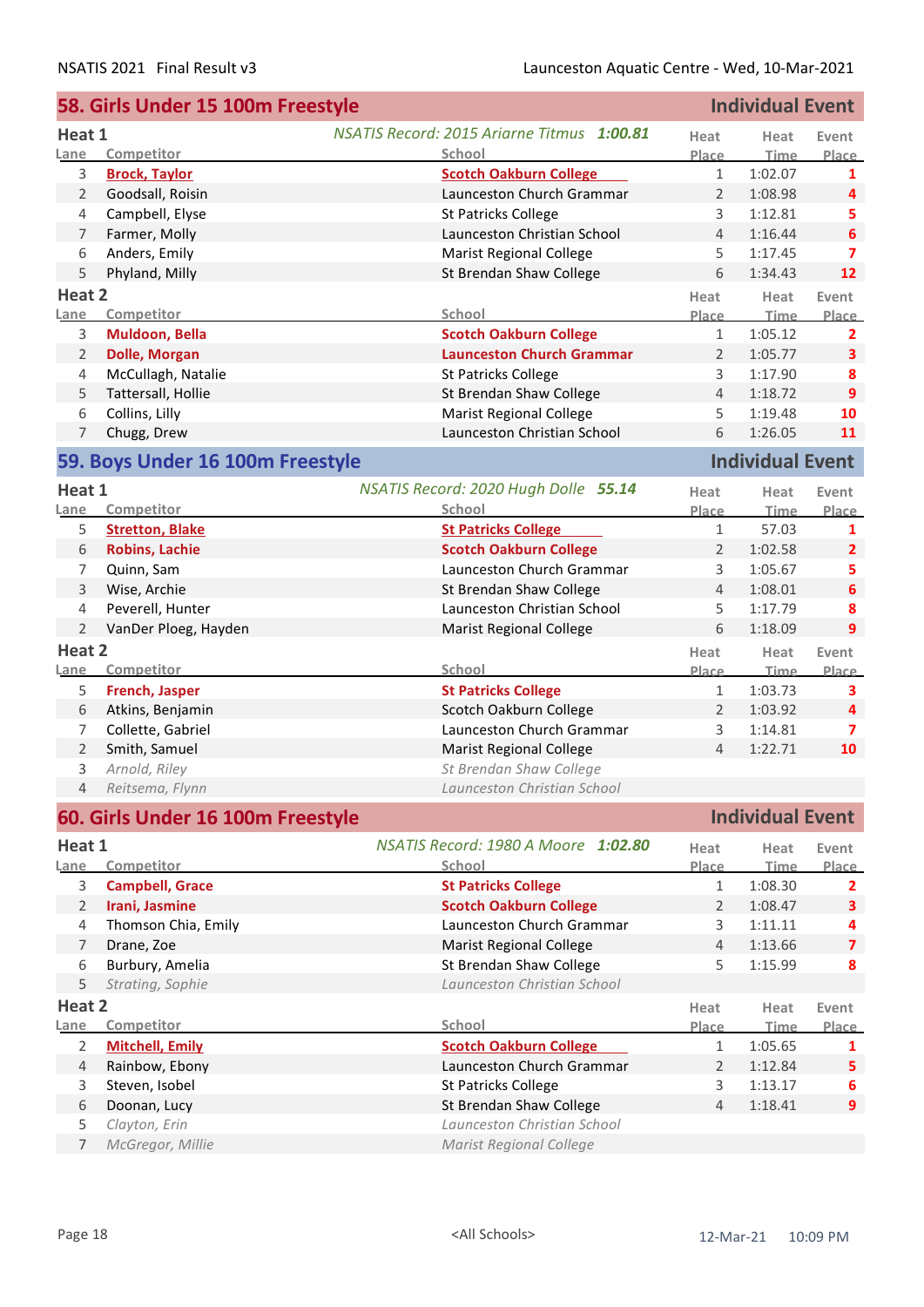|                     | 61. Boys Open 100m Freestyle    |                                                |                     | <b>Individual Event</b> |                         |
|---------------------|---------------------------------|------------------------------------------------|---------------------|-------------------------|-------------------------|
| Heat 1              |                                 | <b>NSATIS Record: 2014 Thomas Curran 55.41</b> | Heat                | Heat                    | Event                   |
| Lane                | Competitor                      | School                                         | Place               | <b>Time</b>             | Place                   |
| 6                   | <b>Adams, Jonte</b>             | <b>St Patricks College</b>                     | $\mathbf{1}$        | 55.95                   | 1                       |
| $\overline{4}$      | <b>Malley, Isaac</b>            | <b>Marist Regional College</b>                 | $\overline{2}$      | 56.54                   | $\overline{2}$          |
| 7                   | <b>Gray, William</b>            | <b>Scotch Oakburn College</b>                  | 3                   | 59.86                   | 3                       |
| 5                   | Gillies, Jaidyn                 | Launceston Church Grammar                      | $\overline{4}$      | 1:00.45                 | 5                       |
| 3                   | Hadley, Jamieson                | Launceston Christian School                    | 5                   | 1:04.21                 | 7                       |
| $\overline{2}$      | Littler, Je Joon                | St Brendan Shaw College                        | 6                   | 1:05.57                 | 9                       |
| Heat 2              |                                 |                                                |                     |                         |                         |
| <u>Lane</u>         | Competitor                      | School                                         | Heat<br>Place       | Heat<br><b>Time</b>     | Event<br>Place          |
| 7                   | Howell, Wylie                   | Scotch Oakburn College                         | $\mathbf{1}$        | 1:00.39                 | 4                       |
| 6                   | Robertson, Angus                | <b>St Patricks College</b>                     | $\overline{2}$      | 1:02.50                 | 6                       |
|                     |                                 | Launceston Church Grammar                      |                     |                         | 8                       |
| 5<br>$\overline{2}$ | Reid, Harry                     | St Brendan Shaw College                        | 3<br>$\overline{4}$ | 1:05.21<br>1:08.55      | 10                      |
|                     | Nield, Harrison                 |                                                |                     |                         |                         |
| 4                   | Dobbie, Callum                  | <b>Marist Regional College</b>                 | 5                   | 1:08.90                 | 11                      |
| 3                   | Chugg, Khai                     | Launceston Christian School                    |                     |                         |                         |
|                     | 62. Girls Open 100m Freestyle   |                                                |                     | <b>Individual Event</b> |                         |
| Heat 1              |                                 | NSATIS Record: 1974 J Roughley 1:01.80         | Heat                | Heat                    | Event                   |
| Lane                | Competitor                      | School                                         | Place               | <b>Time</b>             | Place                   |
| $\overline{4}$      | <b>Muldoon, Amy</b>             | <b>Scotch Oakburn College</b>                  | $\mathbf{1}$        | 1:05.17                 | 1                       |
| $\overline{2}$      | <b>Baldock, Mia</b>             | <b>St Patricks College</b>                     | $\overline{2}$      | 1:05.24                 | $\overline{2}$          |
| 3                   | Curran, Georgia                 | <b>Launceston Church Grammar</b>               | 3                   | 1:06.69                 | 3                       |
| 5                   | Scott, Brooke                   | <b>Marist Regional College</b>                 | $\overline{4}$      | 1:09.04                 | 5                       |
| 7                   | Greenhill, Catherine            | St Brendan Shaw College                        | 5                   | 1:19.42                 | 8                       |
| 6                   | Hill, Brieanna                  | Launceston Christian School                    |                     |                         |                         |
| Heat 2              |                                 |                                                |                     |                         |                         |
| Lane                | Competitor                      | School                                         | Heat<br>Place       | Heat<br><u>Time</u>     | Event<br>Place          |
| 2                   | Jade, Nichols                   | St Patricks College                            | $\mathbf{1}$        | 1:07.65                 |                         |
|                     |                                 | <b>Marist Regional College</b>                 | $\overline{2}$      |                         | 4                       |
| 5                   | Askew, Georgia                  |                                                |                     | 1:11.80                 | 6                       |
| 3                   | Partridge, Lauren               | Launceston Church Grammar                      | 3                   | 1:12.83                 | 7                       |
| 4                   | Willows, Olivia                 | Scotch Oakburn College                         | $\overline{4}$      | 1:20.63                 | 9                       |
| 7                   | Luyton, Anisha                  | St Brendan Shaw College                        | 5                   | 1:20.82                 | 10                      |
| 6                   | Bissett, Ellie                  | Launceston Christian School                    | 6                   | 1:32.60                 | 11                      |
|                     | 63. Boys Under 16 50m Butterfly |                                                |                     | <b>Individual Event</b> |                         |
| Heat 1              |                                 | NSATIS Record: 1994 B Reid 26.78               | Heat                | Heat                    | Event                   |
| Lane                | Competitor                      | School                                         | Place               | <b>Time</b>             | Place                   |
| 7                   | <b>Stretton, Blake</b>          | <b>St Patricks College</b>                     | 1                   | 27.47                   | 1                       |
| 5                   | <b>Nesbitt, Xavier</b>          | <b>Scotch Oakburn College</b>                  | $\overline{2}$      | 30.16                   | $\overline{2}$          |
| 6                   | Heazlewood, Tom                 | Launceston Church Grammar                      | 3                   | 31.70                   | 4                       |
| $\overline{4}$      | Cross, Hunter                   | St Brendan Shaw College                        | $\overline{4}$      | 35.88                   | $\overline{\mathbf{z}}$ |
| $\overline{2}$      | Palmer, Edward                  | Launceston Christian School                    | 5                   | 36.09                   | 8                       |
| $\mathsf{3}$        | Cahill, Ryan                    | Marist Regional College                        | 6                   | 40.98                   | 9                       |
| Heat 2              |                                 |                                                |                     |                         |                         |
| Lane                | Competitor                      | School                                         | Heat<br>Place       | Heat<br><b>Time</b>     | Event<br>Place          |
| 5                   | <b>Robins, Lachie</b>           | <b>Scotch Oakburn College</b>                  | 1                   | 31.01                   | 3                       |
| 6                   | Fassett, Ethan                  | Launceston Church Grammar                      | $\overline{2}$      | 34.24                   | 5                       |
| 7                   | Wojcik, Alex                    | St Patricks College                            | 3                   | 34.69                   | 6                       |
| 4                   | Wise, Archie                    | St Brendan Shaw College                        | 4                   | 41.17                   | 10                      |
| 3                   | Ryan, Lachlan                   | <b>Marist Regional College</b>                 | 5                   | 42.91                   | 11                      |
| $\overline{2}$      | Sebastian, Michel               | Launceston Christian School                    | 6                   | 45.78                   | 12                      |
|                     |                                 |                                                |                     |                         |                         |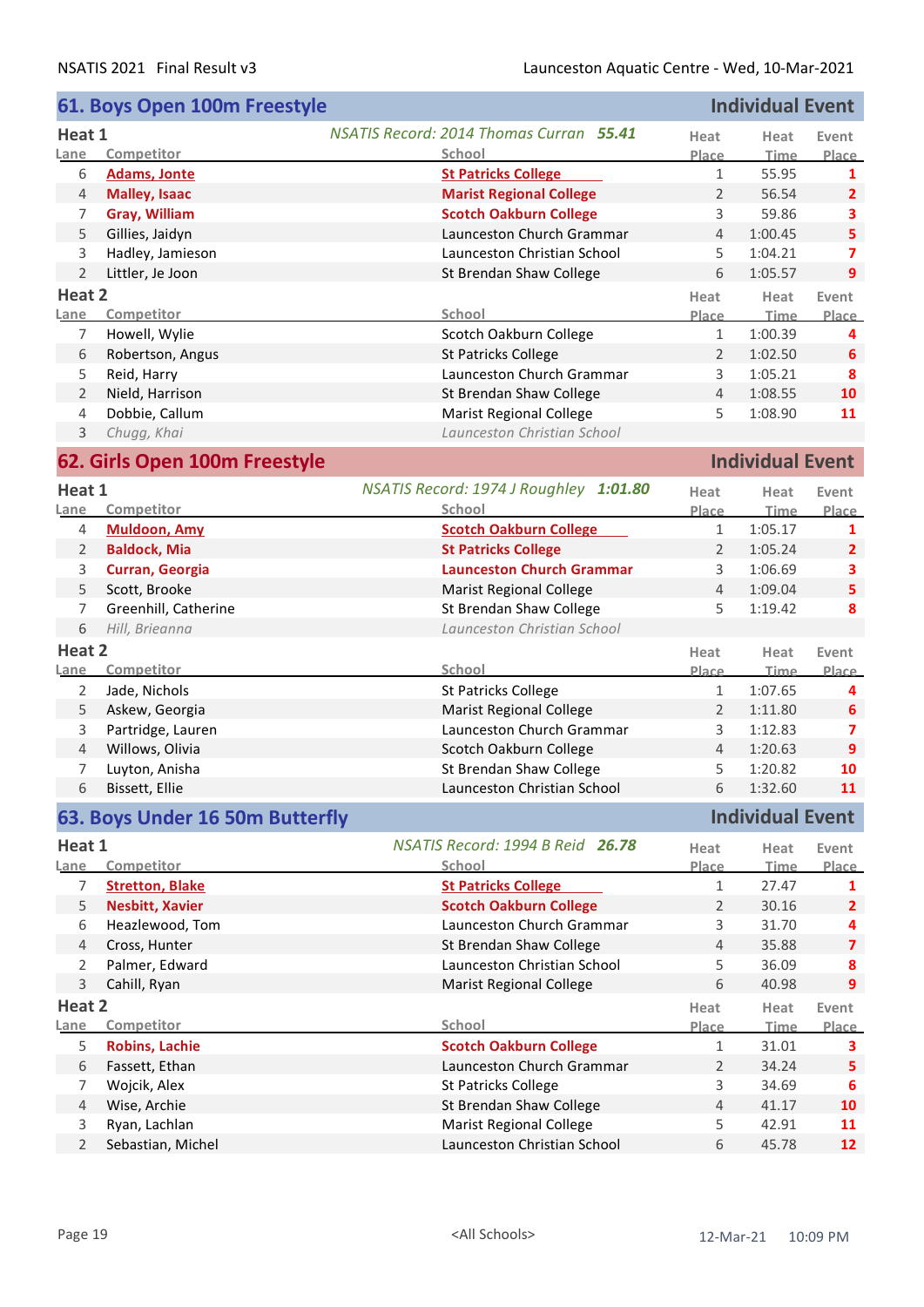|                | 64. Girls Under 16 50m Butterfly |                                          | <b>Individual Event</b> |                         |                         |
|----------------|----------------------------------|------------------------------------------|-------------------------|-------------------------|-------------------------|
| Heat 1         |                                  | NSATIS Record: 2020 Emily Mitchell 30.79 | Heat                    | Heat                    | Event                   |
| Lane           | Competitor                       | School                                   | Place                   | <b>Time</b>             | Place                   |
| 3              | <b>Mitchell, Emily</b>           | <b>Scotch Oakburn College</b>            | $\mathbf{1}$            | 31.33                   | 2                       |
| 2              | <b>Goodsall, Roisin</b>          | <b>Launceston Church Grammar</b>         | 2                       | 33.25                   | 3                       |
| 4              | Campbell, Grace                  | St Patricks College                      | 3                       | 33.39                   | 4                       |
| 6              | McGregor, Millie                 | <b>Marist Regional College</b>           | 4                       | 36.65                   | 5                       |
| 5              | Burbury, Amelia                  | St Brendan Shaw College                  | 5                       | 37.23                   | 6                       |
|                | $\overline{7}$<br>Clayton, Erin  | Launceston Christian School              | 6                       | 37.42                   | $\overline{7}$          |
| Heat 2         |                                  |                                          | Heat                    | Heat                    | Event                   |
| <u>Lane</u>    | Competitor                       | School                                   | Place                   | <b>Time</b>             | Place                   |
| 3              | Muldoon, Bella                   | <b>Scotch Oakburn College</b>            | $\mathbf{1}$            | 30.89                   | 1                       |
| $\overline{2}$ | Rainbow, Ebony                   | Launceston Church Grammar                | $\overline{2}$          | 38.66                   | 8                       |
| 4              | Steven, Isobel                   | <b>St Patricks College</b>               | 3                       | 39.23                   | 9                       |
| 6              | Collins, Lilly                   | <b>Marist Regional College</b>           | $\overline{4}$          | 42.11                   | 10                      |
| 7              | Farmer, Molly                    | Launceston Christian School              | 5                       | 43.36                   | 11                      |
| 5              | Tattersall, Hollie               | St Brendan Shaw College                  |                         |                         |                         |
|                | 65. Boys Open 50m Butterfly      |                                          |                         | <b>Individual Event</b> |                         |
| Heat 1         |                                  | NSATIS Record: 2010 J Pagett 26.57       | Heat                    | Heat                    | Event                   |
| Lane           | Competitor                       | School                                   | Place                   | <b>Time</b>             | Place                   |
| 6              | <b>Howell, Wylie</b>             | <b>Scotch Oakburn College</b>            | $\mathbf{1}$            | 29.45                   | 1                       |
| $\overline{7}$ | Gillies, Jaidyn                  | <b>Launceston Church Grammar</b>         | 2                       | 29.82                   | $\overline{2}$          |
| 5              | Adams, Jonte                     | St Patricks College                      | 3                       | 30.59                   | 4                       |
| $\overline{2}$ | Malley, Isaac                    | <b>Marist Regional College</b>           | $\overline{4}$          | 31.88                   | 5                       |
| 4              | Hadley, Jamieson                 | Launceston Christian School              | 5                       | 33.96                   | 8                       |
| $\mathsf{3}$   | Littler, Je Joon                 | St Brendan Shaw College                  | 6                       | 34.65                   | 10                      |
| Heat 2         |                                  |                                          | Heat                    | Heat                    | Event                   |
| Lane           | Competitor                       | School                                   | Place                   | Time                    | Place                   |
| 5              | <b>Robertson, Angus</b>          | <b>St Patricks College</b>               | $\mathbf{1}$            | 30.13                   | 3                       |
| 6              | Gray, William                    | Scotch Oakburn College                   | 2                       | 32.57                   | 6                       |
| 7              | Reid, Harry                      | Launceston Church Grammar                | 3                       | 33.01                   | $\overline{ }$          |
| 3              | Nield, Harrison                  | St Brendan Shaw College                  | $\overline{4}$          | 34.22                   | $\overline{9}$          |
| $\overline{2}$ | Askew, Dylan                     | <b>Marist Regional College</b>           | 5                       | 34.92                   | 11                      |
|                | 4 Chugg, Khai                    | Launceston Christian School              | 6                       | 36.84                   | 12 <sup>2</sup>         |
|                | 66. Girls Open 50m Butterfly     |                                          |                         | <b>Individual Event</b> |                         |
| Heat 1         |                                  | NSATIS Record: 2012 N Heathcote 30.40    | Heat                    | Heat                    | Event                   |
| Lane           | Competitor                       | School                                   | Place                   | <b>Time</b>             | Place                   |
| 4              | <b>Muldoon, Amy</b>              | <b>Scotch Oakburn College</b>            | $\mathbf{1}$            | 31.85                   | 1                       |
| 5              | <b>Scott, Brooke</b>             | <b>Marist Regional College</b>           | $\overline{2}$          | 34.73                   | 3                       |
| 6              | Nichols, Jade                    | <b>St Patricks College</b>               | 3                       | 35.03                   | 5.                      |
|                | 3<br>Curran, Georgia             | Launceston Church Grammar                | $\overline{4}$          | 35.56                   | 6                       |
| 2              | Grave, Sophie                    | St Brendan Shaw College                  |                         |                         |                         |
| Heat 2         |                                  |                                          | Heat                    | Heat                    | Event                   |
| Lane           | Competitor                       | School                                   | Place                   | Time                    | Place                   |
| 6              | <b>Baldock, Mia</b>              | <b>St Patricks College</b>               | 1                       | 32.52                   | 2                       |
| 5              | Biggar, Morgan                   | <b>Marist Regional College</b>           | $\overline{2}$          | 34.80                   | 4                       |
| 3              | Partridge, Lauren                | Launceston Church Grammar                | 3                       | 39.40                   | $\overline{\mathbf{z}}$ |
| $\overline{2}$ | Greenhill, Catherine             | St Brendan Shaw College                  |                         |                         |                         |
| 4              | Willows, Olivia                  | Scotch Oakburn College                   |                         |                         |                         |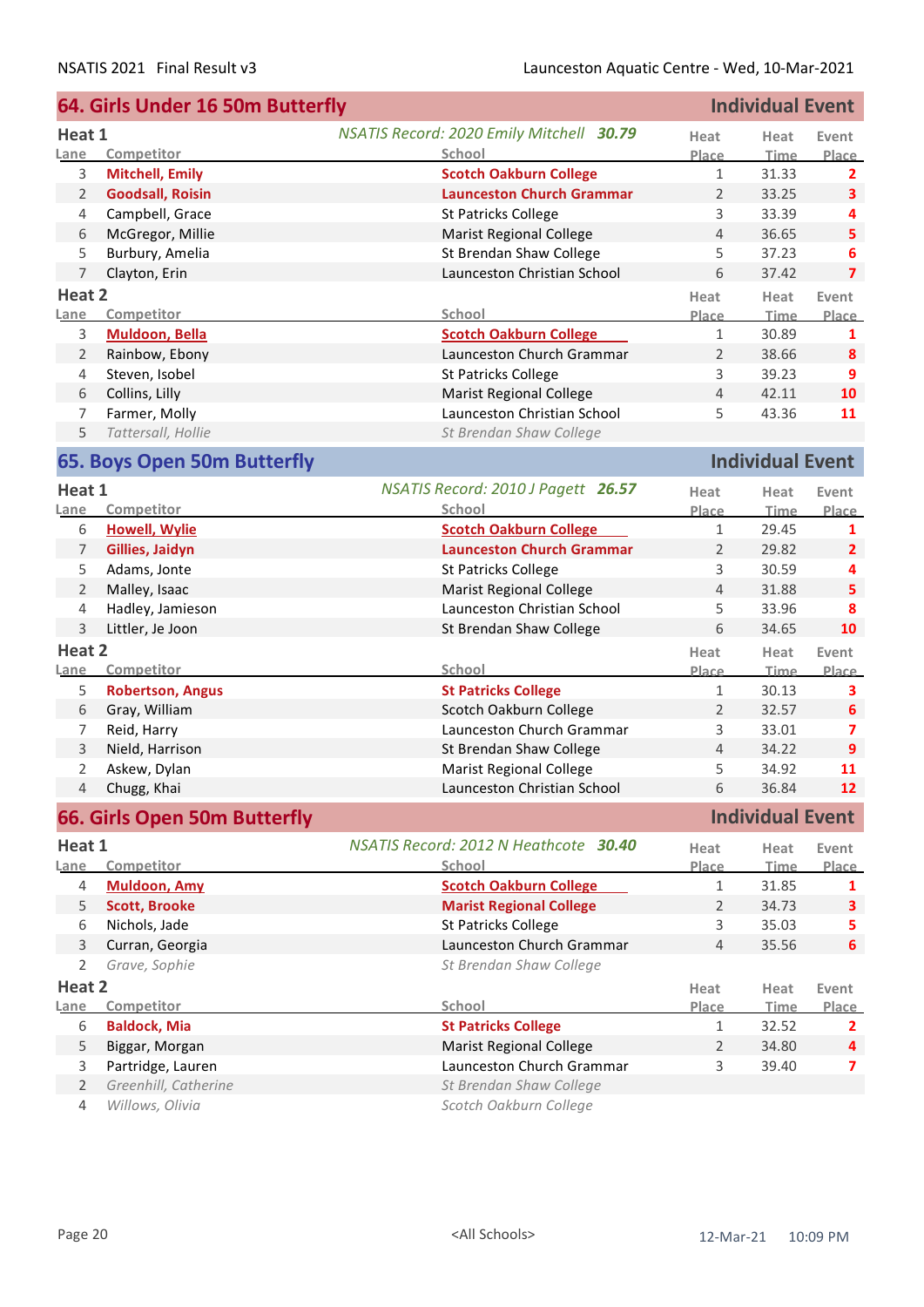|                | 67. Boys Under 15 50m Backstroke  | <b>Individual Event</b>               |                |                         |                         |
|----------------|-----------------------------------|---------------------------------------|----------------|-------------------------|-------------------------|
| Heat 1         |                                   | NSATIS Record: 1996 J Chapman 30.50   | Heat           | Heat                    | Event                   |
| Lane           | Competitor                        | School                                | Place          | <b>Time</b>             | Place                   |
| 6              | <b>Baldock, Oliver</b>            | <b>St Patricks College</b>            | $\mathbf{1}$   | 35.41                   | $\mathbf{2}$            |
| 5              | Heazlewood, Tom                   | Launceston Church Grammar             | 2              | 36.29                   | 4                       |
| 4              | Latham, Jack                      | <b>Marist Regional College</b>        | 3              | 36.95                   | 5                       |
| $\overline{7}$ | Viney, Flynn                      | Scotch Oakburn College                | $\overline{4}$ | 37.40                   | 6                       |
| 3              | Palmer, Edward                    | Launceston Christian School           | 5              | 38.00                   | $\overline{ }$          |
| $\overline{2}$ | Tu, Baxter                        | St Brendan Shaw College               |                |                         |                         |
| Heat 2         |                                   |                                       | Heat           | Heat                    | Event                   |
| Lane           | Competitor                        | School                                | Place          | <b>Time</b>             | Place                   |
| 7              | <b>Nesbitt, Xavier</b>            | <b>Scotch Oakburn College</b>         | $\mathbf{1}$   | 34.55                   | 1                       |
| 5              | <b>Fassett, Ethan</b>             | <b>Launceston Church Grammar</b>      | 2              | 36.14                   | $\mathbf{3}$            |
| 4              | Cahill, Ryan                      | <b>Marist Regional College</b>        | 3              | 38.02                   | 8                       |
| 6              | Wojcik, Alex                      | <b>St Patricks College</b>            | $\overline{4}$ | 39.14                   | $\overline{9}$          |
| 3              | Blok, Liam                        | Launceston Christian School           | 5              | 44.64                   | 10                      |
| $\overline{2}$ | Hayes, Jackson                    | St Brendan Shaw College               |                |                         |                         |
|                | 68. Girls Under 15 50m Backstroke |                                       |                | <b>Individual Event</b> |                         |
| Heat 1         |                                   | NSATIS Record: 2009 N Heathcote 32.70 | Heat           | Heat                    | Event                   |
| Lane           | Competitor                        | School                                | Place          | Time                    | Place                   |
| 4              | <b>Muldoon, Bella</b>             | <b>Scotch Oakburn College</b>         | $\mathbf{1}$   | 36.12                   | 1                       |
| 3              | <b>Goodsall, Roisin</b>           | <b>Launceston Church Grammar</b>      | 2              | 40.01                   | $\overline{2}$          |
| 6              | <b>Farmer, Molly</b>              | <b>Launceston Christian School</b>    | 3              | 40.87                   | 3                       |
| $\overline{7}$ | Tattersall, Hollie                | St Brendan Shaw College               | $\overline{4}$ | 41.78                   | 5                       |
| $\overline{2}$ | Axman-Friend, Jasmine             | <b>St Patricks College</b>            | 5              | 42.12                   | $\overline{\mathbf{z}}$ |
| 5              | Collins, Lilly                    | <b>Marist Regional College</b>        | 6              | 45.04                   | 9                       |
|                |                                   |                                       |                |                         |                         |
| Heat 2<br>Lane | Competitor                        | School                                | Heat<br>Place  | Heat<br><b>Time</b>     | Event<br><b>Place</b>   |
| 3              | Reid, Alice                       | Launceston Church Grammar             | $\mathbf{1}$   | 40.97                   | 4                       |
| $\overline{2}$ | McCullagh, Natalie                | St Patricks College                   | $\overline{2}$ | 42.10                   | 6                       |
| 4              | Dennis, Lucy                      | Scotch Oakburn College                | 3              | 42.32                   | 8                       |
| 5              | King, Marley                      | <b>Marist Regional College</b>        | $\overline{4}$ | 45.26                   | 10                      |
| 6              | Dingemanse, Esther                | Launceston Christian School           | 5              | 46.87                   | 11                      |
|                | Phyland, Milly                    | St Brendan Shaw College               | 6              | 51.23                   | 12                      |
|                |                                   |                                       |                |                         |                         |
|                | 69. Boys Under 16 50m Backstroke  |                                       |                | <b>Individual Event</b> |                         |
| Heat 1         |                                   | NSATIS Record: 2012 T Curran 29.69    | Heat           | Heat                    | Event                   |
| Lane           | Competitor                        | School                                | <b>Place</b>   | <b>Time</b>             | Place                   |
| 7              | <b>Stretton, Blake</b>            | <b>St Patricks College</b>            | $\mathbf{1}$   | 32.32                   | 1                       |
| 5              | <b>Robins, Lachie</b>             | <b>Scotch Oakburn College</b>         | $\overline{2}$ | 34.96                   | $\overline{2}$          |
| 6              | <b>King, Billy</b>                | <b>Launceston Church Grammar</b>      | 3              | 35.26                   | 3                       |
| $\overline{2}$ | Peverell, Hunter                  | Launceston Christian School           | $\overline{4}$ | 39.06                   | $\overline{\mathbf{z}}$ |
| 3              | VanDer Ploeg, Hayden              | <b>Marist Regional College</b>        | 5              | 40.33                   | 9                       |
| $\overline{4}$ | Arnold, Riley                     | St Brendan Shaw College               |                |                         |                         |
| Heat 2         |                                   |                                       | Heat           | Heat                    | Event                   |
| Lane           | Competitor                        | School                                | Place          | <b>Time</b>             | <b>Place</b>            |
| 5              | Atkins, Benjamin                  | Scotch Oakburn College                | 1              | 35.82                   | 4                       |
| $\overline{7}$ | French, Jasper                    | St Patricks College                   | $\overline{2}$ | 36.26                   | 5                       |
| 6              | Beaumont, Thomas                  | Launceston Church Grammar             | 3              | 38.82                   | 6                       |
| $\overline{4}$ | Wise, Archie                      | St Brendan Shaw College               | $\overline{4}$ | 39.94                   | 8                       |
| 2              | Reitsema, Flynn                   | Launceston Christian School           |                | 47.52                   |                         |
| 3              | Bird, William                     | <b>Marist Regional College</b>        |                |                         |                         |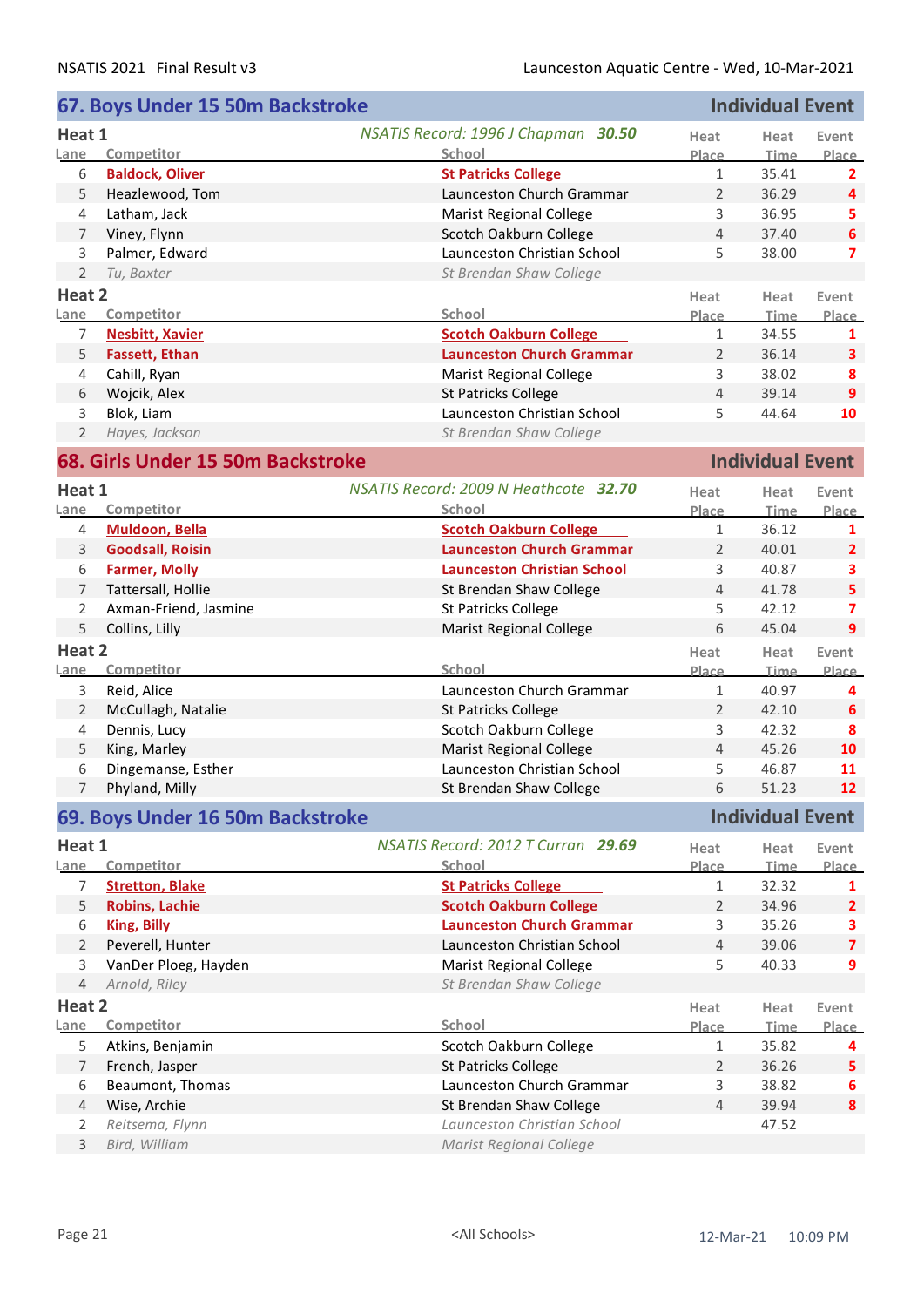|                | 70. Girls Under 16 50m Backstroke | <b>Individual Event</b>                      |                |                         |                         |
|----------------|-----------------------------------|----------------------------------------------|----------------|-------------------------|-------------------------|
| Heat 1         |                                   | <b>NSATIS Record: 2010 N Heathcote 32.44</b> | Heat           | Heat                    | Event                   |
| Lane           | Competitor                        | School                                       | Place          | Time                    | Place                   |
| 3              | <b>Mitchell, Emily</b>            | <b>Scotch Oakburn College</b>                | $\mathbf{1}$   | 33.78                   | 1                       |
| $\overline{4}$ | <b>Campbell, Grace</b>            | <b>St Patricks College</b>                   | 2              | 37.23                   | 3                       |
| 6              | McGregor, Millie                  | <b>Marist Regional College</b>               | 3              | 38.65                   | 4                       |
| $\overline{7}$ | Clayton, Erin                     | Launceston Christian School                  | $\overline{4}$ | 39.48                   | 5                       |
| $\overline{2}$ | Thomson Chia, Emily               | Launceston Church Grammar                    | 5              | 40.01                   | 6                       |
| 5              | Burbury, Amelia                   | St Brendan Shaw College                      | 6              | 41.74                   | 9                       |
| Heat 2         |                                   |                                              |                |                         |                         |
| Lane           | Competitor                        | School                                       | Heat<br>Place  | Heat<br><b>Time</b>     | Event<br><b>Place</b>   |
| 3              | <b>Pilsbury-Milne, Charlotte</b>  | <b>Scotch Oakburn College</b>                | 1              | 34.04                   | $\mathbf{2}$            |
| $\overline{2}$ | Rainbow, Ebony                    | Launceston Church Grammar                    | 2              | 41.18                   | $\overline{\mathbf{z}}$ |
| 7              | Sturdy, Kiara                     | Launceston Christian School                  | 3              | 41.61                   | 8                       |
| $\overline{4}$ | Steven, Isobel                    | St Patricks College                          | $\overline{4}$ | 43.01                   | 10                      |
| 6              | Drane, Zoe                        | <b>Marist Regional College</b>               | 5              | 44.62                   | 11                      |
|                | Lee, Tiki                         |                                              | 6              |                         | 12                      |
| 5              |                                   | St Brendan Shaw College                      |                | 46.19                   |                         |
|                | 71. Boys Open 50m Backstroke      |                                              |                | <b>Individual Event</b> |                         |
| Heat 1         |                                   | NSATIS Record: 2017 P Roberts 29.47          | Heat           | Heat                    | Event                   |
| Lane           | Competitor                        | School                                       | Place          | Time                    | <b>Place</b>            |
| 5              | <b>Robertson, Angus</b>           | <b>St Patricks College</b>                   | $\mathbf{1}$   | 33.35                   | 2                       |
| 6              | <b>Howell, Wylie</b>              | <b>Scotch Oakburn College</b>                | 2              | 34.16                   | 3                       |
| 3              | Littler, Je Joon                  | St Brendan Shaw College                      | 3              | 35.11                   | 6                       |
| $\overline{7}$ | Reid, Harry                       | Launceston Church Grammar                    | 4              | 36.39                   | $\overline{\mathbf{z}}$ |
| $\overline{2}$ | Malley, Isaac                     | <b>Marist Regional College</b>               | 5              | 38.36                   | 9                       |
| $\overline{4}$ | Hadley, Jamieson                  | Launceston Christian School                  | 6              | 39.19                   | 10                      |
| Heat 2         |                                   |                                              | Heat           | Heat                    | Event                   |
| Lane           | Competitor                        | School                                       | <u>Place</u>   | Time                    | Place                   |
| 6              | <b>Gray, William</b>              | <b>Scotch Oakburn College</b>                | 1              | 33.23                   | 1                       |
| 7              | Arnold, Hayden                    | Launceston Church Grammar                    | 2              | 34.66                   | 4                       |
| 5              | Rae, Conor                        | St Patricks College                          | 3              | 34.67                   | 5                       |
| 3              | Nield, Harrison                   | St Brendan Shaw College                      | $\overline{4}$ | 36.67                   | 8                       |
| 2              | Askew, Dylan                      | <b>Marist Regional College</b>               | 5              | 39.85                   | 11                      |
|                | 4 Chugg, Khai                     | Launceston Christian School                  |                |                         |                         |
|                |                                   |                                              |                |                         |                         |
|                | 72. Girls Open 50m Backstroke     |                                              |                | <b>Individual Event</b> |                         |
| Heat 1         |                                   | NSATIS Record: 1981 A Moore 31.90            | Heat           | Heat                    | Event                   |
| Lane           | Competitor                        | School                                       | Place          | <b>Time</b>             | <b>Place</b>            |
| $\overline{2}$ | <b>Muldoon, Amy</b>               | <b>Scotch Oakburn College</b>                | 1              | 35.96                   | 1                       |
| 3              | Nichols, Jade                     | <b>St Patricks College</b>                   | $\overline{2}$ | 36.67                   | $\overline{2}$          |
| 6              | Spaulding, Ella                   | St Brendan Shaw College                      | 3              | 38.43                   | 4                       |
| $\overline{4}$ | Curran, Georgia                   | Launceston Church Grammar                    | $\overline{4}$ | 39.16                   | 5                       |
| 7              | Scott, Brooke                     | <b>Marist Regional College</b>               | 5              | 39.28                   | 6                       |
| 5              | Bissett, Ellie                    | Launceston Christian School                  | 6              | 47.21                   | 12                      |
| Heat 2         |                                   |                                              | Heat           | Heat                    | Event                   |
| Lane           | Competitor                        | School                                       | Place          | Time                    | Place                   |
| 3              | Giles, Erin                       | <b>St Patricks College</b>                   | $\mathbf{1}$   | 37.59                   | 3                       |
| $\overline{2}$ | Muller, Ellie                     | Scotch Oakburn College                       | 2              | 40.60                   | $\overline{7}$          |
| 7              | Biggar, Morgan                    | <b>Marist Regional College</b>               | 3              | 40.74                   | 8                       |
| 4              | Hall, Billie                      | Launceston Church Grammar                    | $\overline{4}$ | 42.11                   | 9                       |
| 5              | Smith, Mahalia                    | Launceston Christian School                  | 5              | 43.12                   | 10                      |
| 6              | Luyton, Anisha                    | St Brendan Shaw College                      | 6              | 45.90                   | 11                      |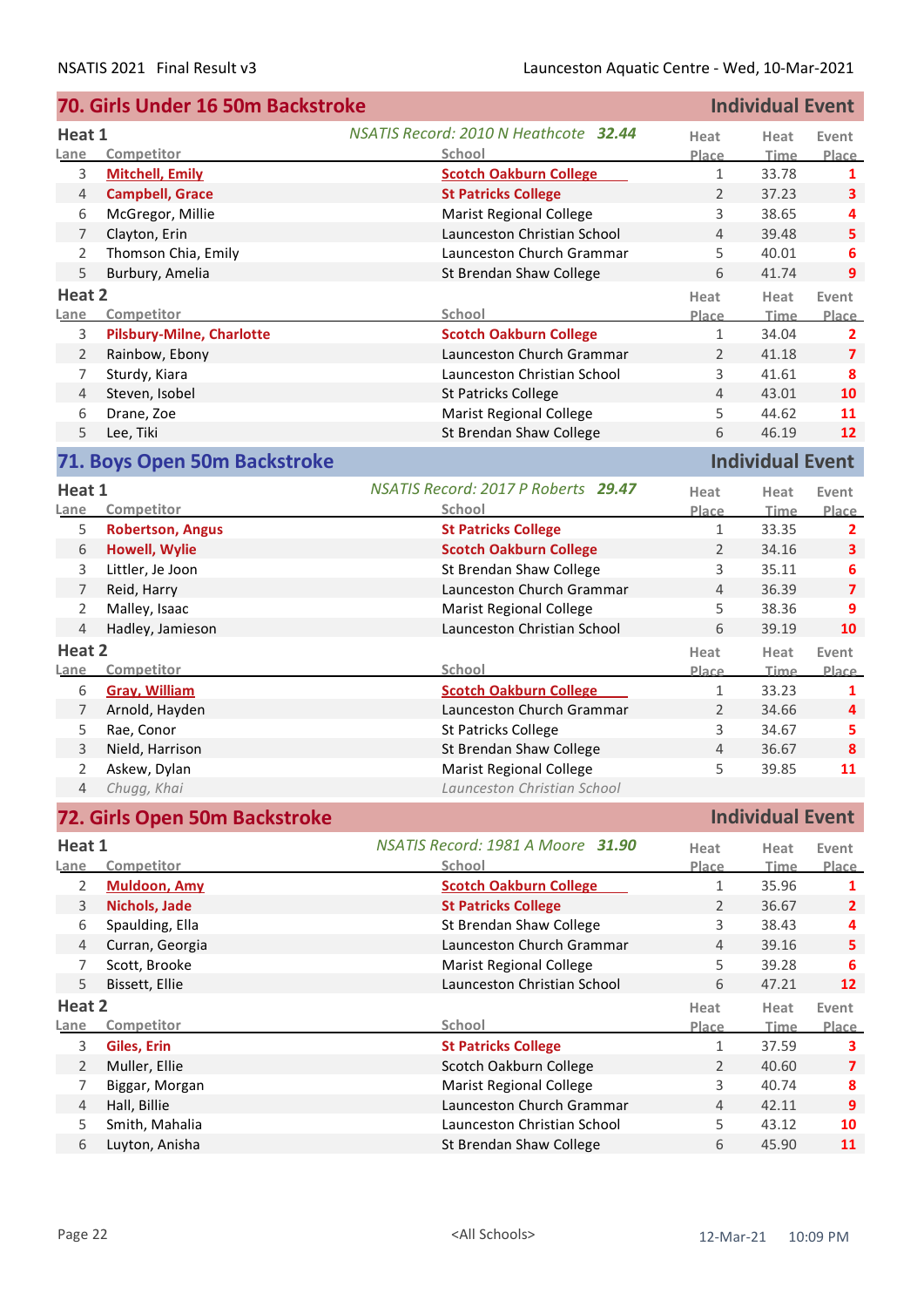## NSATIS 2021 Final Result v3 Launceston Aquatic Centre - Wed, 10-Mar-2021

| <b>33. BUYS UNIUEL 13 4X30M FLEESLYIE</b> |                   |                    |                                                 |                   |               |           | ndiay                    |
|-------------------------------------------|-------------------|--------------------|-------------------------------------------------|-------------------|---------------|-----------|--------------------------|
| Heat 1<br>Lane School                     |                   |                    | NSATIS Record: 2018 St Patricks College 1:50.00 |                   | Heat<br>Place |           | Heat Event<br>Time Place |
| 7 Launceston Church Gra                   | 1 Heazlewood, Ton | 2 Wilcox, Mac      | 3 Fassett, Ethan                                | 4 Broadhurst, And |               | 1 1:59.93 | 1                        |
| 3 St Patricks College                     | 1 Wojcik, Alex    | 2 Baldock, Oliver  | 3 Best, Seth                                    | 4 Sullivan, Lucas |               | 2 2:03.32 | 2                        |
| <b>5 Marist Regional College</b>          | 1 Latham, Jack    | 2 Cahill, Ryan     | 3 Teinaki, Sam                                  | 4 Ryan, Lachlan   |               | 3 2:04.31 | 3                        |
| 4 Scotch Oakburn College                  | 1 Viney, Flynn    | 2 Nesbitt, Xavier  | 3 Cox, Freddie                                  | 4 Watters, Tom    |               | 4 2:04.95 | 4                        |
| 2 Launceston Christian Sch                | 1 Palmer, Edward  | 2 Sebastian, Miche | 3 Blok, Liam                                    | 4 Phelps, Josh    |               | 52:25.06  | 5                        |
| 6 St Brendan Shaw College                 | 1 Tu, Baxter      | 2 Sims, Ollie      | 3 O'Rourke, Jack                                | 4 Hayes, Jackson  |               |           |                          |
| 56. Girls Under 15 4x50m Freestyle        |                   |                    |                                                 |                   |               |           | <b>Relay</b>             |

**55. Boys Under 15 4x50m Freestyle Relay**

| Heat 1<br>Lane School            |                      | NSATIS Record: 2012 St Patrick's College 2:01.66 |                                                      |                  | Heat<br>Place | Heat Event<br>Time Place |
|----------------------------------|----------------------|--------------------------------------------------|------------------------------------------------------|------------------|---------------|--------------------------|
| 5 Scotch Oakburn College         | 1 Muldoon, Bella     | 2 Dennis, Lucy                                   | 3 Berlese, Abbev                                     | 4 Culhane, Grace | 12:11.67      | 1                        |
| <b>6 St Patricks College</b>     | 1 McCullagh, Natal   |                                                  | 2 Axman-Friend, Ja 3 Alexander, Sumn 4 Hills, Sophie |                  | 2 2:12.82     | $\overline{2}$           |
| <b>3 Marist Regional College</b> | 1 Anders, Emily      | 2 Thompson, Lucy                                 | 3 King, Marley                                       | 4 Coad, Amber    | 32:22.83      | 3                        |
| 7 Launceston Christian Sch       | 1 Farmer, Molly      | 2 Chugg, Drew                                    | 3 Dingemanse, Est                                    | 4 Huett, Abbie   | 4 2:29.40     | 4                        |
| 4 Launceston Church Gram         | 1 Goodsall, Roisin   | 2 Garwood, Maya                                  | 3 Reid, Alice                                        | 4 Jackson, Rosie | 5 2:30.70     | 5                        |
| 2 St Brendan Shaw College        | 1 Tattersall, Hollie | 2 Martin, Claire                                 | 3 Phyland, Milly                                     | 4 Ryan, Ellie    | 6 2:32.17     | 6                        |

| 57. Boys Under 16 4x50m Freestyle |                    |                                                 |                  |                     |               | <b>Relay</b>             |
|-----------------------------------|--------------------|-------------------------------------------------|------------------|---------------------|---------------|--------------------------|
| Heat 1<br>Lane School             |                    | NSATIS Record: 2019 St Patricks College 1:46.38 |                  |                     | Heat<br>Place | Heat Event<br>Time Place |
| 3 Scotch Oakburn College          | Robins, Lachie     | 2 Atkins, Benjamin                              | 3 Cameron, Luka  | 4 Sellars, Harrison | 1 1:57.81     | -1                       |
| 2 St Patricks College             | Stretton, Blake    | 2 French, Jasper                                | 3 Harper, Jack   | 4 Rae. Declan       | 2 1:58.79     | $\overline{2}$           |
| 5 Launceston Church Gra           | 1 Quinn, Sam       | 2 Beaumont, Thom                                | 3 King, Billy    | 4 Collette, Gabriel | 3 2:02.36     | 3                        |
| 7 St Brendan Shaw College         | 1 Wise, Archie     | 2 Cross, Hunter                                 | 3 Arnold, Riley  | 4 Nield, Mitchell   | 42:12.61      | 4                        |
| 6 Marist Regional College         | 1 Cooper, Hunter   | 2 Smith, Samuel                                 | 3 Bird. William  | 4 VanDer Ploeg, H   | 52:15.82      | 5.                       |
| 4 Launceston Christian Sch        | 1 Peverell, Hunter | 2 Reitsema, Flynn                               | 3 Gill. Harrison | 4 Poole, Caleb      | 6 2:23.99     | 6                        |

| 58. Girls Under 16 4x50m Freestyle |                                     |                                    |                                            |                  |               |           | <b>Relay</b>             |
|------------------------------------|-------------------------------------|------------------------------------|--------------------------------------------|------------------|---------------|-----------|--------------------------|
| Heat 1<br>Lane School              |                                     |                                    | NSATIS Record: 2021 Scotch Oakburn 2:05.28 |                  | Heat<br>Place |           | Heat Event<br>Time Place |
| 6 Scotch Oakburn College           | Pilsbury-Milne, C 2 Mitchell, Emily |                                    | 3 Irani, Jasmine                           | 4 Atherton, Kate |               | 1 2:05.28 | -1                       |
| 7 St Patricks College              | l Campbell, Grace                   | 2 Steven, Isobel                   | 3 Petterwood, Dem                          | 4 Nichols, Shae  |               | 22:17.16  | $\overline{2}$           |
| 3 Launceston Church Gra            |                                     | 1 Thomson Chia, E 2 Rainbow, Ebony | 3 Humphreys, Lily                          | 4 Pohan, Asha    |               | 32:17.45  | 3                        |
| 5 Launceston Christian Sch         | Strating, Sophie                    | 2 Clayton, Erin                    | 3 Sturdy, Kiara                            | 4 Morgan, Madele |               | 4 2:24.45 | $\overline{a}$           |
| 4 St Brendan Shaw College          | Burbury, Amelia                     | 2 Doonan, Lucy                     | 3 Yeates, Olivia                           | 4 Gray, Rubi     |               | 5 2:25.81 | 5.                       |
| 2 Marist Regional College          | Drane, Zoe                          | 2 McGregor, Millie                 | 3 Wiseman, Elki                            | 4 Delaney, Tayla |               | 62:25.82  | -6                       |

| DY. DOVS UPEN 4XJUM FIEESLYIE |                    |                    |                                     |                     |               |           | <b>Reldy</b>             |
|-------------------------------|--------------------|--------------------|-------------------------------------|---------------------|---------------|-----------|--------------------------|
| Heat 1<br>Lane School         |                    |                    | NSATIS Record: 2016 St Brendan Shaw | 1:43.43             | Heat<br>Place |           | Heat Event<br>Time Place |
| 4 St Patricks College         | Adams, Jonte       | 2 Robertson, Angus | 3 Rae. Conor                        | 4 Hinds, William    |               | 1 1:50.62 | -1                       |
| 2 Scotch Oakburn College      | l Gray, William    | 2 Howell, Wylie    | 3 Wallis, Malachi                   | 4 Shanthikumara.    |               | 2 1:51.30 | $\overline{2}$           |
| 6 Launceston Church Gra       | Gillies, Jaidyn    | 2 Reid, Harry      | 3 Arnold, Hayden                    | 4 Booth, Harry      |               | 3 1:52.36 | 3                        |
| 7 Marist Regional College     | Malley, Isaac      | 2 Cahill, Declan   | 3 Fahey, Eden                       | 4 Askew, Dylan      |               | 4 1:54.40 | 4                        |
| 5 St Brendan Shaw College     | l Littler, Je Joon | 2 Nield, Harrison  | 3 Fraser, Josh                      | 4 Triffett, Lleyton |               | 52:04.26  | 5.                       |
| 3 Launceston Christian Sch    | Hadley, Jamiesor   | 2 Chugg, Khai      | 3 Rowlands, Josiah                  | 4 Brain, David      |               | 62:12.06  | 6                        |

**59. Boys Open 4x50m Freestyle Relay**